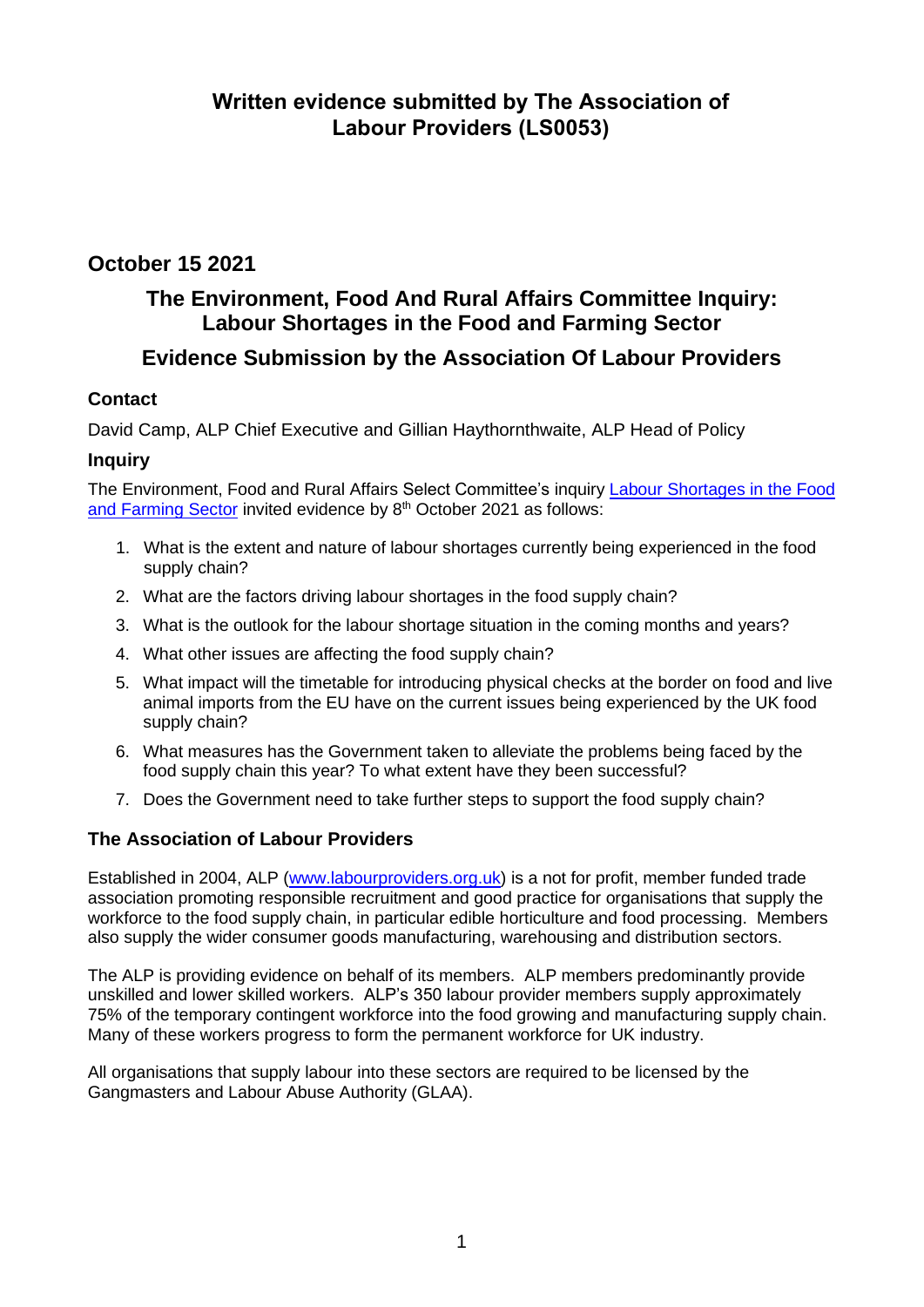### **Evidence Submission**

### **1. What is the extent and nature of labour shortages currently being experienced in the food supply chain?**

- 1.1. The ALP has conducted separate surveys of labour providers and of food growers & manufacturers since 2016 to provide data and trends to inform access to labour policy and priorities for the UK food supply chain. Our latest surveys ran between  $23<sup>rd</sup>$  September and 8<sup>th</sup> October 2021. The Labour Provider Survey had 129 responses and the UK Food Supply Chain had 192 responses. The survey outcomes paint a bleak picture and are appended in full to this submission.
- 1.2. Labour providers reported that:
	- 99% of labour providers were unable to meet all their clients' requirements for food workers during summer 2021
	- 31% of labour providers said they had short supplied their clients by over 50% of their requirement for food workers
	- 81% said that the quality of labour (English language, productivity, reliability etc) was down on last year
- 1.3. Food growers and manufacturers reported that:
	- Around 85% of food businesses experienced shortages of lower and unskilled workers
	- Around 65% of food businesses stated they had experienced chronic shortages of lower and unskilled workers - four times those with shortages in higher skilled roles
	- Businesses experiencing chronic shortages of lower and unskilled workers is rapidly accelerating - the 65% is up from 35% in May 2021 and 16% in November 2020.
	- The full picture of labour availability over summer 2021 is detailed below:

Food growers and manufacturers - throughout the last 6 months, how was your site with regards to availability of the following types of labour/skill level?

| to availability of the following typed of labour/orth lover.                                                              |                    |                      |            |                                         |                                    |  |
|---------------------------------------------------------------------------------------------------------------------------|--------------------|----------------------|------------|-----------------------------------------|------------------------------------|--|
| <b>Workforce RQF (Skill) level</b>                                                                                        | Did not<br>Recruit | Fine, No<br>problems | Just<br>Ok | <b>Intermittent</b><br><b>Shortages</b> | <b>Chronic</b><br><b>Shortages</b> |  |
| Highly-skilled: Degree level and<br>above e.g. Engineers, Directors etc.<br>(RQF 6 and above)                             | 41%                | 14%                  | 16%        | 13%                                     | 15%                                |  |
| Skilled: Requiring a degree &<br>experience e.g. Production<br>/Operations/HR Managers, (RQF 6)                           | 33%                | 16%                  | <b>20%</b> | 20%                                     | 11%                                |  |
| Semi-skilled: Requiring experience &<br>training e.g. Skilled trades (RQF 3-4)                                            | 24%                | 5%                   | 14%        | 34%                                     | 23%                                |  |
| Lower-skilled Permanent: Requiring<br>some training/experience e.g.<br>Process operative, skilled field<br>worker (RQF 2) | 9%                 | 1%                   | 8%         | 26%                                     | 56%                                |  |
| Lower skilled temporary / agency /<br>seasonal                                                                            | 6%                 | 0.5%                 | 6%         | 20%                                     | 67%                                |  |
| Unskilled: Requiring minimal training<br>/experience, e.g. Elementary roles,<br>picking, packing etc. (below RQF 2)       | 3%                 | 2%                   | 8%         | 16%                                     | 72%                                |  |
| Unskilled temporary/agency/seasonal                                                                                       | 8%                 | 1%                   | 6%         | 15%                                     | 70%                                |  |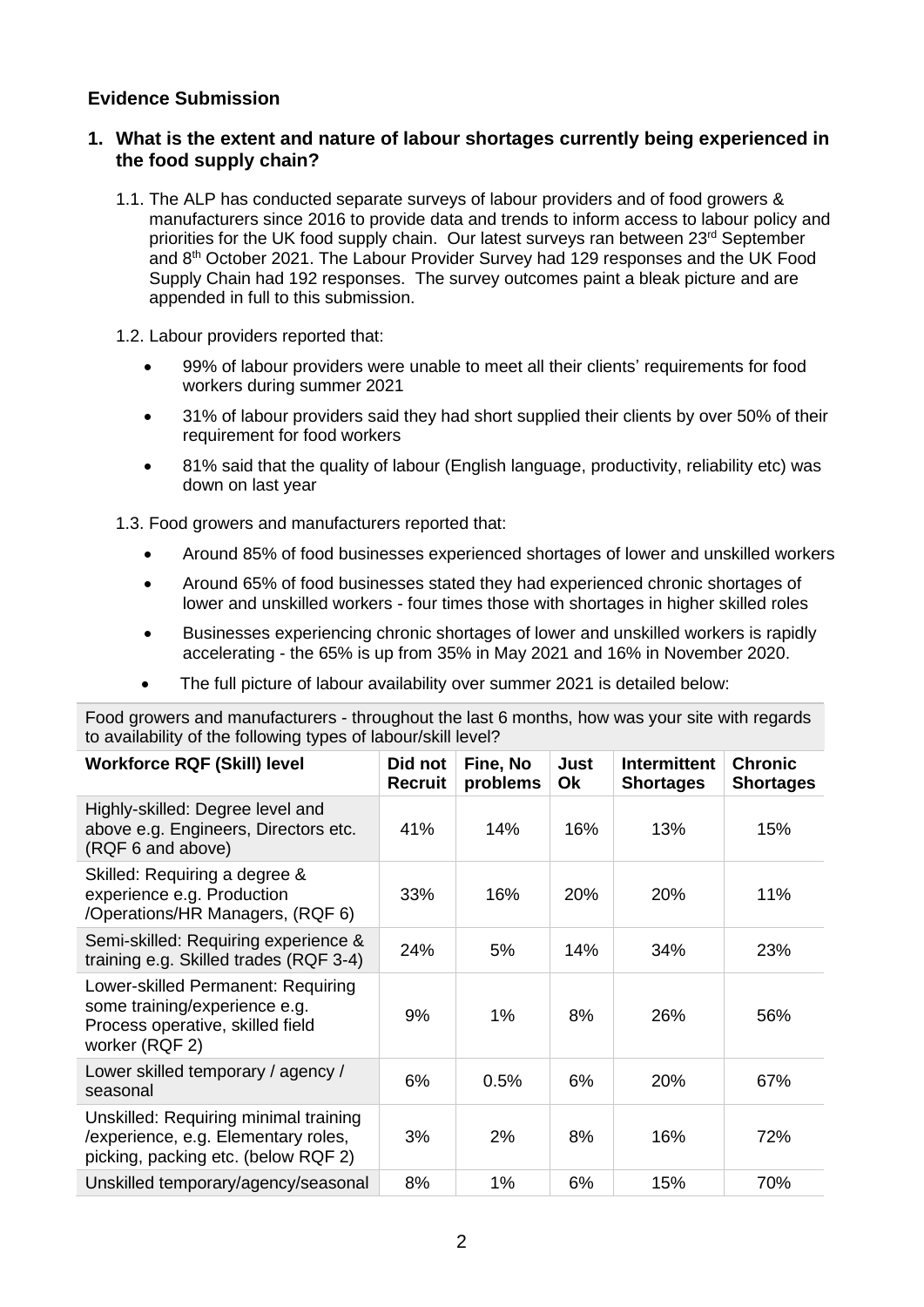### **2. What are the factors driving labour shortages in the food supply chain?**

- 2.1. The factors driving labour shortages in the food supply chain are:
	- A better than forecast post pandemic jobs recovery
	- The post Brexit immigration rules which allow no ongoing general or sectoral low skilled immigration routes. There was no evidence led phased transition for essential UK industry sectors such as food and drink. As of the date of submission, the edible horticulture seasonal worker pilot has not been confirmed for 2022 and the poultry and HGV visas are defined as 'one-off'.
	- An exodus of EU workers, including those with pre/settled EUSS status who have left the UK as a consequence of Brexit and Coronavirus and have decided not to return.
	- EU nationals who chose not to, or failed to apply to the EU Settlement Scheme or those who entered during the grace period and were unable to apply.
	- The absence of a coherent post Brexit domestic workforce and skills strategy.
	- The ineffectiveness of government initiatives on return to work and employment support schemes such as the Apprenticeship Levy, Universal Credit, Kickstart scheme and Plan for Jobs.
	- The inherent nature of the work and perceived attractiveness of the sector and shortfall in Defra and the food industry achieving the Food and Drink Sector Council vision of "A secure supply of skilled and seasonal labour, driving productivity gains and continuing to produce world-class products for domestic and international markets" and objective of "Securing a world-class workforce capable of enabling the food and drink industry to continue to be world-leading producers of quality, affordable and sustainably-produced food and drink."

### **3. What is the outlook for the labour shortage situation in the coming months and years?**

3.1. In the ALP October 2021 survey labour providers reported that:

- 91% of labour providers do not expect to meet client demands for food industry seasonal workers for the 2021 autumn and Christmas peak
- The large majority of labour providers expect to significantly under supply their customers' requirements for seasonal workers

| We expect to short supply our clients by 20-30%   | 11% |
|---------------------------------------------------|-----|
| We expect to short supply our clients by 30-40%   | 19% |
| We expect to short supply our clients by 40-50%   | 14% |
| We expect to short supply our clients by over 50% | 47% |

3.2. Around three quarters of food growers and manufacturers expect their own sites to struggle or be in crisis recruiting for lower skilled permanent or temporary workers over the forthcoming autumn and Christmas periods:

| <b>Workforce RQF (Skill) level</b>                                                                                     | We will | We should  | We will  | It will be |
|------------------------------------------------------------------------------------------------------------------------|---------|------------|----------|------------|
|                                                                                                                        | be fine | be just Ok | struggle | a crisis   |
| Lower-skilled Permanent: Requiring some<br>training/experience e.g. Process operative,<br>skilled field worker (RQF 2) | 12%     | 18%        | 43%      | 27%        |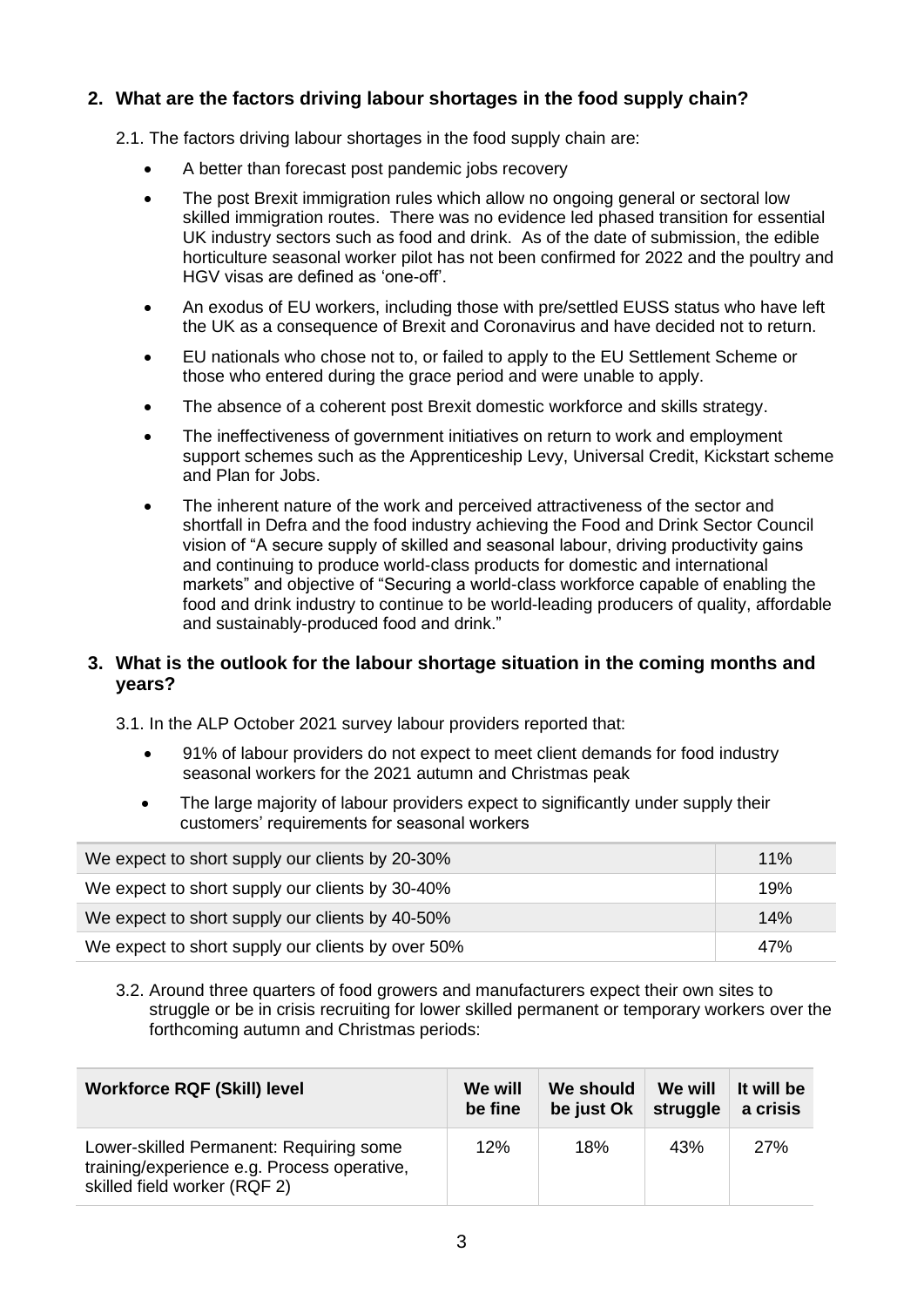| Lower skilled temporary/agency/seasonal                                                                            | 9%  | 16% | 41% | 35% |
|--------------------------------------------------------------------------------------------------------------------|-----|-----|-----|-----|
| Unskilled: Requiring minimal<br>training/experience, e.g. Elementary roles,<br>picking, packing etc. (below RQF 2) | 9%  | 15% | 43% | 33% |
| Unskilled temporary/agency/seasonal                                                                                | 10% | 18% | 39% | 34% |

### 3.3. Over half of food growers and manufacturers expect to rationalise/reduce their output over the next 3 months as a consequence of labour shortages:

| Rationalise/reduce our output                                         | 52% |
|-----------------------------------------------------------------------|-----|
| Automate to reduce reliance on skills and labour                      | 45% |
| Increase proportion of permanent workforce and use less agency labour | 38% |
| Use more agency labour to meet the shortfall                          | 37% |
| Our business is likely to become unviable                             | 16% |
| Move part of our growing/production overseas                          | 13% |
| Move all of our growing/production overseas                           | 1%  |
| No impact expected                                                    | 10% |

### **4. What other issues are affecting the food supply chain?**

4.1. The food industry is facing significant inflationary challenges in terms of feed, transport, fuel, energy, CO2, packaging.

The actions food growers and manufacturers who responded to the ALP survey are taking over the next 6 months to secure a workforce will increase employment costs:

| Increased wage rates, bonuses and incentives             | 66% |
|----------------------------------------------------------|-----|
| Improve worker retention activities                      | 66% |
| Improve worker sourcing methods                          | 54% |
| Focus on being a better place to work                    | 52% |
| Increased hours and overtime of current workers          | 46% |
| Access harder to reach groups in the local labour market | 37% |
| Introduced guaranteed hours for agency workers           | 24% |
| Paid for/subsidised daily travel to work                 | 16% |
| Improve standard of existing accommodation               | 14% |
| Paid for/subsidised travel to UK                         | 12% |
| Provide new accommodation                                | 10% |

### **5. What impact will the timetable for introducing physical checks at the border on food and live animal imports from the EU have on the current issues being experienced by the UK food supply chain?**

No response

### **6. What measures has the Government taken to alleviate the problems being faced by the food supply chain this year? To what extent have they been successful?**

6.1. Of those labour providers that have sought to work with their local Jobcentre, 86% found them of no help in finding workers.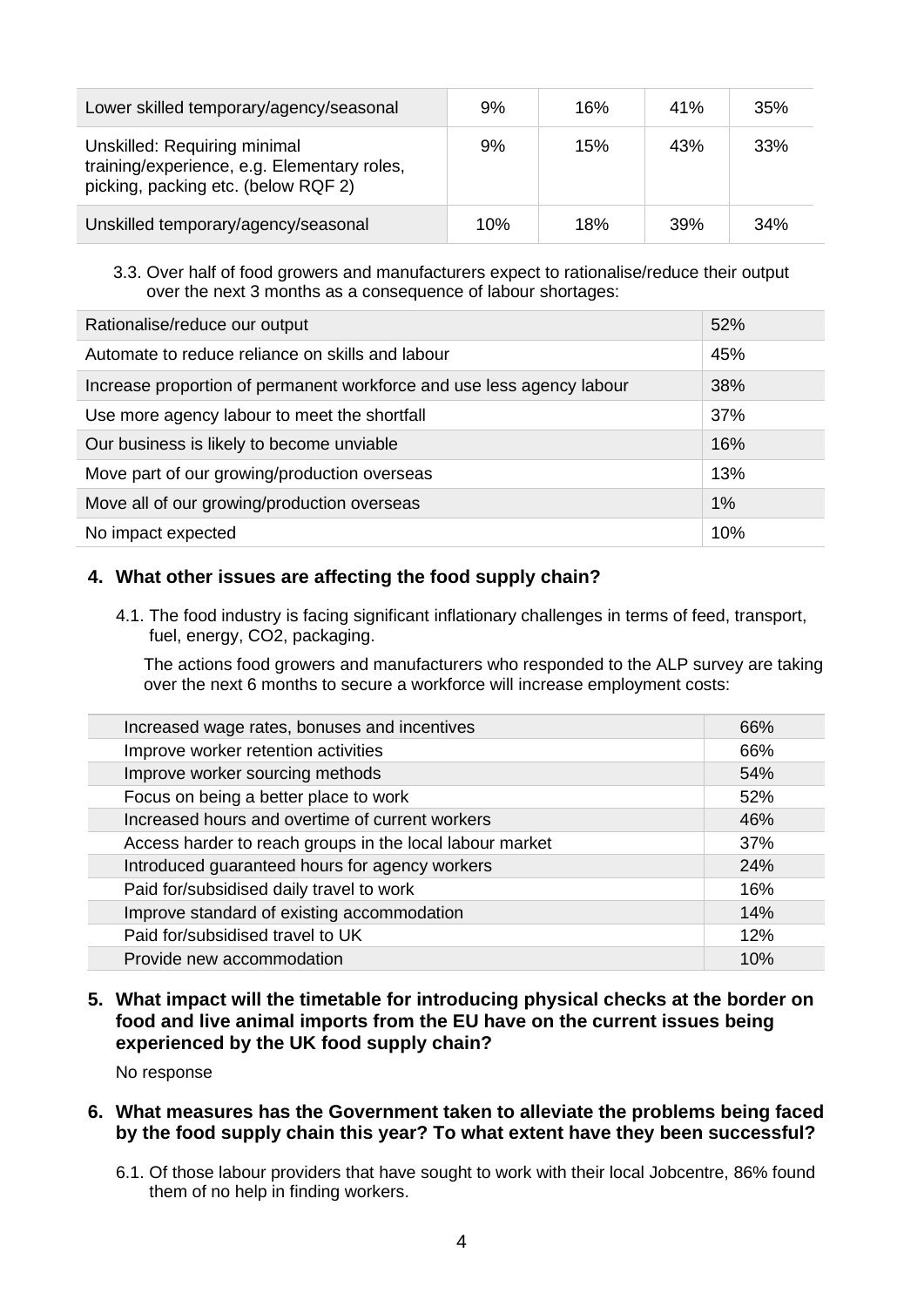- 6.2. Only 3% of labour providers find government employment support schemes helpful in supporting workers into work; 34% find them of limited use and 63% find them of no use.
- 6.3. ALP has invested significant time and effort into working with the Department for Work & Pensions on a collaborative national programme with industry representatives to promote the agricultural and food processing sectors to a domestic workforce. This will require significantly enhanced commitment from DWP to deliver any results.
- 6.4. The T5 (Temporary Worker) Seasonal Worker Extended Pilot in Edible Horticulture

In December 2020 the pilot scheme was extended for a further year, with an increase to 30,000 workers and two additional labour provider operators. The Extended Pilot is managed by the Home Office under the [T5 \(Temporary Worker\) Seasonal Worker](https://assets.publishing.service.gov.uk/government/uploads/system/uploads/attachment_data/file/987899/2021-05-17_Sponsor-a-Seasonal-worker_05-21_v1.0.pdf) immigration route and Defra is the endorsing government department.

- The T5 (Temporary Worker) Seasonal Worker Scheme is essential to ensuring that UK fresh produce can be grown, picked and packed. In September 2018, the MAC in its report [EEA migration in the UK,](https://assets.publishing.service.gov.uk/government/uploads/system/uploads/attachment_data/file/741926/Final_EEA_report.PDF) said, *"The labour market for seasonal agricultural labour is completely separate from the market for resident workers in a way that is unlike any other labour market. According to the ONS, 99 per cent of seasonal agricultural workers are from EU countries and it is difficult to imagine a scenario in which this workforce can come from the resident labour market."*
- The 2020 collaborative government and industry programme [pickforbritain.org.uk](https://pickforbritain.org.uk/) was helpful during the pandemic in focusing attention on the critical role undertaken by seasonal agricultural workers in keeping our nation fed. There was no public report on the number of individuals who obtained seasonal work through [pickforbritain.org.uk/](https://pickforbritain.org.uk/) or quantitative evidence that compares performance or reliability of workers recruited through the [pickforbritain.org.uk/](https://pickforbritain.org.uk/) website compared with seasonal migrant worker recruitment. There are a number of reports of grower's experience in the October 2021 ALP Food Supply Chain Labour Survey Results attached with this submission. Government took the decision not to run [pickforbritain.org.uk/](https://pickforbritain.org.uk/) in 2021.
- There is no transparency in how the number of 30,000 workers is arrived at.

In 2017, the EFRA Committee inquiry [Feeding the nation: labour constraints](https://publications.parliament.uk/pa/cm201617/cmselect/cmenvfru/1009/100905.htm) concluded: "It is apparent that the statistics used by the Government are unable to provide a proper indication of agriculture's labour needs. These statistics and their utility for measuring supply of, and demand for, seasonal labour must be reviewed by the end of 2017 to give the sector confidence in the adequacy of the official data on which employment and immigration policies will be based for the period after the UK leaves the EU."

Four years later, this remains the case. There is still no commonly developed and agreed analysis of UK agriculture's or the wider food supply chains labour needs. Despite repeated industry requests to Defra and offers to collaborate, the EFRA Committee's recommendation above has not been actioned. The sector cannot have "confidence in the adequacy of the official data on which employment and immigration policies will be based" because no official data is shared or published.

- The decision to extend the pilot for a further year was announced on  $22<sup>nd</sup>$  December 2020. The two additional scheme operators were appointed in May 2021. This was too late for farms who had an early season need for labour. It has put intense pressure on the new Scheme Operators to ramp up their businesses to source and supply the required number of workers.
- The scheme rules are detailed in the Home Office guidance Workers and Temporary [Workers: guidance for sponsors -Sponsor a Seasonal Worker.](https://www.gov.uk/government/publications/workers-and-temporary-workers-guidance-for-sponsors-sponsor-a-seasonal-worker) They were updated in 2021 apparently responding to adverse media focus [Brexit: the low paid migrant](https://urldefense.com/v3/__https:/www.ft.com/content/11e49a14-5b89-4f23-ba47-2cde24dcd1ef__;!!JUyETn1neQ!v5i6k2KadSl2jiNhgIwUf3ne-a-4TRy1Dt7MwUkOPNOBuWPchIwX0uLED1MhLeeO$)  workers ['trapped' on Britain's farms](https://urldefense.com/v3/__https:/www.ft.com/content/11e49a14-5b89-4f23-ba47-2cde24dcd1ef__;!!JUyETn1neQ!v5i6k2KadSl2jiNhgIwUf3ne-a-4TRy1Dt7MwUkOPNOBuWPchIwX0uLED1MhLeeO$) following the FLEX report [Assessment of the](https://labourexploitation.org/publications/assessment-risks-human-trafficking-forced-labour-uk-seasonal-workers-pilot#overlay-context=publications/assessment-risks-human-trafficking-forced-labour-uk-seasonal-workers-pilot)  [Risks of Human Trafficking for Forced Labour on the UK Seasonal Workers Pilot.](https://labourexploitation.org/publications/assessment-risks-human-trafficking-forced-labour-uk-seasonal-workers-pilot#overlay-context=publications/assessment-risks-human-trafficking-forced-labour-uk-seasonal-workers-pilot)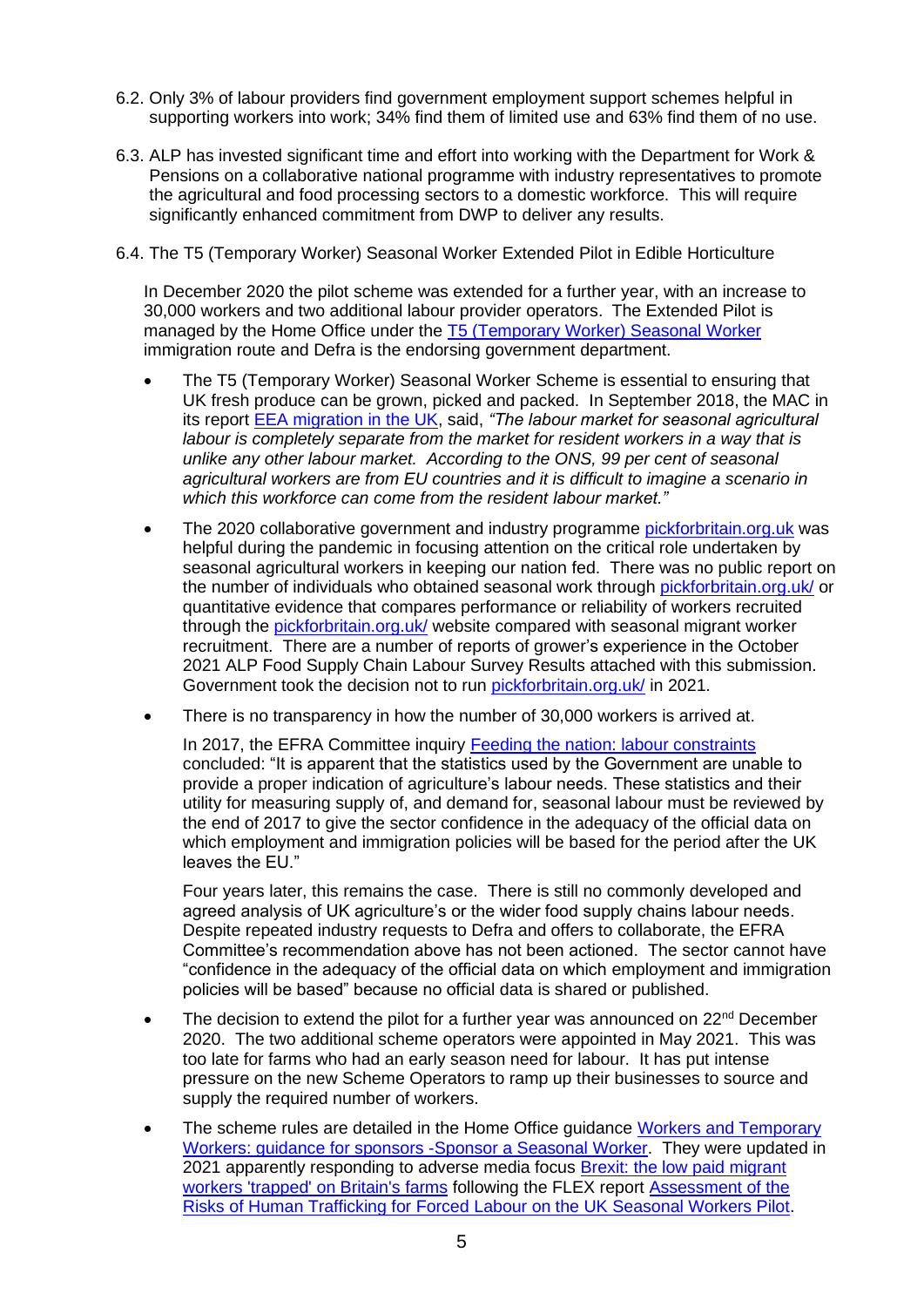The scheme rules go beyond UK employment law in a number of areas, in many cases are nebulous and there is no evidence that Home Office has collaborated with technical experts in their drafting. Their legal status is not clearly made.

ALP has published the following policy papers to the Home Office and Defra: [Building a Model Seasonal Workers' Scheme -](https://labourproviders.org.uk/wp-content/uploads/2017/05/Building-a-Model-Seasonal-Workers-Scheme-ALP-Postion-Paper-July-2017.pdf) July 2017 which informed the design of the pilot [Achieving a Successful Seasonal Workers Scheme -](https://labourproviders.org.uk/wp-content/uploads/2019/07/Achieving-a-Successful-Seasonal-Workers-Scheme-ALP-Paper-July-2019.pdf) July 2019 which detailed the successes and challenges in the delivery of the first year of the pilot The Multi-Stakeholder Working Group [Seasonal Workers' Scheme -](https://labourproviders.org.uk/wp-content/uploads/2020/07/Seasonal-Workers-Scheme-MSWG-Recommendations-June-2020.pdf) [Recommendations for future scheme design -](https://labourproviders.org.uk/wp-content/uploads/2020/07/Seasonal-Workers-Scheme-MSWG-Recommendations-June-2020.pdf) June 2020 In October 2021 (attached to this submission), ALP issued to the Multi-Stakeholder Working Group a draft "Seasonal Workers Scheme Good Practice Guide for Scheme Operators". This details practical guidance and actions to ensure the Scheme is attractive and rewarding for workers, expectations are managed, workers receive what they are entitled to and are protected from exploitation.

6.5. The introduction of the poultry worker and [HGV food driver temporary visas](Recruit%20a%20poultry%20worker%20or%20HGV%20food%20driver%20with%20a%20temporary%20visa) is welcome, but too little, too late and too temporary. It does show the ability to extend the T5 system where the evidence and politics drive the policy change.

### **7. Does the Government need to take further steps to support the food supply chain?**

The food industry does not currently have access to the labour it needs and there are no signs that it will do for the foreseeable future. The consequences of these shortages are appearing daily in the media and include restrictions in output – both volume and variety, reduced exports, increasing empty shelves, increasing food waste, food inflation and risks to animal welfare.

The only short term option to address labour shortages is to extend the T5 visa routes.

7.1. The T5 (Temporary Worker) Seasonal Worker – Edible Horticulture

- The Temporary Worker [Seasonal Worker Visa \(Tier 5\)](https://www.gov.uk/tier-5-seasonal-worker-visa) should be established as an ongoing recruitment route into UK edible horticulture.
- There should be a transparent process to determine how many workers are required. Defra Access to Labour Team collaborating with key industry representative bodies should implement the 2017 EFRA Committee recommendation and develop a "proper indication of agriculture's labour needs" on which all agree and which provides the sector with the "confidence in the adequacy of the official data on which employment and immigration policies will be based".
- The Home Office should collaborate with Defra and key industry representative bodies to better define the scheme rules guidance [Workers and Temporary Workers:](https://www.gov.uk/government/publications/workers-and-temporary-workers-guidance-for-sponsors-sponsor-a-seasonal-worker) [guidance for sponsors -Sponsor a Seasonal Worker.](https://www.gov.uk/government/publications/workers-and-temporary-workers-guidance-for-sponsors-sponsor-a-seasonal-worker)
- The Home Office and Defra should engage with the industry Seasonal Workers Scheme Multi-Stakeholder Working Group around the **Seasonal Workers' Scheme** -[Recommendations for future scheme design -](https://labourproviders.org.uk/wp-content/uploads/2020/07/Seasonal-Workers-Scheme-MSWG-Recommendations-June-2020.pdf) June 2020 and October 2021 draft "Seasonal Workers Scheme Good Practice Guide for Scheme Operators" to support scheme operators and users meet the required standards and to enable continuous improvement to protect and enhance worker welfare.
- The number of Scheme Operators should be increased and put to tender. Only Gangmasters and Labour Abuse Authority (GLAA) licensed labour providers should be appointed Scheme Operators. There are many persuasive reasons: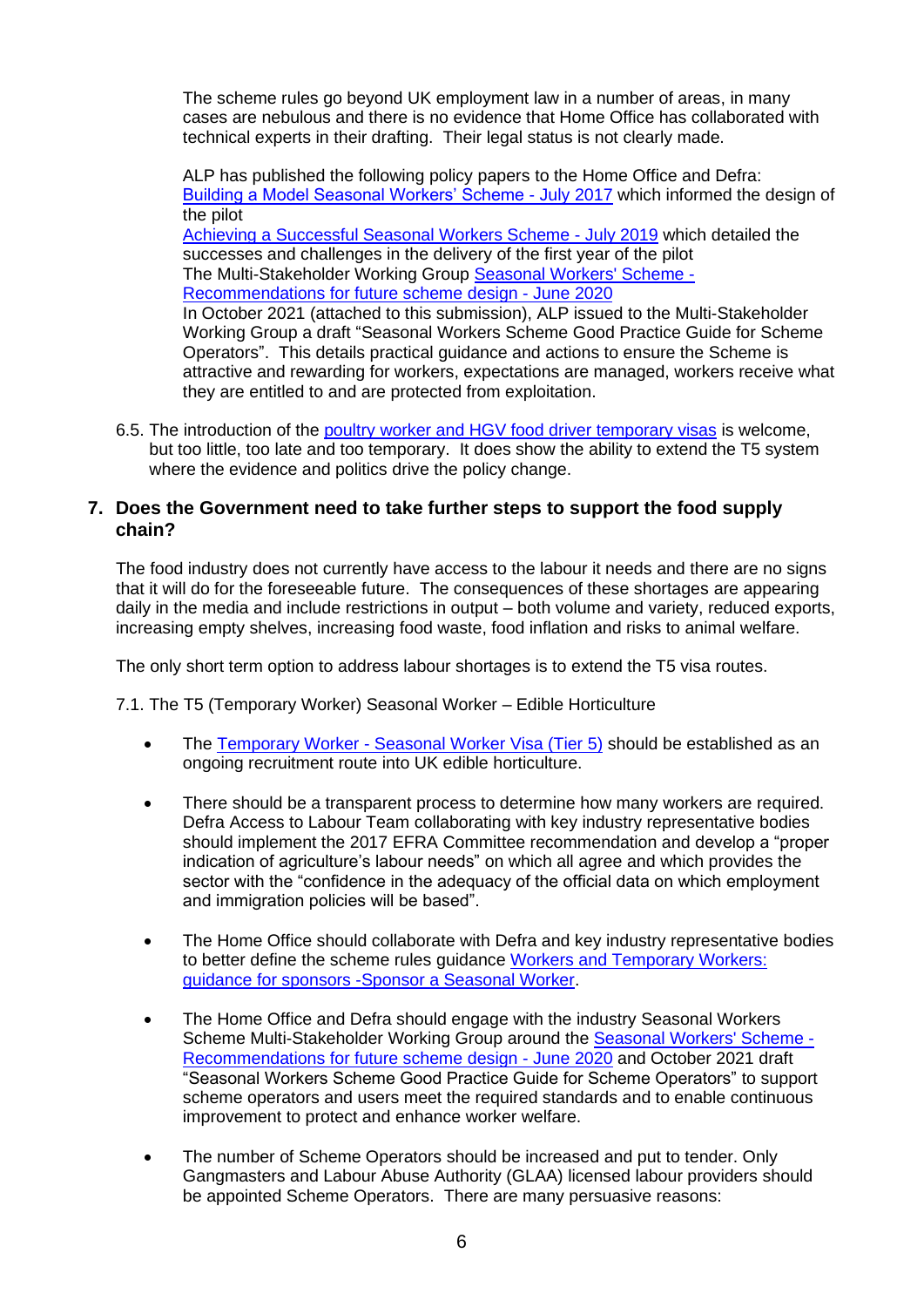- $\circ$  Tying a worker's visa to a single employer risks the Seasonal Workers' Scheme being regarded as no more than an "official bonded labour scheme" with workers bound by visa restrictions. This runs counter to current government modern slavery policy and the January 2016 UK ratification of P029 – Protocol of 2014 to the Forced Labour Convention, 1930.
- o Labour providers are licensed and regulated by the GLAA whereas end user employers are not covered by the licensing requirements. Utilising GLAA licence holders as scheme operators ensures an already established and effective regulatory environment.
- o Labour providers ensure the best opportunities for seasonal workers. Under the old SAWS scheme, individuals were in the main bought into the UK to complete a season on one farm or site. If there was no or little work, then SAWS workers, being on zero hours contracts, did not work or earn money. Labour providers are best positioned to transfer seasonal workers between Scheme Users as the season progresses and thus:
	- Source alternative seasonal work for any seasonal workers for whom there is no longer any or insufficient work with a particular Scheme User and seek to ensure that workers obtain a reasonable amount of work within a season by managing supply and demand between a number of Scheme Users.
	- Provide seasonal workers with the opportunity to leave a particular Scheme User and seek employment elsewhere if that worker is not suited to the work and/or environment of the employer they are placed with.
	- Provide Scheme Users with the best mechanism to engage seasonal workers for the period and hours that they require.
	- Make the maximum use of the seasonal workers' time in the UK. By using the same workers to fulfil a number of seasonal roles at different Scheme Users across the calendar year, labour providers reduce recruitment requirements and the number of individuals being bought into the UK to meet the requirements across all crops and products.

7.2. T5 (Temporary Worker) Seasonal Worker – other food supply chain sectors

- Sector and role based schemes should be extended for temporary lower skilled workers into COVID-19 [essential and critical](https://www.gov.uk/government/publications/coronavirus-covid-19-maintaining-educational-provision/guidance-for-schools-colleges-and-local-authorities-on-maintaining-educational-provision) sectors including food production and distribution where there is an evidence based need. Such schemes satisfy the dual objectives of meeting industry's urgent need for a workforce without increasing net migration flows. Evidence shows that seasonal workers return to their home nation at the end of the season of work.
- The Home Office should task the Migration Advisory Committee (MAC) to develop a national workforce shortage evidence framework to facilitate consistent intelligence gathering, analysis and reporting.
- The MAC should, on an annual basis, make evidence-based recommendations (taking account of and balancing a wide range of economic and social factors) to government on sectors, roles and thresholds for T5 sector quota schemes for essential and critical sectors that can evidence a seasonal or peak worker requirement which cannot be met through the domestic workforce.
- Eligibility to be a licensed sponsor under any extension of the T5 (Temporary Worker) visa route in food processing should remain with GLAA licence holders.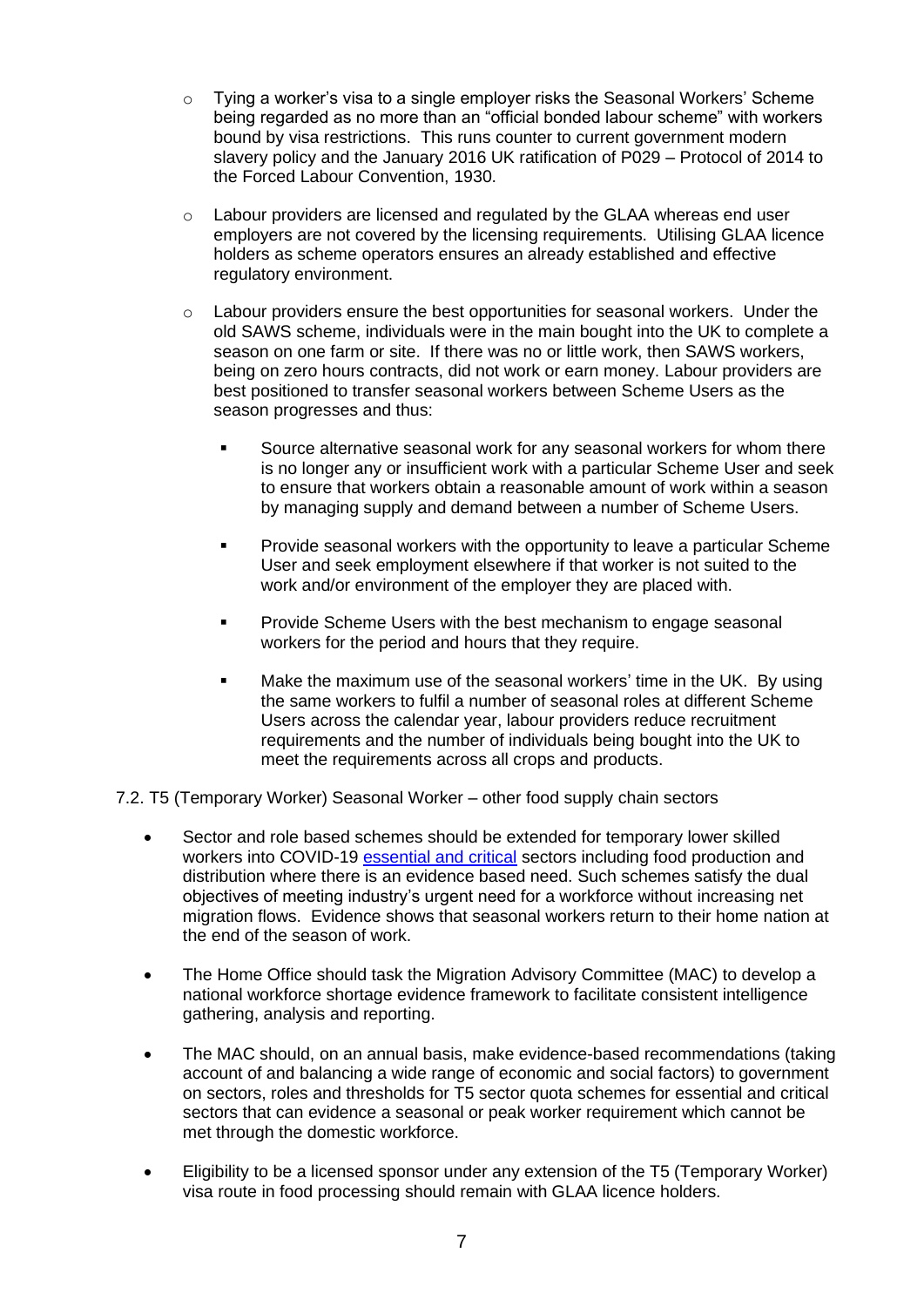- T5 sector-based schemes should have worker welfare, good work practices and protection of workers designed in and at their core. Lessons learned from the Seasonal Workers Pilot are detailed in the 'Seasonal Workers' Scheme Code of Good Practice Multi-Stakeholder Working Group' [recommendations](https://labourproviders.org.uk/wp-content/uploads/2020/07/Seasonal-Workers-Scheme-MSWG-Recommendations-June-2020.pdf) and draft "Seasonal Workers Scheme Good Practice Guide for Scheme Operators"
- 7.3. Government must urgently adopt a radically new, coherent and comprehensive national strategy to enable all industry sectors to access the workforce required at all skill levels.

This is detailed further in the attached June 2021 ALP report [Addressing UK Food Industry](https://labourproviders.org.uk/access-to-labour-2/)  [Labour Shortages](https://labourproviders.org.uk/access-to-labour-2/) and should include policies to:

#### 7.3.1. Reduce unemployment

Government must now accelerate policies to incentivise individuals claiming unemployment benefit to return to work and for businesses to reintegrate long term unemployed into the world of work.

- The Department of Work and Pensions (DWP) should work at a national strategic level with industry sectors. For the food supply chain, there should be a dedicated access to employment website for each sector i.e. Agriculture, Food Manufacturing, Logistics operated in partnership with sector bodies. Activity with the food supply chain should be coordinated through the Food and Drink Sector Council Workforce and Skills Group.
- DWP account managers should work together at a local level with employers to proactively provide work opportunities within the local community, to access untapped sectors of the labour market.
- Government should enable employers, recruitment businesses and labour providers to use the Apprenticeship Levy to fund retraining and access to work payments for the long term unemployed and for those on national programmes providing work opportunities to harder to reach sectors of the community.
- The rigidity of the UK benefits system dissuades many unemployed people from taking up irregular work or increasing their hours. The Universal Credit being rolled out across the UK over a period of years is designed to address this by introducing flexibility and to ensure that increased work undertaken means increased pay. It needs to deliver this.
- Government should address how the National Minimum Wage Regulations constrain the availability of work, particularly with regards to accommodation and transport to work

### 7.3.2. Increase the economically active population

There are 8.7 million economically inactive people aged 16 to 64 not in the labour force. Economic inactivity measures those people without a job but who are not classed as unemployed because they have not been actively seeking work within the last four weeks and/or they are unable to start work within the next two weeks. These comprise:

• Young workers and students (over 2 million):

Government should continue to develop and implement policies which promote a broader proportion of young people to start their working careers at an earlier age, whilst continuing their educational development, such as apprenticeship schemes and apprenticeship degree schemes.

The private recruitment sector should be engaged to readily offer work to young people aged above 16 and through their student years.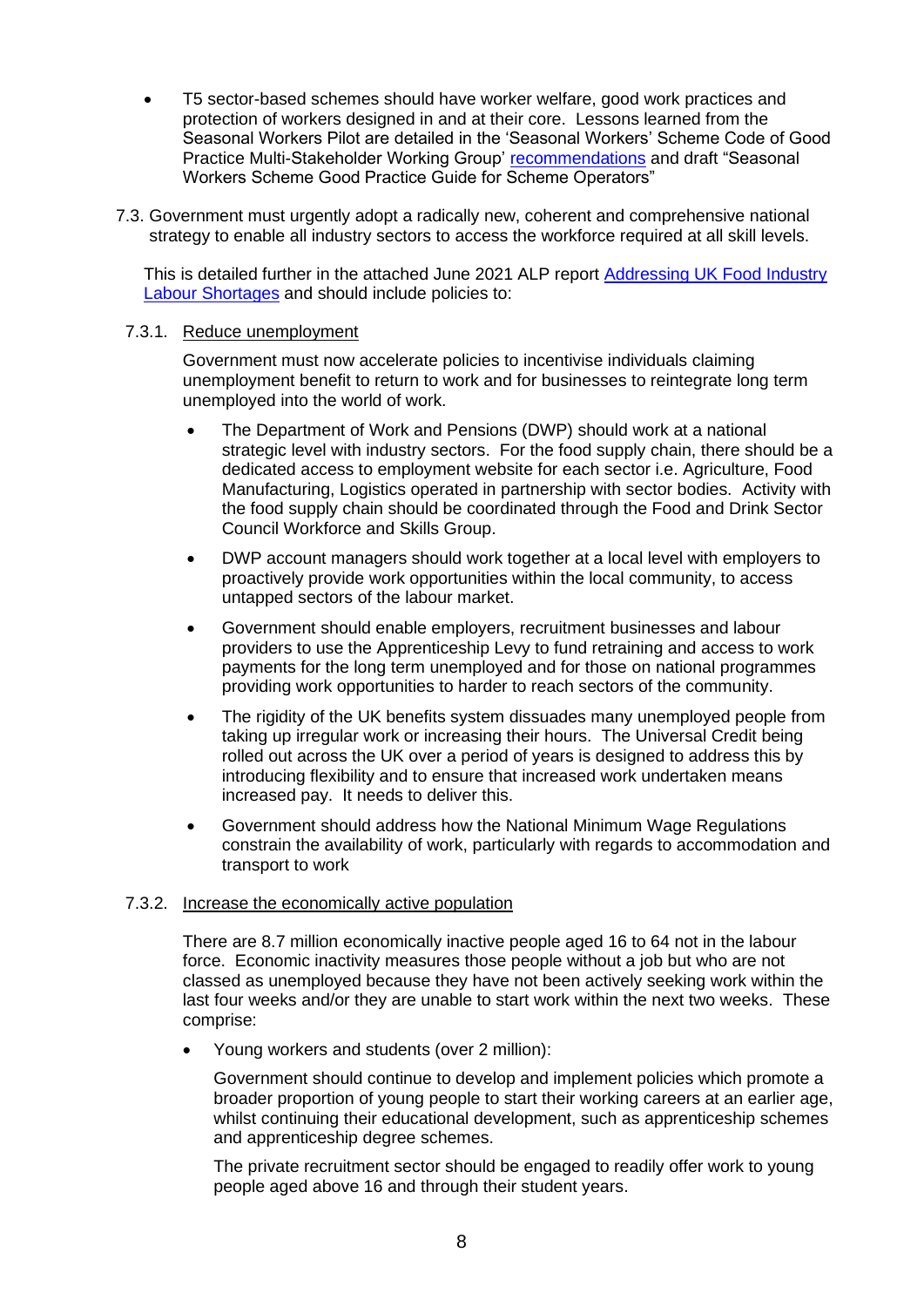Perceived barriers should be addressed. The most significant impact of young persons' health and safety legislation appears to have been to deter employers from employing young people. Gov.UK websites should clearly state the legal position regarding employing young workers which varies through the devolved administrations. The [Education and Skills Act 2008 \(ESA\)](https://www.legislation.gov.uk/ukpga/2008/25/contents) requires young people in England to continue in education or training until the age of 18. However, Chapter 3 of the ESA has not been enacted and remains provisional, meaning it does not apply to private sector employers. This is commonly misunderstood.

• Early retirees (over 1 million):

Policies to extend working life such as delaying access to state pensions and removing the state retirement age have been successful, though not always popular. Research identifies that 73% of employees expect to work beyond the traditional retirement age. Activities to promote employment of older workers such as second career schemes should continue and be enhanced.

• Long-term sick (over 2 million) and temporary sick (160,000):

The 2019 DWP consultation [Health is everyone's business -](https://www.gov.uk/government/consultations/health-is-everyones-business-proposals-to-reduce-ill-health-related-job-loss) Proposals to reduce [ill health-related job loss](https://www.gov.uk/government/consultations/health-is-everyones-business-proposals-to-reduce-ill-health-related-job-loss) sought views on ways government and employers can take action to reduce ill health-related job loss. Proposals need to be implemented.

Government reports that there are a further 1.4 million more disabled people in work than in 2013, with more than 16,000 employers signed up to the [Disability](https://disabilityconfident.campaign.gov.uk/) [Confident Scheme.](https://disabilityconfident.campaign.gov.uk/)

Further action is required to support people with work limiting health conditions or disabilities who, with the right level of support and reasonable accommodations from an employer, are be able to work.

• Looking after family/home (nearly 2 million)

The Northern Ireland **Enabling Success'** strategy identified lone parents and carers who are currently in receipt of out-of-work benefits and would be better off in work but are unable to make the transition due to a lack of support and/or opportunities.

Government and [Working Families](https://workingfamilies.org.uk/) (the UK's work-life balance charity with a mission to remove the barriers that people with caring responsibilities face to create a flexible, high-performing workforce) should collaborate to develop and implement a national strategy.

• Living off wealth, supported by a partner, career break etc. (nearly 1 million)

Government should instigate a wide ranging and pioneering programme of social policy initiatives to drive community cohesion. A fundamental foundation of such a strategy, and one which will also increase the available workforce is the ability to speak English of all non-UK born nationals who have been given permanent leave to remain; those seeking residency and those EU nationals with pre-settled status. Funded ESOL courses should be available for all those who need them.

### 7.3.3. Reduce underemployment and increase hours worked

- Government should research why the UK has one of the highest rates of underemployment in the EU28 with around 1 in 5 people working in elementary occupations underemployed. From this, government should develop, consult on and implement a range of strategies to reduce this underemployment.
- Government should accelerate the rollout of the Universal Credit and ensure that the benefits system rewards rather than discourages those who work extra hours. Increased work undertaken should mean increased pay.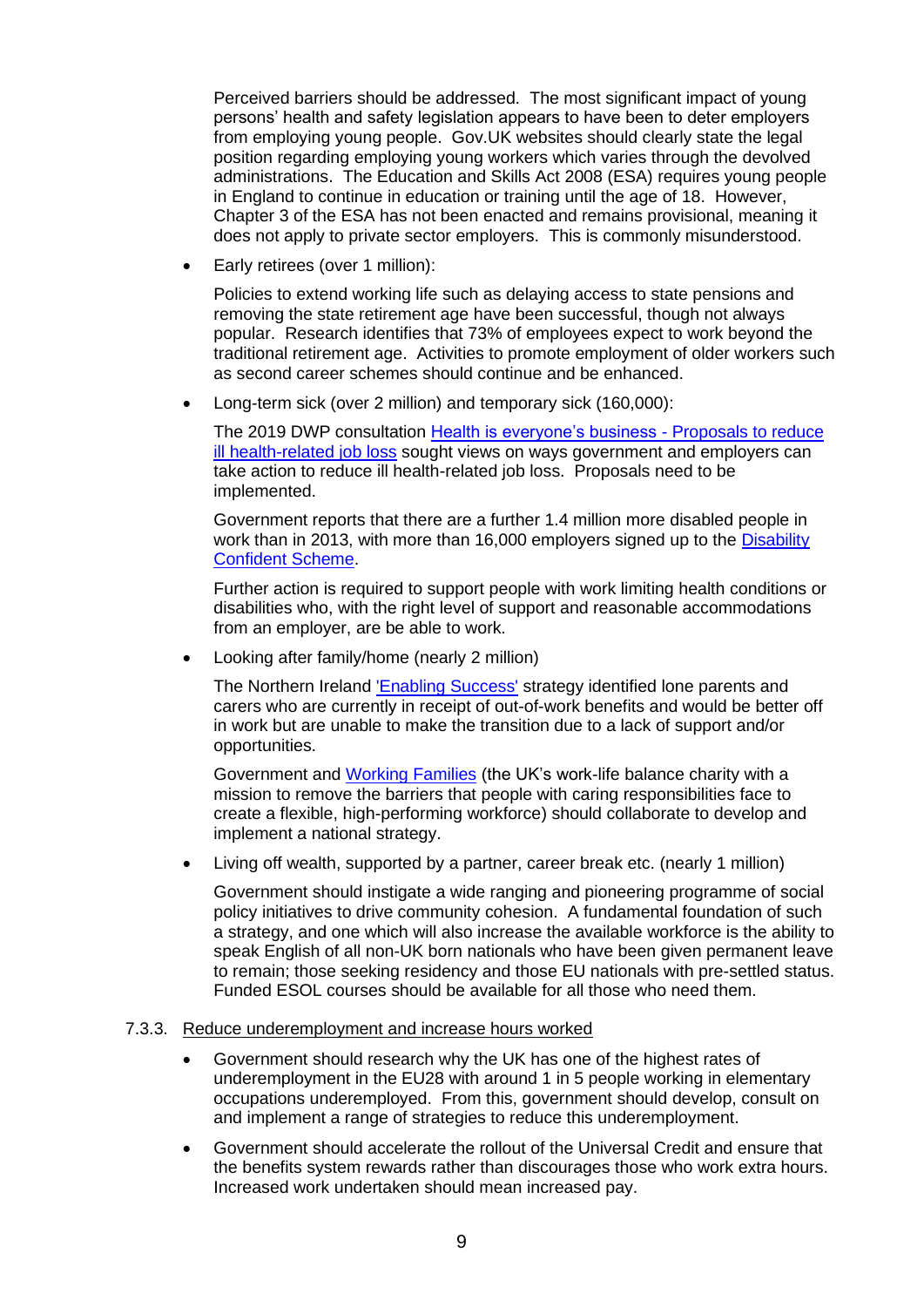- Government should implement a work tax and national insurance strategy which:
	- $\circ$  does not disincentivise businesses from providing full time work. It is cheaper for businesses to employ part time workers due to the employers' thresholds.
	- $\circ$  does not disincentivise workers. Currently, due to the NI free limit, workers can work full time for around half the year at the national living wage rate without incurring any national insurance costs. Hitting the threshold acts as a catalyst for a proportion of workers to cease working and return to their home countries.

#### 7.3.4. Regularisation of UK resident undocumented nationals

The September 2020 [Public Accounts Committee report on Immigration Enforcement](https://committees.parliament.uk/committee/127/public-accounts-committee/news/119248/home-office-has-no-idea-of-the-impact-of-immigration-policies/) headlines that "*Despite years of public and political debate and concern, the Department still does not know the size of the illegal population in the UK. It does not know what harm the illegal population causes. It does not know how many people come to the UK legally and do not renew their visa, or how many deliberately come illegally. The Home Office has not estimated the illegal population in the UK since 2005."*

London School of Economics research put the size of the illegal population in the UK at the end of 2007 at 618,000, with a range of 417,000-863,000. A June 2017 Civitas report, [The Politics of Fantasy,](http://www.civitas.org.uk/content/files/thepoliticsoffantasy.pdf) authored by a previous Deputy CEO of the UK Borders Agency and Director General of Immigration Enforcement estimates that 150,000 additional illegal migrants enter the UK each year. Around 10,000 people each year are returned from the UK to another country.

Whilst many countries have minimum rights for undocumented workers such as to be paid the minimum wage for all hours worked, in the UK such workers have virtually no employment protection rights and consequently are vulnerable to exploitation and modern slavery.

Currently there is a policy vacuum on the "*illegal population"* and this should be addressed.

- Government should develop a balanced strategy and policies to regularise and enable access to work for a proportion of those individuals that have entered or remained in the UK without the legal right to do so and for whom there is no reasonable prospect of agreed deportation.
- Asylum Seekers are not permitted to work in the UK. They can only apply for permission to fill a shortage vacancy if they have been waiting for over 12 months for an initial decision on their asylum claim. [Lift the Ban](https://www.refugee-action.org.uk/lift-the-ban/) is a multi-stakeholder campaign to give people seeking asylum the right to work. Government should provide refugees and asylum seekers with a route to work legally.

### **This is the end of the evidence submission**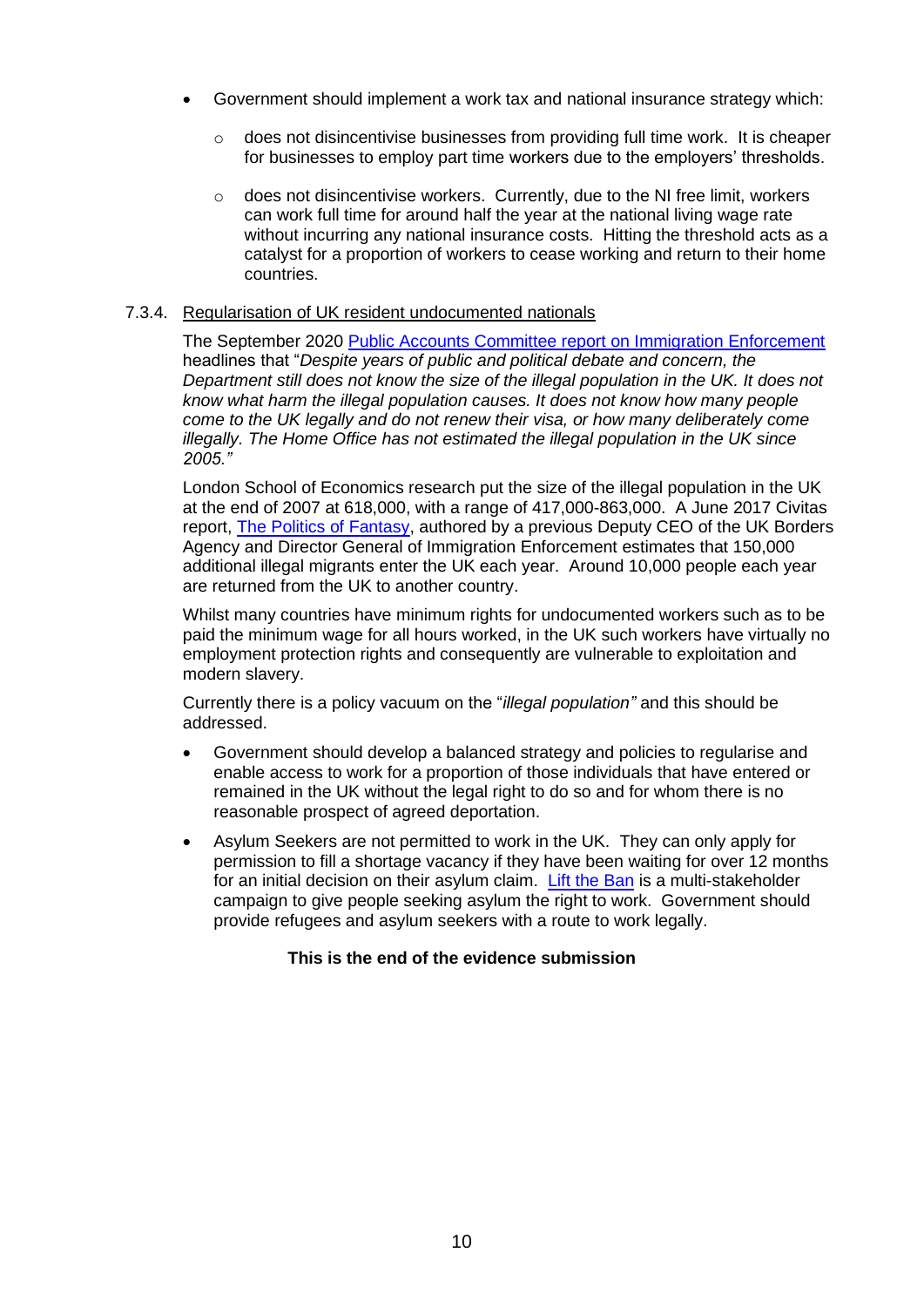

**Association of Labour Providers** 

### **Introduction**

The [Association of Labour Providers](http://www.labourproviders.org.uk/) (ALP) has conducted separate surveys of labour providers and of food growers & manufacturers since 2016 to provide data and trends to inform access to labour policy and priorities for the UK food supply chain.

Both surveys ran between 23<sup>rd</sup> September and 8<sup>th</sup> October 2021. The Labour Provider Survey had 129 responses and the UK Food Supply Chain had 192 responses.

These are the first surveys run since the end of the grace period on 30<sup>th</sup> June 2021 and the end of free movement for workers from the EEA. The responses reflect the challenges this and the coronavirus pandemic has created, and the impact on the economy and the labour market.

### **Headlines**

- Current chronic food industry labour shortages are expected to continue for the foreseeable future.
- Over half of food growers and manufacturers report that they are reducing or rationalising their output due to labour shortages in the next three months.
- The majority of food growers, manufacturers and labour providers are calling for a visa system for essential lower skilled food supply chain workers.
- There is a fourfold increase in the number of food growers and manufacturers concerned they may become unviable
- Significant numbers of labour providers report Jobcentres and government employment support schemes are not supporting workers into work.
- Labour shortages have impacted almost all labour providers and a growing number are concerned about survival.

### **Respondent Comments**

| <b>Labour Providers</b>                  | " Over the last 18 months we have undertaken over 40 tender processes - all<br>boil down to lowest price. This cultural mindset needs to shift because lowest<br>price does not result in best serviceworkforce now is in such short supply,<br>agencies and candidates will choose who they want to work for, leaving<br>organisations fixated on lowest price behind" |
|------------------------------------------|-------------------------------------------------------------------------------------------------------------------------------------------------------------------------------------------------------------------------------------------------------------------------------------------------------------------------------------------------------------------------|
|                                          | "Ending freedom of movement has shown us that low or unskilled vacancies<br>cannot be filled with home grown UK labour. There are not the volume of<br>applicants to cover the number of vacancies"                                                                                                                                                                     |
|                                          | "Incentivise people to work and reduce the UK spend on benefits and social<br>support. Match unemployed proactively with open job opportunities across the<br>UK marketplace"                                                                                                                                                                                           |
| Food Growers and<br><b>Manufacturers</b> | "Right now we are in a crisis situation, running a vacancy rate of 15-20%<br>across our sites. This is despite recent investments in wages, staff facilities &<br>staff retention. It is limiting our ability to supply fresh, healthy British food to UK<br>consumers"                                                                                                 |
|                                          | "The Seasonal Worker pilot scheme needs to be confirmed for 2022, without it<br>our business will not be viable. We are already in crisis mode"                                                                                                                                                                                                                         |
|                                          | "The food industry in the UK is in crisis because of the severe shortage of<br>staff to pick and pack food. Added to this is the crisis with the hauliers. Short<br>term visas are not the answer because we need staff to stay long term. We need<br>access to a labour force that want to come to the UK and make it their home"                                      |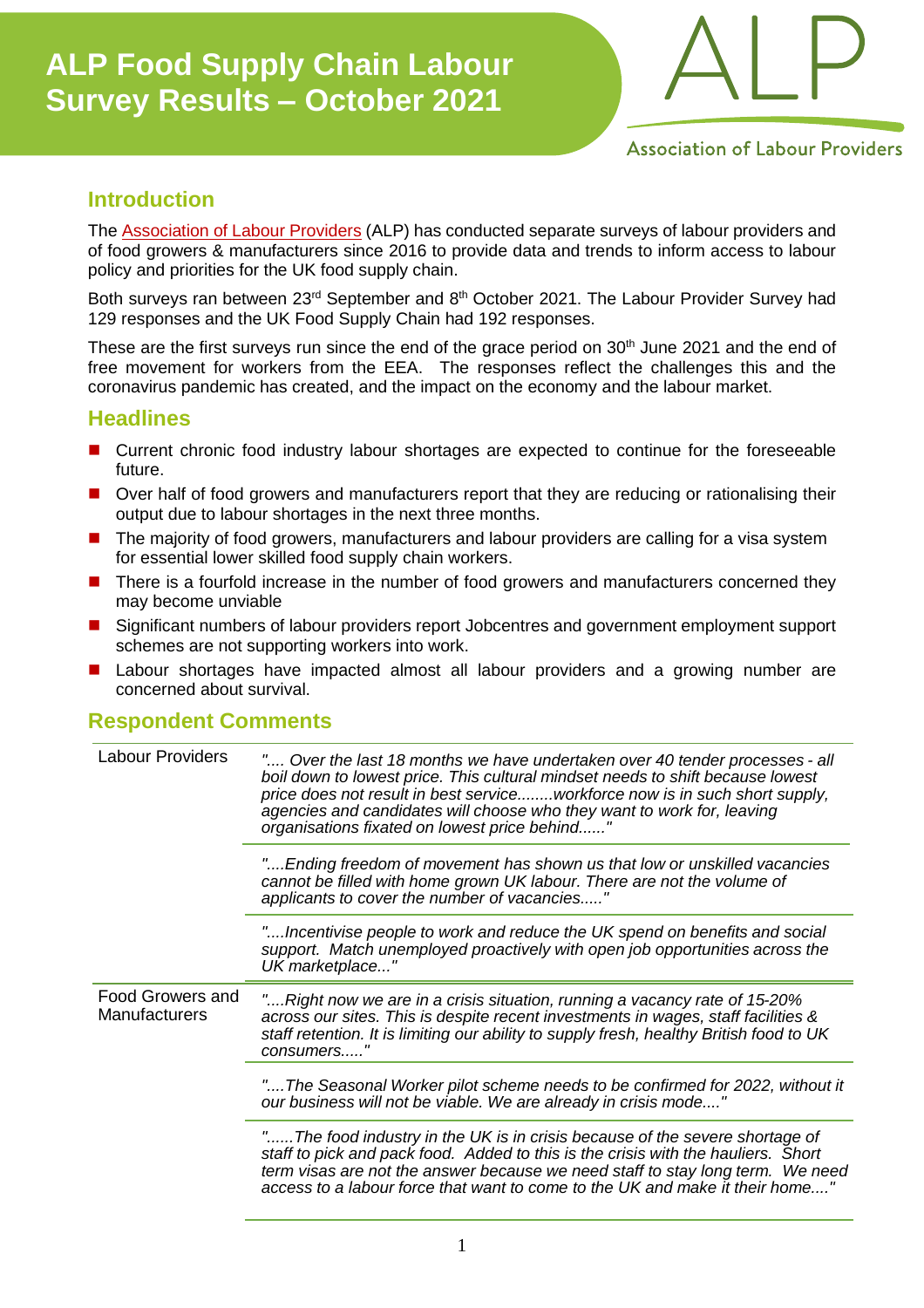

**Association of Labour Providers** 

### **Labour Provider Survey Summary**

#### **2021 Experience**

- 2021 has been a year of growing crisis for labour supply. 99% were unable to meet all their clients' labour requirements during summer 2021 while 31% said they had short supplied their clients by over 50%.
- 89% report that clients have had to increase wage rates yet 81% said that the quality of labour (English language, productivity, reliability etc) was down on last year
- 91% have had to invest more money and resources into sourcing workers but only 37% have been able to pass on the increased costs of recruiting and supplying labour to their clients.
- 57% are consolidating their client base and choosing carefully who to supply
- 88% said that the labour shortages were having a significant or major impact on their business with 12% saying they may not survive

#### **Immigration System**

- Only 25% were seeing a lot more applications from UK resident workers
- 79% said without a lower skilled immigration route the food supply chain would not have enough workers and would contract, close or relocate overseas

#### **Government support**

- Of those that have sought to work with their local Jobcentre, 86% found the Jobcentre of no help in finding workers
- Only 3% of labour providers find government employment support schemes helpful in supporting workers into work. 34% find them of limited use and 63% find them of no use.

### **2021 Autumn and Christmas Expectations**

- 91% do not expect to meet client demands for the 2021 autumn and Christmas periods
- 47% expect to short supply their customers by over 50%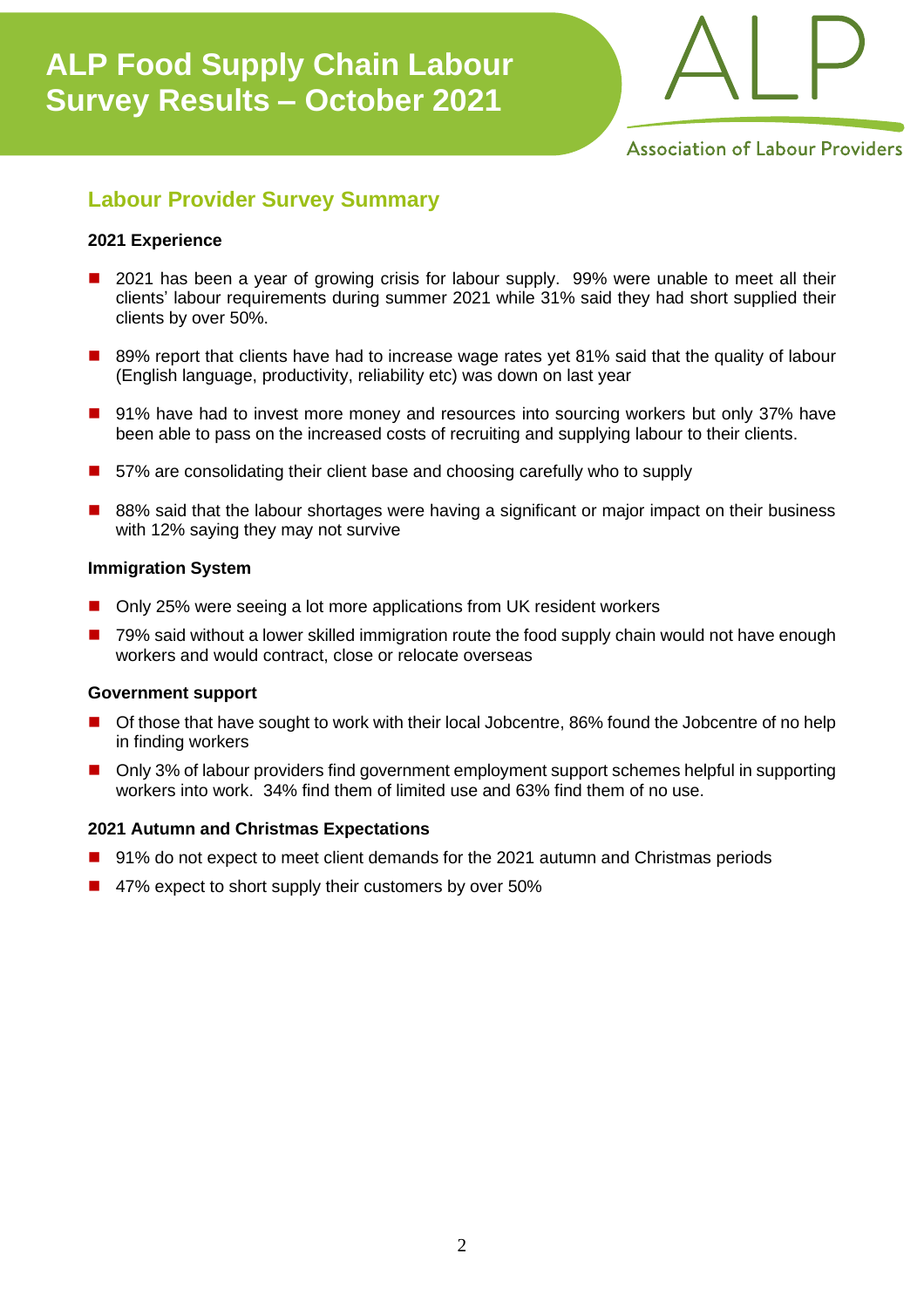

**Association of Labour Providers** 

### **Food Growers and Manufacturers Survey Summary**

#### **2021 Experience**

- ◼ Around 85% of businesses experienced shortages of lower and unskilled workers
- ◼ Around 65% of businesses stated they had experienced chronic shortages of lower and unskilled workers.
- The chronic shortages increased at all skill levels but were four times as high in lower and unskilled roles as they were in higher skilled roles

#### **Government support**

- 94% of businesses want a temporary/seasonal/guest worker visa route to be introduced
- 92% of businesses want UK residents to be encouraged to take up jobs within the food sector
- 92% of businesses want to be able to use the apprenticeship levy more flexibly for training
- 87% of businesses want the benefit system to support flexible working
- 82% of businesses want asylum seekers to have the right to work whilst their application is being processed

#### **2021 Autumn and Christmas Expectations**

- Around 74% expect their own business to struggle or be in crisis recruiting for lower skilled permanent or temporary workers
- 16% of businesses said that they are concerned that they will become unviable due to labour shortages - a fourfold increase since May 2021
- Nearly 97% said that the food supply chain will need to make changes to their business in order to address the forecasted labour shortages
- 66% of businesses have increased wage rates, bonuses, benefits and incentives to secure labour
- The most common actions businesses will take to address labour shortages are:
	- o Rationalise/reduce our output (52%)
	- o Automate to reduce the reliance on skills and labour (45%)
	- o Increase proportion of permanent workforce and use less agency labour (38%)
	- o Use more agency labour (37%)
- Most common changes expected to be made to address forecasted labour shortages:
	- o Increase wage rates, bonuses and incentives (66%)
	- o Improve worker retention activities  $(66%)$
	- o Working more closely with labour provider (59%)
	- o Improve labour sourcing methods (54%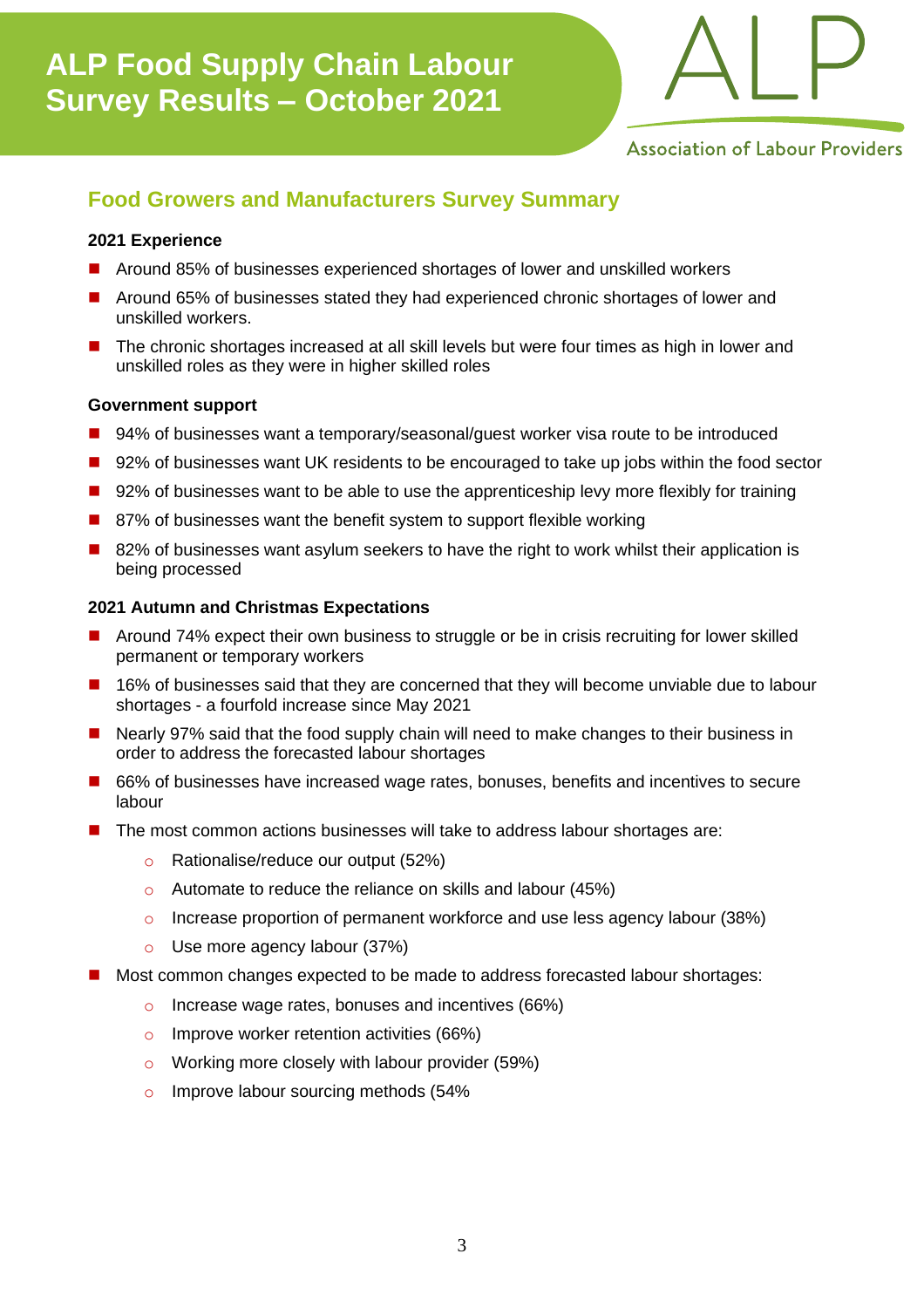

**Association of Labour Providers** 

### **Labour Providers October 2021 Survey Results**

A total of 129 labour providers completed this survey, slightly more than the May 2021 survey. 40% supply workers to horticulture & agriculture, 86% to food processing & packing and 64% to food distribution & logistics.

| Labour Providers: During the 2021<br>summer peak, did you meet your clients<br>demands for workers?       | <b>Nov 2020</b> | May 2021        | <b>Oct 2021</b> |
|-----------------------------------------------------------------------------------------------------------|-----------------|-----------------|-----------------|
| We have met all our clients demand                                                                        | 23%             | 21%             | 1%              |
| We have short supplied our clients by 0-<br>10% of their demand                                           | 11%             | 15%             | 1%              |
| We have short supplied our clients by 10-<br>20% of their demand                                          | 22%             | 21%             | 9%              |
| We have short supplied our clients by 20-<br>30% of their demand                                          | 22%             | 20%             | 20%             |
| We have short supplied our clients by 30-<br>40% of their demand                                          | 9%              | 7%              | 25%             |
| We have short supplied our clients by 40-<br>50% of their demand                                          | 3%              | 4%              | 13%             |
| We have short supplied our clients by<br>over 50% of their demand                                         | 10%             | 12%             | 31%             |
| Labour Providers: Has the quality of<br>labour (English language, productivity,<br>reliability etc) been: | <b>Nov 2020</b> | <b>May 2021</b> | <b>Oct 2021</b> |
| Better than this time last year                                                                           | 7%              | 1%              | 3%              |
| <b>About the same</b>                                                                                     | 45%             | 29%             | 16%             |
| Down on this time last year                                                                               | 48%             | 70%             | 81%             |
|                                                                                                           |                 |                 |                 |
| <b>Labour Providers: To source sufficient</b><br>workers over the last 6 months:                          | <b>Nov 2020</b> | <b>May 2021</b> | <b>Oct 2021</b> |
| We have not had to do anything differently                                                                | 12%             | 3%              | 2%              |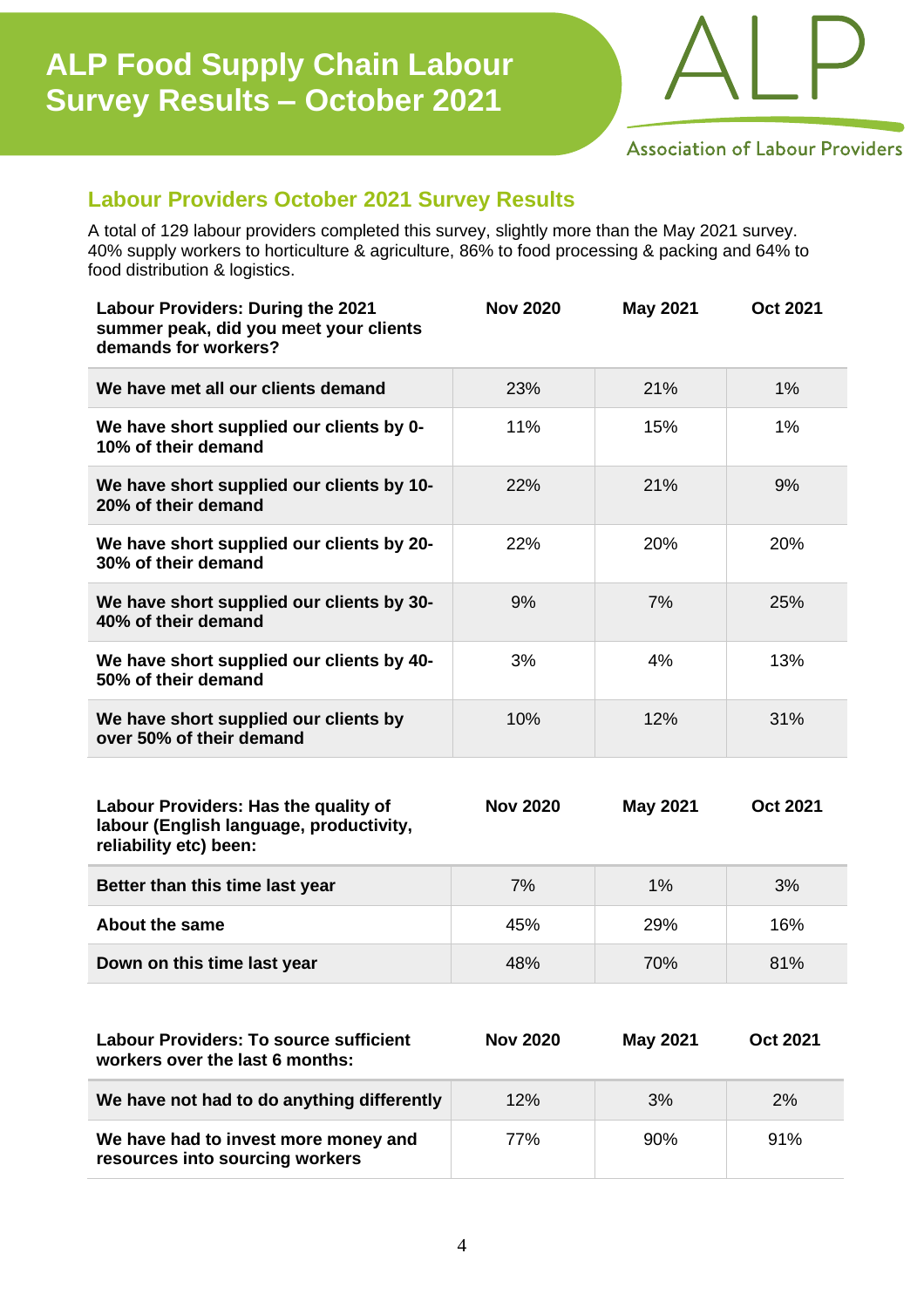

### **Association of Labour Providers**

| Clients have had to increase wage rates to<br>attract workers | 45% | 73% | 89% |
|---------------------------------------------------------------|-----|-----|-----|
| Existing workers have had to work extra<br>hours and overtime | 54% | 61% | 74% |

#### **Labour Providers: Have you passed on the increased recruitment costs due to labour shortages to your clients?: Oct 2021**

| We have not had any increased costs                                                            | 3%  |
|------------------------------------------------------------------------------------------------|-----|
| We have not attempted to pass cost increases on to our clients                                 | 18% |
| We tried, but most clients have not covered our increased costs                                | 27% |
| No, and clients have generally demanded rate reductions to support their<br>own cost increases | 15% |
| Yes, most of our clients have accepted a rate increase                                         | 37% |

#### **Labour Providers: How are labour supply issues affecting your business's ability to charge a commercially available charge rate to your clients? Oct 2021**

| We have increased our margins across the board        | 7%     |
|-------------------------------------------------------|--------|
| We have been able to increase margins at some clients | 50%    |
| We have not been able to increase our margins         | 32%    |
| Our margins are reducing                              | $11\%$ |

| Labour Providers: What is the impact of labour shortages on your<br>business?                     | Oct 2021 |
|---------------------------------------------------------------------------------------------------|----------|
| No impact – we are not suffering from labour shortages                                            | 1%       |
| Minimal impact – we are working harder to keep our current clients happy                          | 11%      |
| Significant impact - we are consolidating our client base and choosing<br>carefully who to supply | 57%      |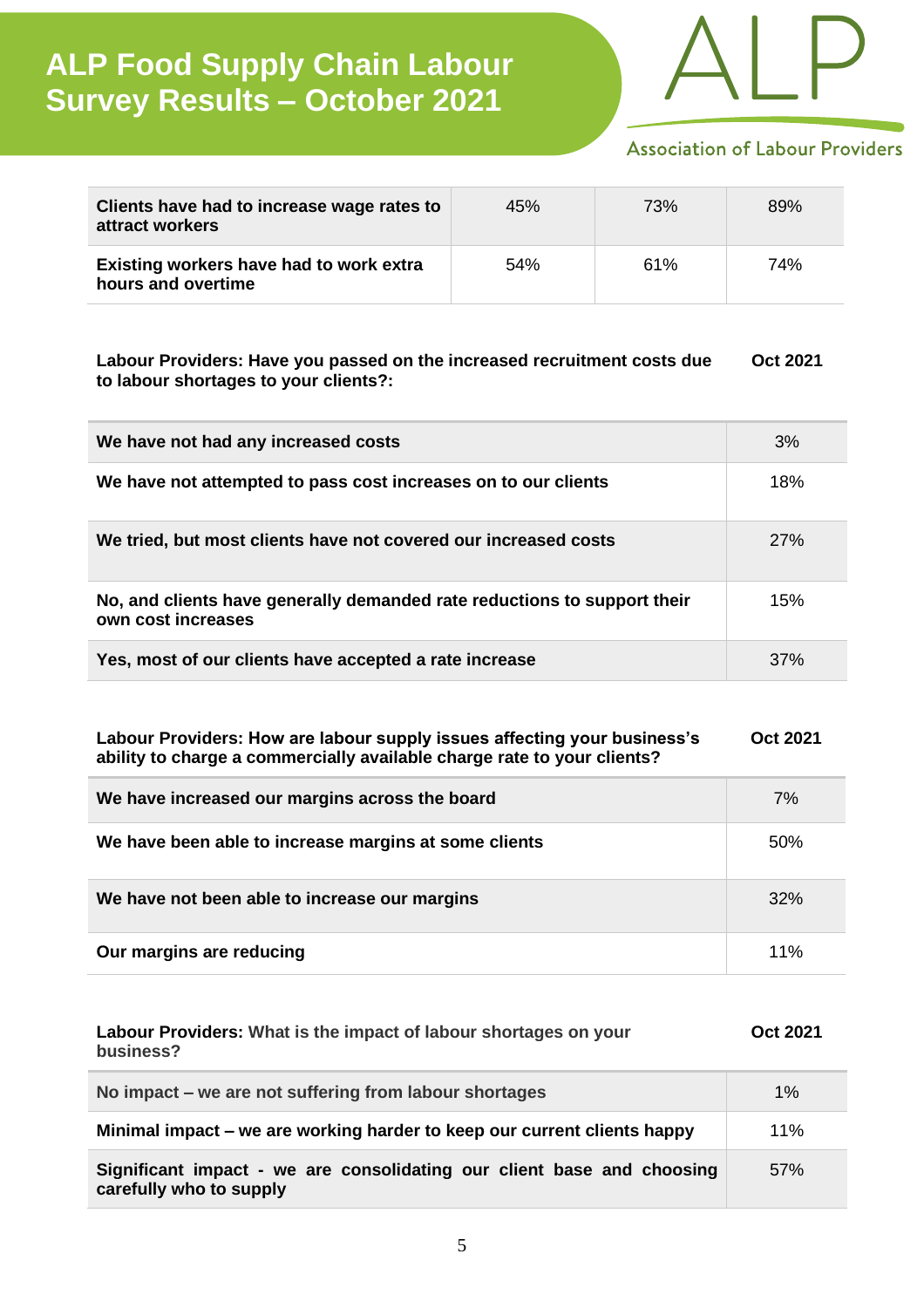

### **Association of Labour Providers**

| Significant impact - We are losing clients because we are unable to supply<br>them, but will continue at a reduced scale | 19% |
|--------------------------------------------------------------------------------------------------------------------------|-----|
| Major impact – we are struggling to source and supply workers and don't<br>know if we will survive                       | 12% |

**Labour Providers: For the 2021 autumn and Christmas peaks, how much do you expect to short supply your clients? Oct 2021**

| We expect to short supply our clients by 0-10%    | $0\%$ |
|---------------------------------------------------|-------|
| We expect to short supply our clients by 10-20%   | 8%    |
| We expect to short supply our clients by 20-30%   | 11%   |
| We expect to short supply our clients by 30-40%   | 19%   |
| We expect to short supply our clients by 40-50%   | 14%   |
| We expect to short supply our clients by over 50% | 47%   |

| <b>Labour Providers: For the</b><br>autumn and Christmas peak in<br>labour demand: | Mar 2020   | <b>Nov 2020</b> | <b>May 2021</b> | Oct 2021 |
|------------------------------------------------------------------------------------|------------|-----------------|-----------------|----------|
| We are confident we will have<br>enough high quality workers                       | $10\%$     | 14%             | 3%              | $1\%$    |
| We expect to have just enough<br>workers but the quality will not<br>be so high    | 56%        | 47%             | 19%             | 9%       |
| We do not expect to be able to<br>source and supply sufficient<br>workers          | <b>29%</b> | 39%             | 78%             | 91%      |

| Labour Providers: What do you think will be the impact on<br>the food supply chain of having no ongoing immigration<br>route for lower-skilled workers?     | <b>May 2021</b> | Oct 2021 |
|-------------------------------------------------------------------------------------------------------------------------------------------------------------|-----------------|----------|
| No real impact as there will be enough workers to meet the<br>food supply chai's needs due to high unemployment levels<br>and EU pre/settled status workers | 4%              |          |
| The food supply chain will need to improve pay and other                                                                                                    | 54%             | 50%      |

**terms and conditions to attract enough workers**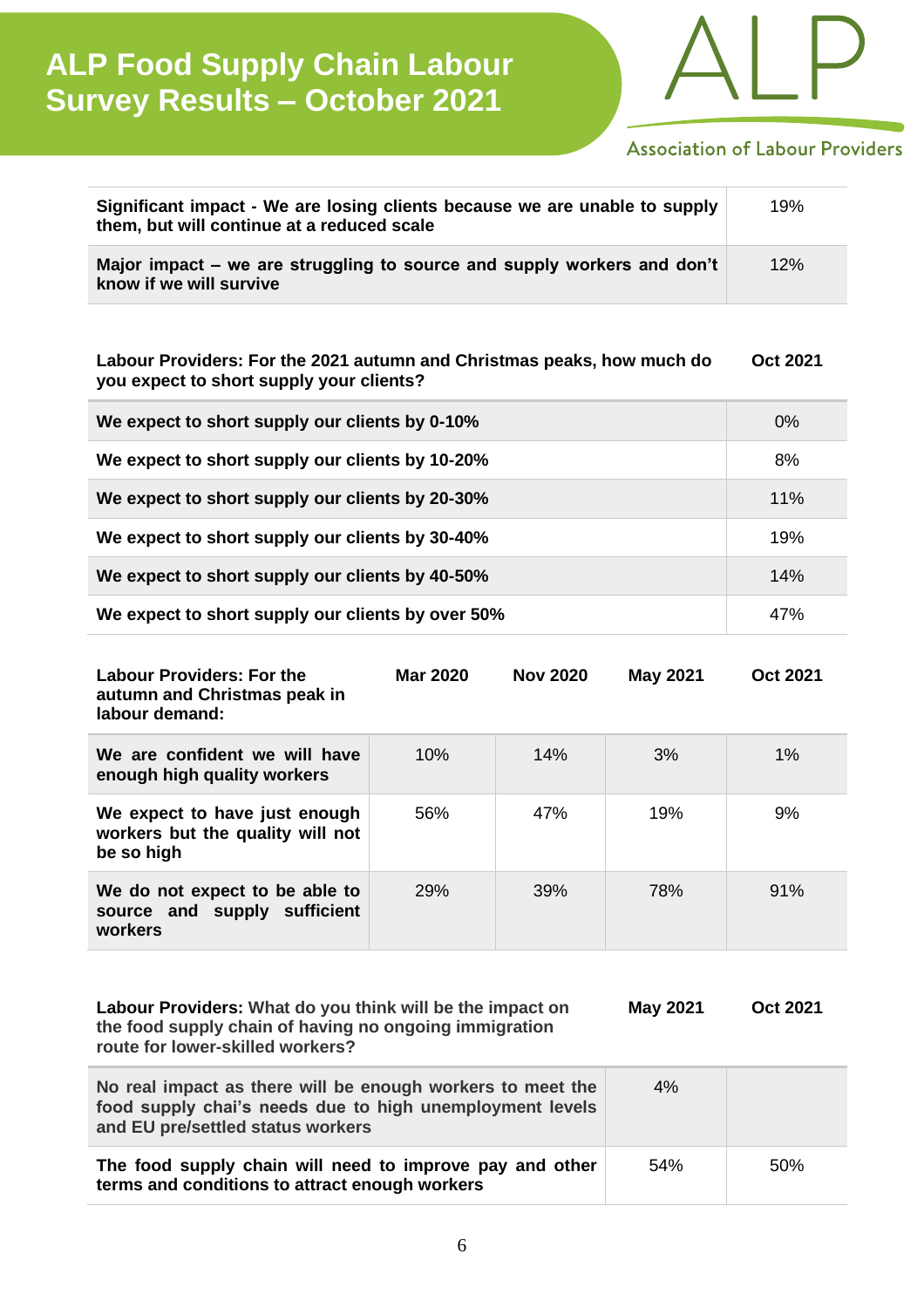

### **Association of Labour Providers**

| The food supply chain will need to improve its sourcing and<br>retention strategies, be more open to attracting a wider range<br>of workers and invest in training staff to attract and retain<br>enough workers | 56% | 53% |
|------------------------------------------------------------------------------------------------------------------------------------------------------------------------------------------------------------------|-----|-----|
| The food supply chain will not have enough workers who want<br>to fill these types of jobs and will contract, close or (where<br>feasible) relocate overseas                                                     | 75% | 79% |

#### **Other – please describe**

- Never mind crippling inflation on FMCG
- Imports will grow by 200%
- The food supply chain already does not have enough workers. It needs to become more attractive as a workplace
- Treat existing and new workers with respect. They are not ciphers they are human beings
- We need to re-join the EU
- The labour pool is diminishing. Wage inflation and shortages of staff are inevitable
- To look at automating the food process as much as possible which obviously will require a lot of funding

| Labour Providers: How would you rate your local Jobcentre?         |     |
|--------------------------------------------------------------------|-----|
| We have never or not recently worked with our local Jobcentre      | 21% |
| We tried to work with our local Jobcentre but they were of no help | 68% |
| We work with our local Jobcentre and they provide useful support   | 11% |

#### **Please provide further details**

- $\blacksquare$  I'm always ringing to tell them we are recruiting but they never ring me
- They were of help to an extent in that they tried to provide workers but they were not satisfactory
- People from the Jobcentre looking for work only want to tick the box on the benefit/universal credit form. They don't ever turn up to work. They're a waste of my time attempting to recruit.
- They try, but they can't drag people in to register. That said, we have tried Jobcentres for older workers - they tend to use them, as opposed to agencies.
- No help whatsoever
- Too bogged down with political status issues and not on the sharp of end of getting people in to work
- Very low quality of referrals
- Honestly impossible to deal with, no engagement or return of calls/outreach attempts.
- Don't understand skills required for the sector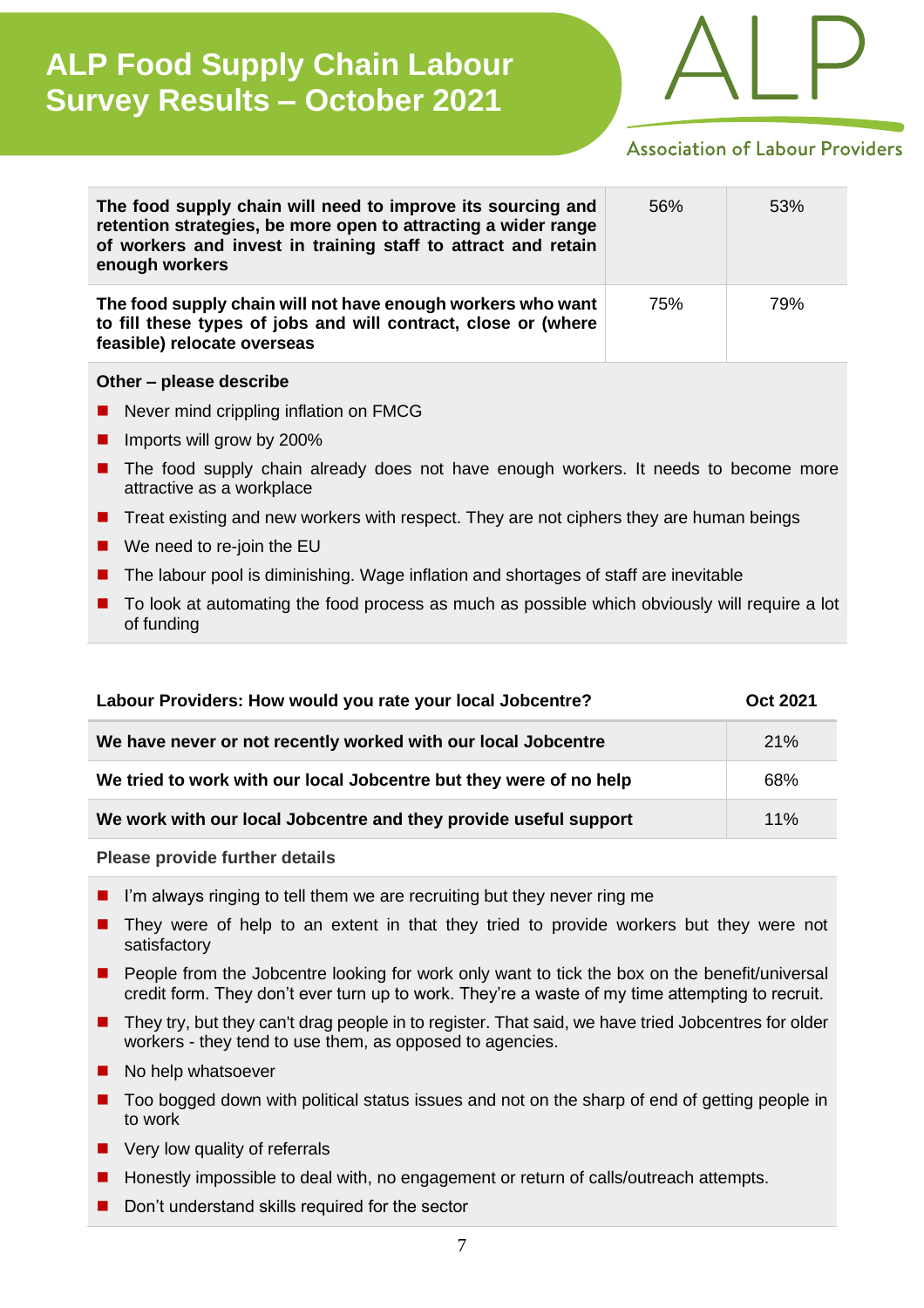

**Association of Labour Providers** 

- The downside with the Jobcentres is that they are trying to get the long term unemployed into work as opposed to the recently unemployed.
- Our experiences show that Jobcentre applicants are not serious or committed to any job application.
- The JCP is not fit for purpose at all
- They aren't getting registrations from people with relevant skills in the sectors required
- Anyone who wants work is in work. Jobcentres largely represent people who are not #workready and who have not been for a long time
- We do work with our centres they are helpful, however their candidates are not interested in our roles.
- In the past, our experience of recruiting from the Jobcentre has been dreadful.
- Our experience varies dependant on geography. Some are very useful and some no help
- Jobcentre is a hub for those who don't want to work but must be seen as trying. We locally recruit with social media posters and employ a person to work Indeed and other platforms to very little success but more than we do with the Jobcentre sadly . Kickstart has also been of no help to date and this is with starting hourly rates of £11-£13.50 per hour
- Historically we have found the Jobcentre to be of little help and difficult to contact. In the past we have found that generally speaking they just don't have enough candidates who are interested in the job roles we recruit for.
- People in the Jobcentre are not motivated to start work
- Useless
- We work in 4 local Jobcentres and they are not allowed to sanction no shows still, and are being threatened by some job seekers which I have seen first hand

#### **Labour Providers: What is your experience of government employment support schemes? Oct 2021**

| We find them of no use in supporting workers into work                              | 63% |
|-------------------------------------------------------------------------------------|-----|
| We find them of limited use in supporting workers into work                         | 34% |
| We work closely with government employment support schemes and find<br>them helpful | 3%  |

**If you work with a scheme(s) which do you find helpful and why?**

- Another tick in the box, ill-conceived and thought out ideologies
- Too many hurdles and caveats in them to actually work. The government need to stop listening to civil servants and listen instead to the "Coal Face"
- We haven't yet leveraged any significant activity
- Due to agriculture wages board we find it harder to attract government funding-Kickstart etc
- No success from any of these schemes to date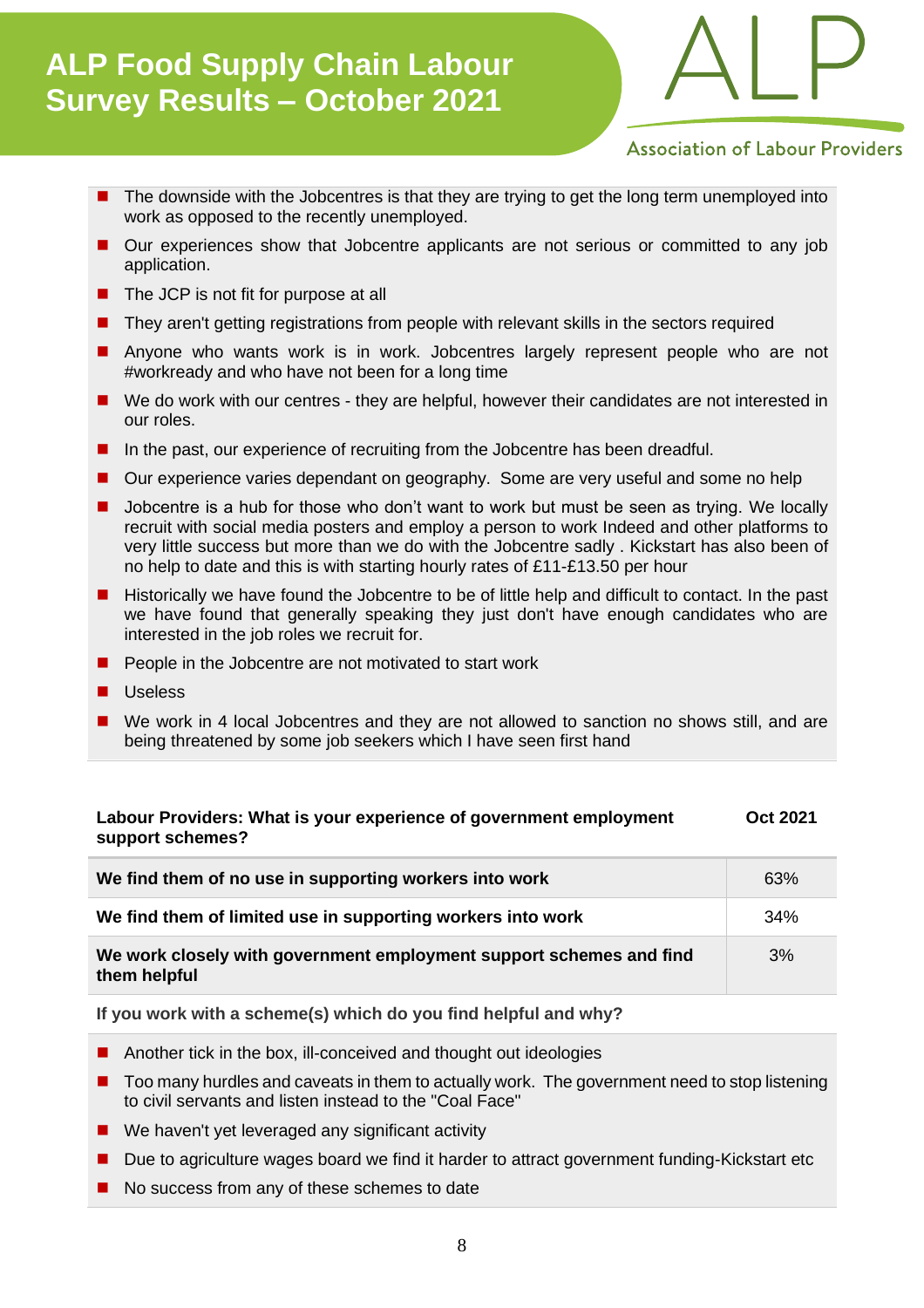

### **Association of Labour Providers**

- Kickstart gave us a range of candidates
- Kickstart got rejected for no reason then applied again 6 months later then accepted provided no useful candidates so advertised for NMW worker and hired on our own
- The Kickstart scheme has been helpful for some roles but not particularly in this sector
- **Useless**

#### **Labour Providers: Are you seeing a change in the types of workers applying for jobs? Oct 2021**

| No change – same as before, mostly EU workers                           | 30% |
|-------------------------------------------------------------------------|-----|
| Some changes – similar but with a few more UK resident workers          | 45% |
| Very different – a lot more UK resident workers, many new to the sector | 25% |

#### **Labour Providers: Other than introducing a low skilled immigration route, what should the government be doing to help the food supply chain to address labour shortages? Oct 2021**

#### **Immigration**

- Reverse the rules regarding the freedom of movement with EU workers
- $\blacksquare$  There is no other way
- It's not low skilled, it's SEASONAL
- All they need to do is re-open the borders and that will resolve the issue.
- Allow foreign workers to come across as before pre-Brexit. My business and many others are suffering because of this. Production costs are increasing but the price of food isn't, the farmers aren't making the money from food production. I hope there is a food shortage to make the government realise what a disaster nationally this is. It's not just food production taking the hit either.
- I believe that the government should relax the border rules and let more EU workers back into the UK
- Grant licenses to more labour providers to source their own labour from abroad
- Enable workers to enter the UK for all types of workers where there are shortages, maybe on a limited visa?
- As industry has been working with overseas workforces for 30-years now, the interest in these types of work are not of interest to the UK population. We do not encourage people to do manual labour anymore and it is a direct effect to the situation we are in. The institution is geared to upskill everyone and this means ignoring the very important elements that we need for everyday life. What we need to is rethink the whole structure. In short we won't replace 500,000 people from this industry area(s) in the next 10-year unless the ability to have gradual change is the preferred options!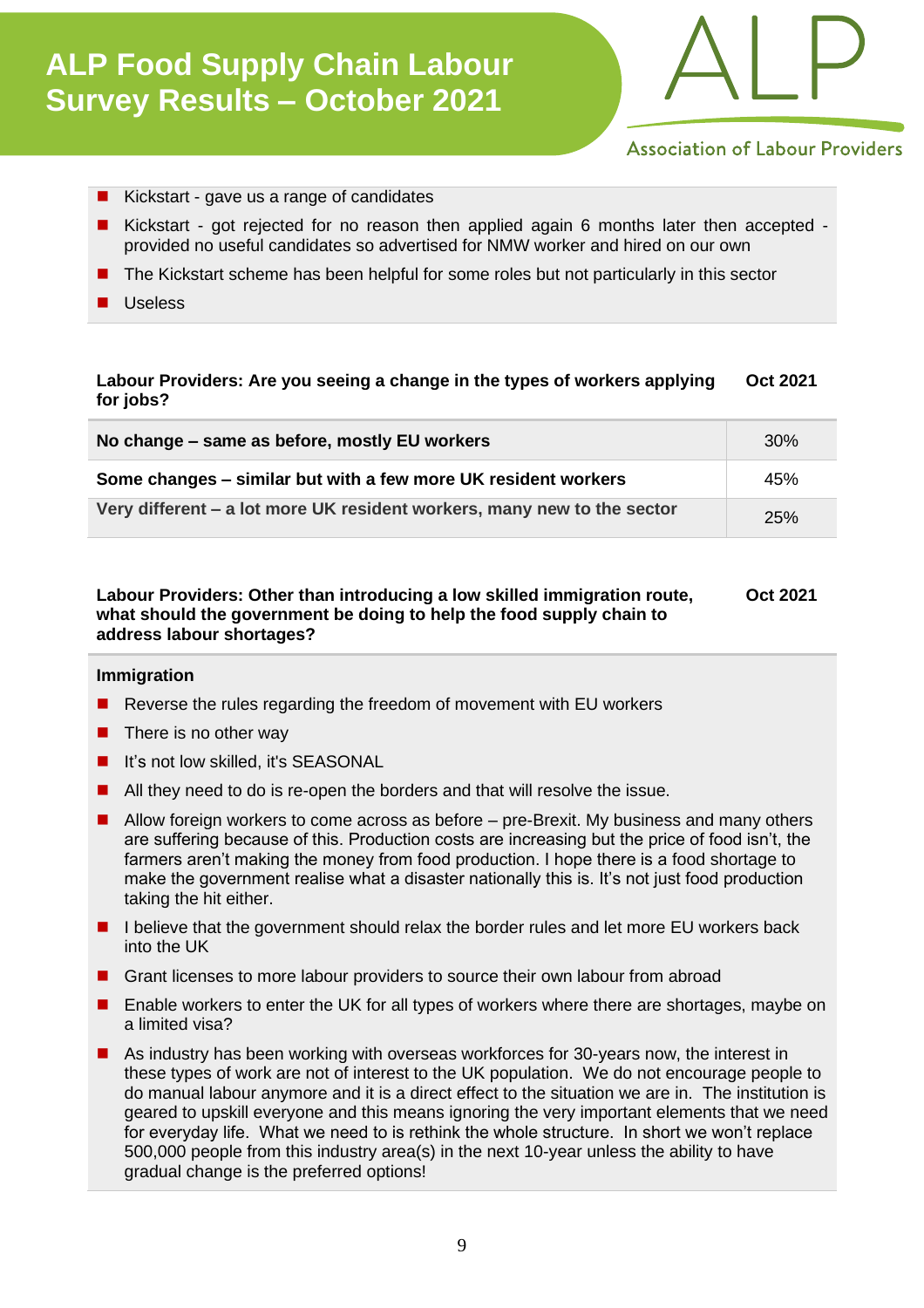

**Association of Labour Providers** 

- I think the immigration route is the key as the role is not attractive enough for UK nationals to take up one
- We need the low skilled immigration route or the government need to look at the benefit system and getting people back in to work!
- Re-join the EU
- Ending freedom of movement has shown us that low or unskilled vacancies cannot be filled with home grown UK labour. There are not the volume of applicants to cover the number of vacancies and the attitude and work ethic is sorely lacking.
- Increase the length of visa schemes
- Unless they open the doors to the EU government have always proven useless so nothing else will be sufficient.
- Allow 2 year worker visas worldwide. No benefit entitlements, need to renew before 2 years have finished, only if they are working
- Immigration is the overriding factor however there needs to be a minimum margin for supply that is regulated and therefore no supplier can go under this. Our costs are spiralling out of control including the salaries of our perm staff making supply unsustainable.
- I feel that I am speaking on behalf of most labour suppliers in saying that we heading towards a very difficult winter for both labour suppliers and users. At this stage the only option that will help labour shortages within the food supply chain is an entry route for low skilled immigration. I do feel that lobbying or campaigning for anything other than this is a complete waste of time for all parties.
- Re-join the EU and provide freedom of movement
- 1 or 2 year working student visas
- The government should be offering 6 months on arrival visas to Europeans to work and visit with no access to public funds, and must have health insurance and to leave the UK within 6 months before the visa expires and update the again on re-entry.
- There is no other sustainable solution but to introduce a low skilled immigration route for a minimum of 6 months at each visit.
- ◼ Provide a working visa to new recruits to allow them to enter the UK with an offer of permanent employment, when an employer has vacancies and posted them through DWP consistently with no recruitment success No social security access until visa employees have been working in the UK for a minimum of 2 years Have an insurance scheme in place with employers to ensure health care costs are met for new overseas employees
- As far as I am concerned there is nothing else the Government can do that will be really effective.
- Just by introducing a low skilled immigration route would help.
- $\blacksquare$  Relax the immigration visa

### **Unemployment**

- Scrap the benefits, offer more support to employed people!
- Supporting the supply chain, starting with getting people back into work that are capable of working even if it's temporary. A lot of Jobcentre's do not actually push temporary work
- Stop supporting people on benefits and invest these money in our children, sport, apprenticeship, help elderly to pay for care, help young families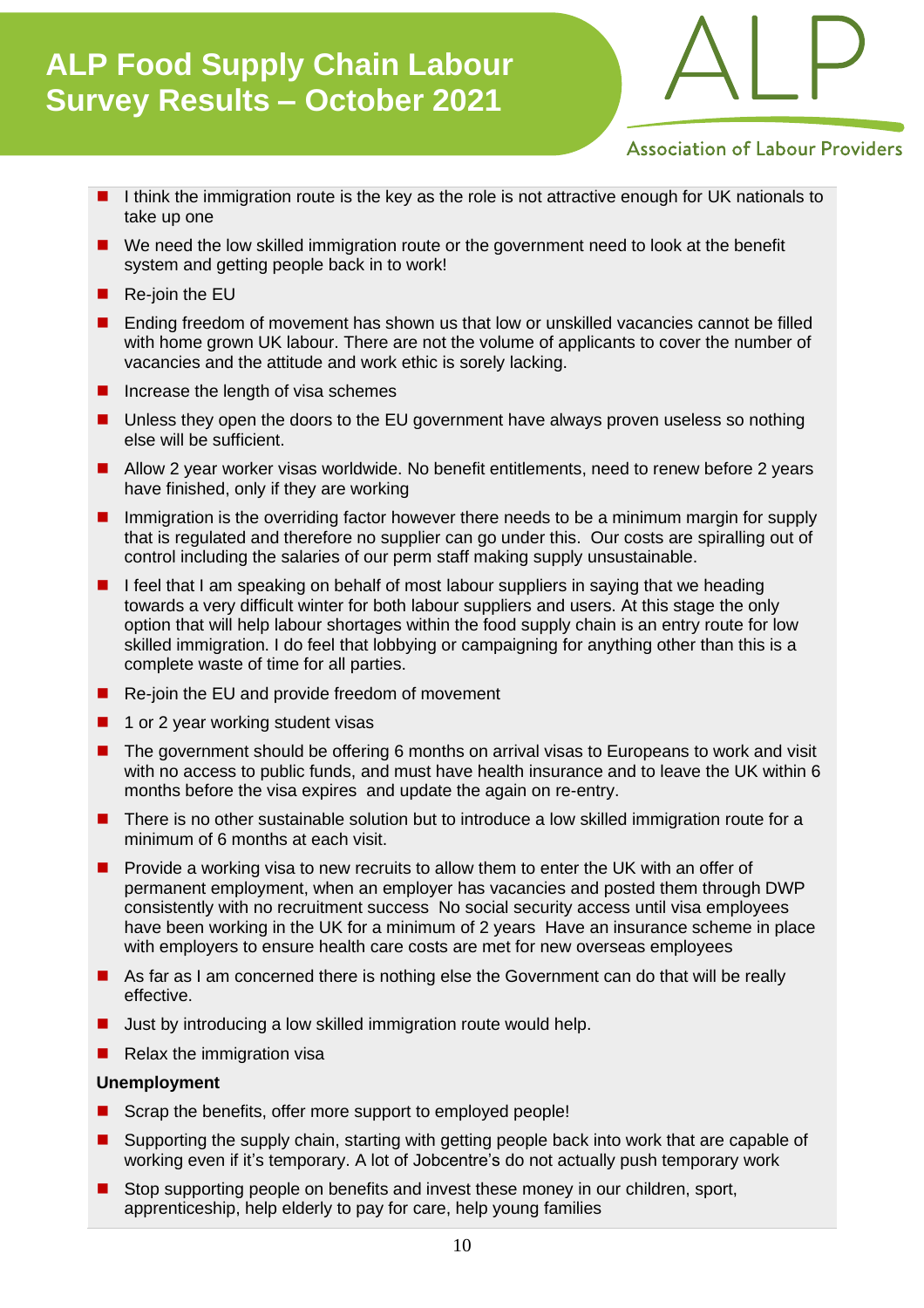

### **Association of Labour Providers**

- Identify the unemployed who are actually keen and able to work and remove the others from the stats.
- It needs to be more attractive to workers better pay, better hours/shifts, development/progression opportunity, innovate/automate
- They should offer incentives for people going back to work part-time for those with families, say if they work 3 days the government could offer a higher amount of financial support.
- Stop benefits and get those able to work into the sectors that are struggling
- They need a reality check! The furloughed workers that are back in the workforce are unlikely to want to work in these sectors however perhaps the benefits system needs to be looked at to encourage people to work?
- Revamp the UK benefit system to encourage the resident workforce to work in the food sectors, better pay and conditions that offer a better standard of living for those willing to work.
- Stop giving too much benefit
- ◼ Encourage individuals receiving benefits to work, however managing individuals not really interested in work will create new and different issues.
- Changing the benefit system, some have no intention of working due to the Universal Credit scheme they can earn more than they can on a decent paid 40 hours per week job. They also need to invest more in training, the Kickstart scheme was a joke.
- Restructure the benefits system to encourage more people to apply for alternative work to their norm, even if not in their chosen sector. If needs be, where pay rates are less than their usual work, benefits to be added to 'top up' wages to their normal pay rate (with an upper, sensible limit). Topping up will be cheaper than paying a full benefit claim, the person will be earning and therefore paying tax & national insurance rather than simply being a drain on the tax payer, will be productive and contributing, be filling a vacancy and helping the economy and will be #workready for more work rather than get out of the habit of working and possible mental health issues
- Incentivise people to work and reduce the UK spend on benefits and social support. Match unemployed proactively with open job opportunities across the UK marketplace
- Amending unemployment benefit to allow ability to work seasonally.
- Incentivise people currently on benefits to work. Penalise them if they commit to a job then don't turn up or stick it out.
- Cut benefits
- Stop benefits to the job seekers that do not show for appointments or work
- Pushing unemployed into more low grade roles
- Very little candidates coming looking for work. No English labour. Return to work scheme useless and none of the candidates who receive benefits are prepared to work in factories.
- Encourage training schemes for UK workers
- Reduce benefits for the fit and healthy . Run back to work programs fully funded with local companies with the aim of full time employment after 4 weeks . this will encourage companies to use schemes
- Encourage unemployed to work, allow seasonal worker visa for food production and packing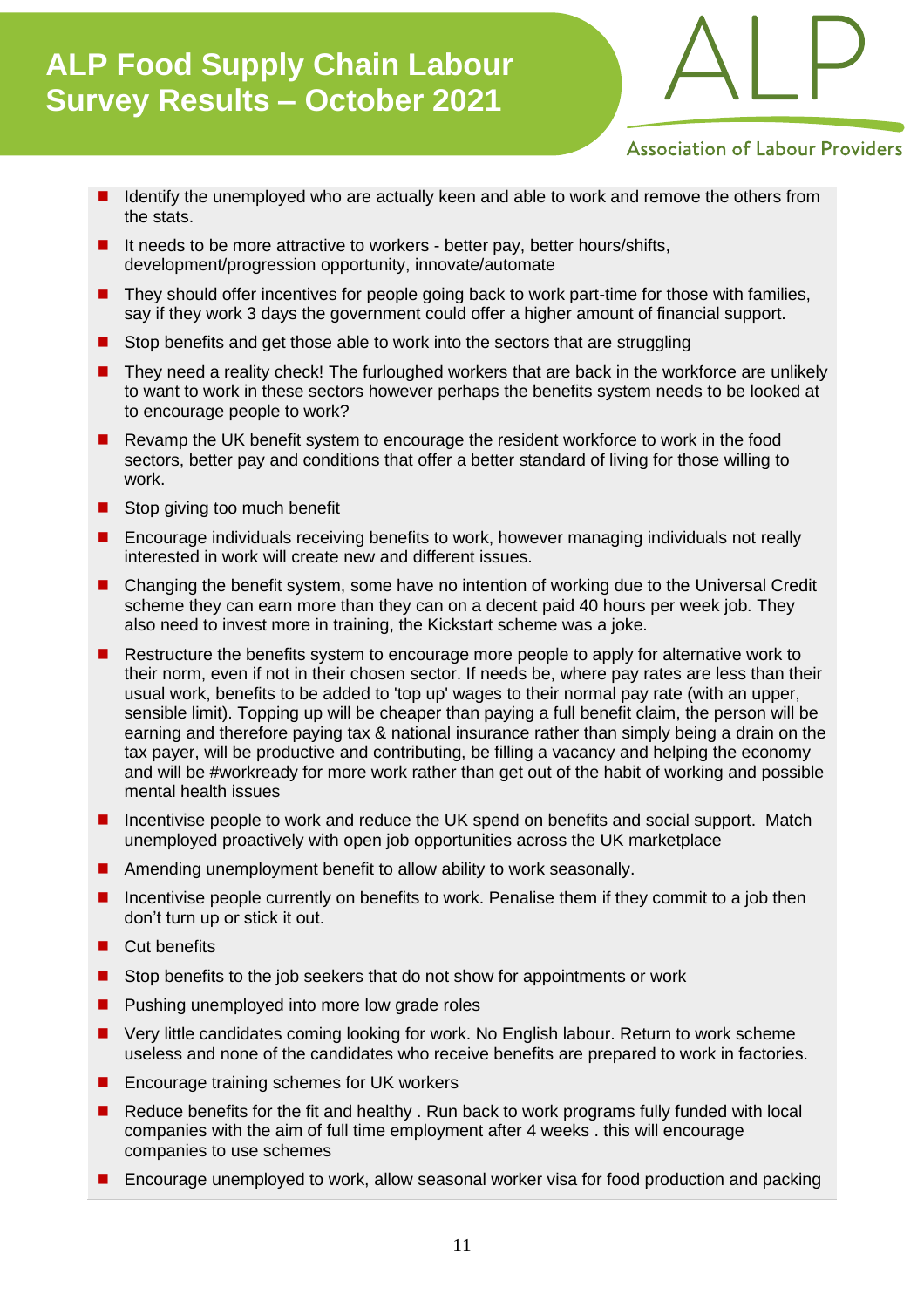

### **Association of Labour Providers**

■ Well, healthy people on benefits to fill gap. Gov to set higher min wage for industry and force factories to have set start / finish times with a percentage being family friendly ieschool hours . Many of these jobs are rural where house prices are expensive ; improve public transport or offer financial assistants towards cost of transport

#### **Worker attraction**

- Make the positions more attractive. Looking at increasing the pay and conditions. Review working patterns and conditions
- Pay increases, this is one of the lowest paid market areas
- Look to try and make 'the next stage' more attractive make the industry more appealing by adding genuine promotion opportunities.
- Encouraging more young people to get into food supply chains and explaining better how starting at a lower level / lower paid job role can lead to greater opportunities. Many of the senior managers we work with started out on a production line.
- Ensure factories are offering a good working environment, salary is often very low within the food supply chain sector for low skilled workers so improvements need to be made both on wages but also incentives to stay long term. Better working hours.
- Re-train staff from other industries particularly those who have been on furlough. Lots of workers available who because been on benefits due to furlough and not working due to Covid need forced to work.

#### **Supply chain**

- Nothing. It is for business to sought this out. The government's strategy is clear. Accept it and get on with it.
- Prices will have to increase for the ultimate product. Margins are too tight to support the risk taken on my primary production.
- Punish or regulate better supermarket giants for their underhanded profiteering and the way they treat all supply chain suppliers
- The government should help farmers and the food supply chain by making sure the supermarkets pay a higher and fairer rate for their produce. This money should then filter down to the workers, to allow the hourly rate to be competitive, in an attempt to entice further workers to the industry.

#### **Miscellaneous**

- Grants to help cover increased cost of staffing
- Working directly with businesses and cutting out local council who make process harder when trying to attract young people
- Engage more with recruiters to understand the trends and challenges.
- Work with businesses to ensure they understand the situation with regards to short supply of staff, unbelievably some clients whilst unable to recruit their own staff DEMAND us to find workers for them!
- Help get those people jobs who are unskilled
- They need to start listening, ignorance is not bliss.
- Funding for training and increased wages
- The government could also help the smaller agencies that are trying to source workers and supply the food chain industries, with possible grants of around 10k a year. The labour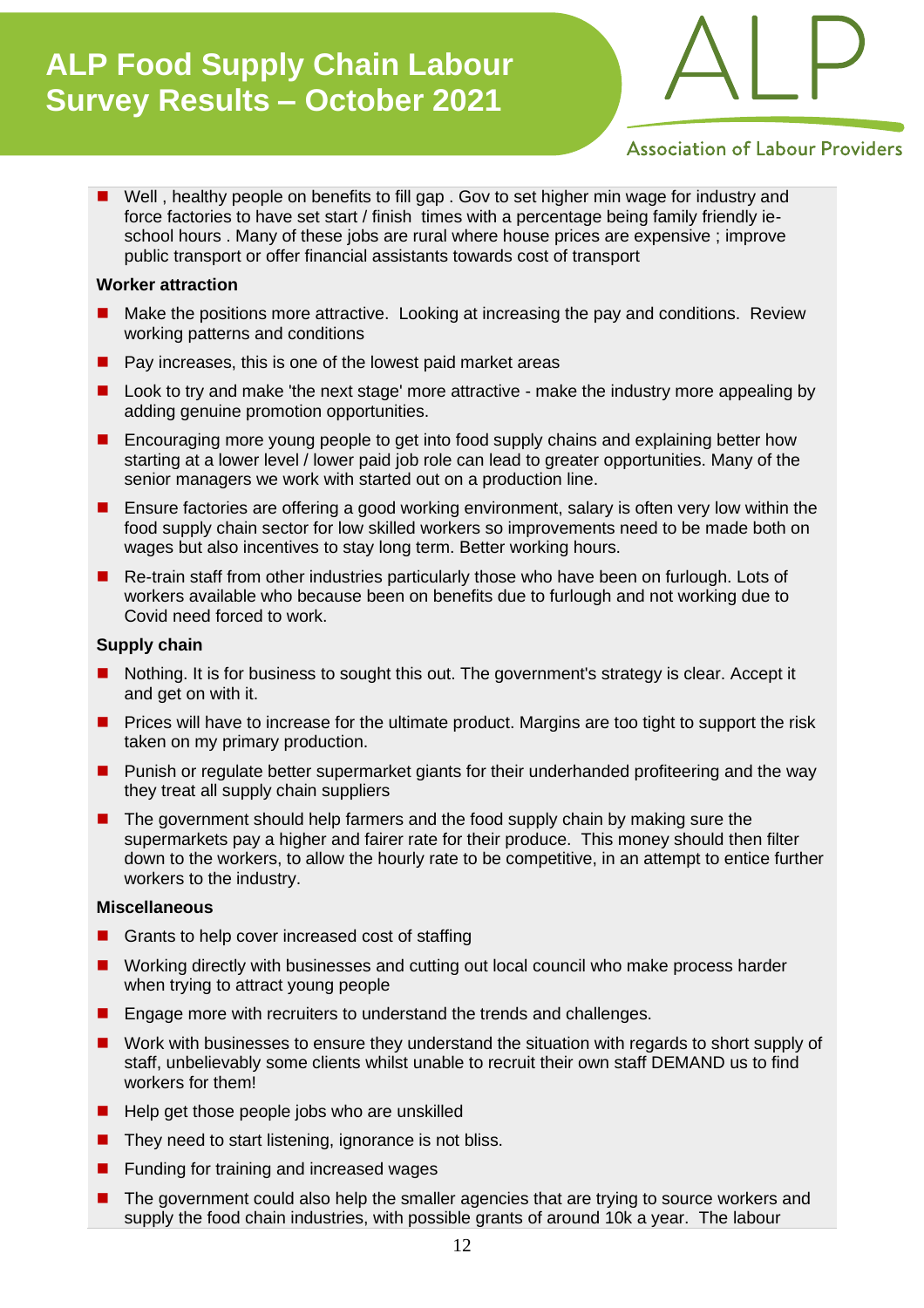

### **Association of Labour Providers**

providers are expected to take the lack of staff due to Brexit on the chin. In reality, we are all struggling to source workers and need help and time to adjust.

- Reduce or remove tax on labour supply or at least a break. Remove the apprenticeship levy that is an unwanted and unused tax in the unskilled sector
- Automate the businesses
- Allow agencies to use the apprenticeship levy for upskilling current workers FLT / HGV / I still find it outrageous that temp payroll is included in qualifying but you can't use it on temps - failing that remove the temp payroll from the qualifying criteria and we would then have more money to invest in this training ourselves

#### **Labour Providers: Are there any other comments that you would like to add: Oct 2021**

- Pray!
- I find the ALP very supportive and feel they have their finger on the pulse in all necessary areas
- Persuade the government to allow EU workers to come across. Cut benefits so English HAVE to find a job and go to work regularly.
- Keep providing the stats be even more vocal and yank some chains through lobbying and challenging the Govt and related weak and disorganised bodies - like the GLAA . Force the Govt reps out of their seats, by asking questions they can't ignore. What's to lose now?
- Offer more employment support routes and advertise companies that can support through means of media
- Continue to lobby the government to introduce a sensible immigration system based on reality rather than a 'high skill, high wage' delusion.
- Put more pressure on the government to allow unskilled workers to come, work and pay their tax. They have done nothing wrong by working hard, paying tax and going home to their families.
- Lobby government to allow labour providers more access to foreign labour
- Get LP's together to fight the inequity and probable illegality of the SAWS scheme
- Look at the membership costs and create a cheaper one for companies in difficulty, maybe at a reduced level of service/information. I am no longer a member as I cannot afford to be, but some information on the site might be useful to help us stabilize again.
- Start looking after the labour providers better by stronger lobbying into government and meaningful dialogue on our behalf. A good start would be to get ministers or secretaries from government departments to meet the front line and listen properly to what happens in reality not the political rhetoric we have all the time.
- Data and pressure on the government which I know you already do.
- Facilitate conversation between food production organisations and responsible labour providers. Over the last 18 months we have undertaken over 40 tender processes - all boil down to lowest price. This cultural mindset needs to shift because lowest price does not result in best service. And the candidate workforce now is in such short supply, agencies and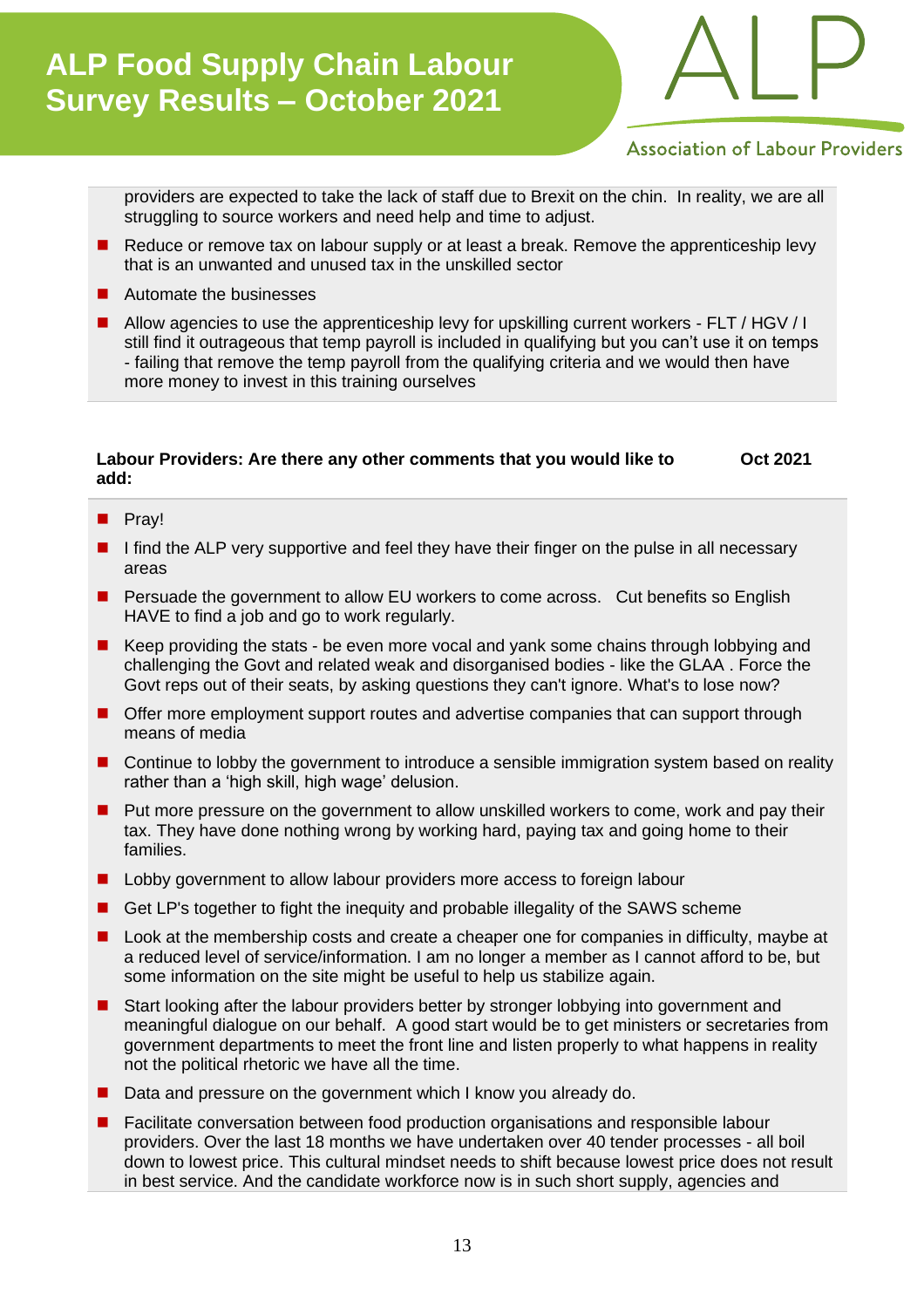

### **Association of Labour Providers**

candidates will choose who they want to work for, leaving organisations fixated on lowest price behind.

- Continue to lobby the supermarkets etc to push government to look at relaxing immigration rules
- A more balanced outlook. Industry have brought a lot of the problems on themselves by failing to plan for change and blame the government. For many industries there are solutions out there but they cost money and take time to implement.
- Just keep pushing the voice of business, we need support more than ever before and government just don't seem to be listening!
- Don't just concentrate on the GLAA market there are many other major labour shortages in other industries from logistics to print
- Very happy with the support we are getting. The issue is more around candidate availability and reliability
- Unless you can rustle up a lot of willing workers which I know is impossible I think that you are doing everything that you can. Thank you for your support.
- Continue doing what you do.
- Keep up the surveys and discussion with relevant government departments.
- Hold a conference with the government and food manufactures that is televised/ highly publicised so that the general public can see what a shambles has been made of the labour market and hopefully shame the government into taking some positive decisive action instead of the "you voted for it so you have got to make the best of it" attitude they currently endorse.
- Keep pressing on the government to act before it's too late. If something is not done within the next two weeks, it will be too late and the damage might be irreparable.
- Keep banging the drum...
- Push harder on UK GOV to act now
- Enforce minimum margins to suppliers from the supermarkets into manufacturers and in turn have a minimum margin for supply of agency staff written in law! We are treated as a hindrance and a necessary evil, despite working tirelessly to support our clients.
- Advise farmers to increase the percentage rates. They are lower now than ten years ago
- Lobby harder for an immigration route open to low wage workers where the key shortages are.
- Continue to make as much noise as possible but unlikely to gain any traction with the deaf ears in Government
- Great opportunity to get UK staff trained but need training providers and testing for certificates to be significantly fast tracked - current system too slow and not fit for purpose
- Create forums to industrial food agency users to EDUCATE them. Now more than ever our relationship should be a priority to supply. We are not non-profit organisations or charities!
- Surveys are great! I wonder who this information is presented to other than ALP members?
- More help and support on training and young UK workers, there is a lot of focus on immigration and foreign help but we have a huge number of 16-21 year olds unemployed
- Revert Brexit!!!!!
- The ALP could give free membership or part membership(access to the webinars on playback) for LP's and LU's in the food industry that are under a certain turnover, for example 350k a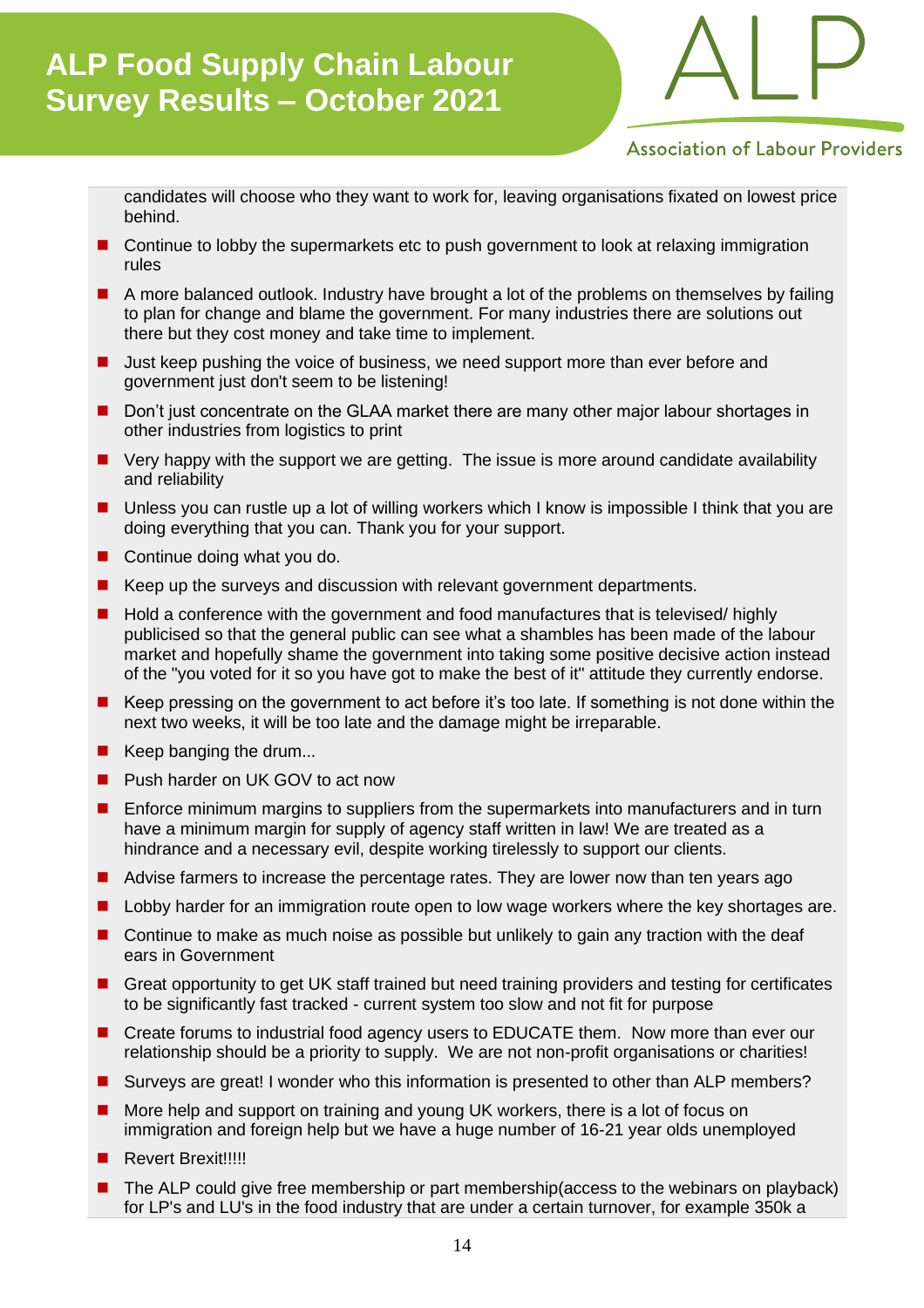

### **Association of Labour Providers**

year. The ALP do a fantastic job but times are hard right now and many of us don't have the extra funds available for membership. The cost is now being used to advertise and source for workers.

- Nothing that it is not already doing.
- Nothing can really be done.
- Continue the hard work but look at more support for the labour provider and systems we can improve on instead of workers' rights as we should be the people managing this and if not we should not be licenced
- We are starting to hear about larger agencies utilising LTD contractor HGV drivers again (as well as some small ones). This obviously helps them keep a lower charge in place. XXX took a decision before April 2021 to disengage with LTD contractor drivers. It seems larger agencies are taking a stance that outside IR35 determinations for HGV drivers are justified in a large part due to mutuality of obligation and right to replace clauses. Whilst I know the ALP cannot offer specific legal advice regards to status determinations I wondered if the ALP could lobby the Govt for much clearer guidance as to whether or not a HGV driver can be a LTD contractor via a temp agency as we are scared to go back to LTD drivers but do see the benefits (to driver and end hirer) of doing so.
- Push GLAA and government to create new Min wage for industry including set basis overtime premiums that must be payable from day 1 not just after 12 weeks .
- Provide weekly updates zoom from here on regarding Xmas routes for labour to ensure we are all up to date on government comms and changes expected or made. Thanks
- News coverage
- Help us find labour?
- What can the ALP do to support our business. Can they help the DWP stop the benefits to no shows? Can we introduce a payment from a worker for not showing for work?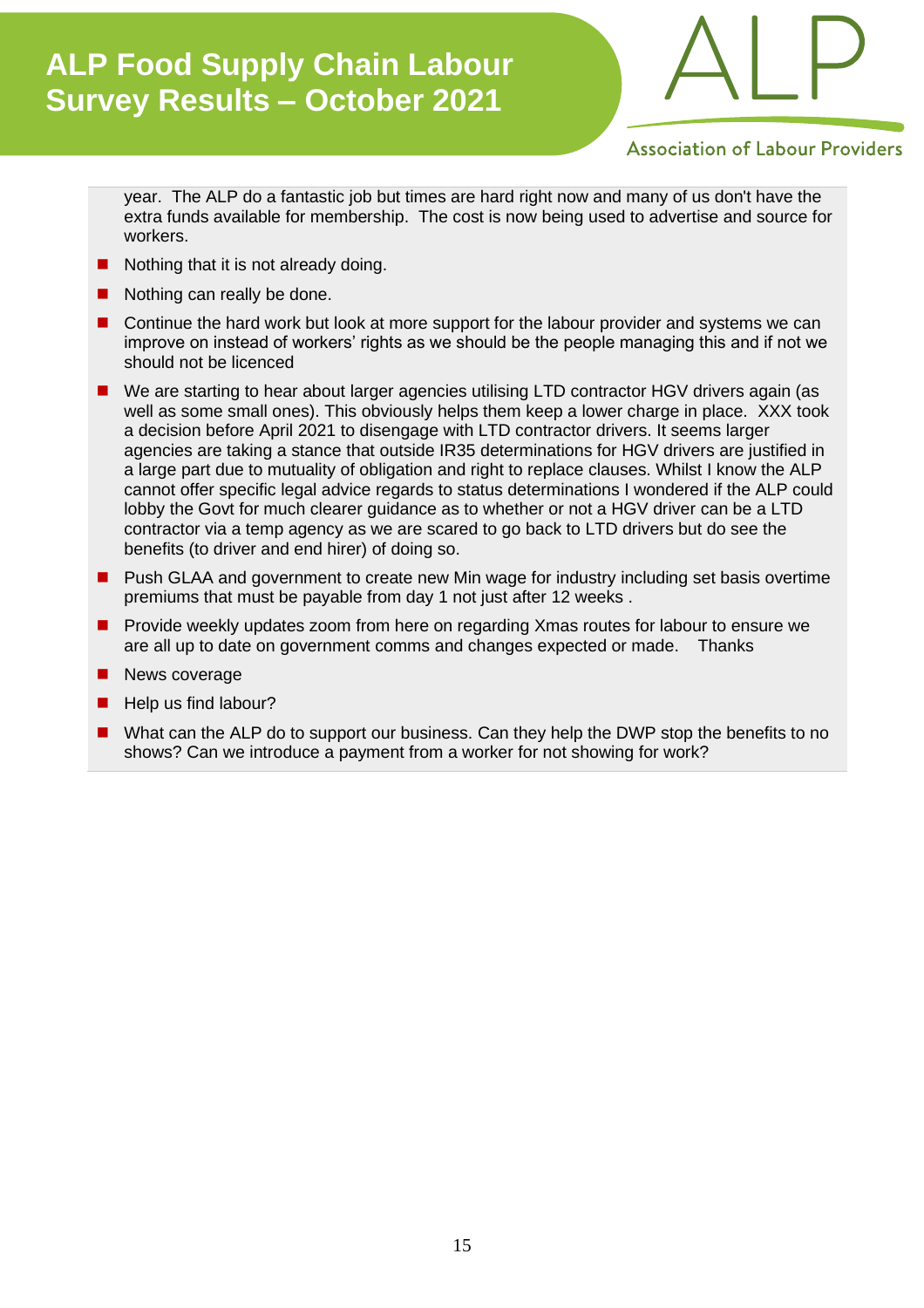

**Association of Labour Providers** 

### **UK Food Supply Chain Summary of October 2021 Results**

A total of 192 companies completed this survey, more than double the numbers that completed the survey in May 2021.



| Food Growers and Manufacturers: What size (at peak)<br>is the site you are answering these questions about? | <b>Nov 2020</b> | <b>May 2021</b> | <b>Oct 2021</b> |
|-------------------------------------------------------------------------------------------------------------|-----------------|-----------------|-----------------|
| Micro business (0-9 full time equivalent FTE<br>employees)                                                  | 3%              | 2%              | 4%              |
| Small business (10 – 49 FTE employees)                                                                      | 15%             | 15%             | 18%             |
| Medium business (50-249 FTE employees)                                                                      | 45%             | 44%             | 44%             |
| Large business (250 + FTE employees)                                                                        | 36%             | 39%             | 33%             |

| Food Growers and Manufacturers: Where is the site? | <b>Nov 2020</b> | <b>May 2021</b> | <b>Oct 2021</b> |
|----------------------------------------------------|-----------------|-----------------|-----------------|
| <b>North West</b>                                  | 10%             | 6%              | 6%              |
| <b>North East</b>                                  | 1%              | $1\%$           | 2%              |
| <b>Yorkshire and Humberside</b>                    | 7%              | 10%             | 9%              |
| <b>East Midlands</b>                               | 11%             | 12%             | 9%              |
| <b>West Midlands</b>                               | 14%             | 9%              | 13%             |
| <b>East of England</b>                             | 16%             | 16%             | 21%             |
| <b>South West</b>                                  | 5%              | 6%              | 5%              |
| <b>South East</b>                                  | 17%             | 20%             | 15%             |
| London                                             | 3%              | 2%              | 2%              |
| <b>Northern Ireland</b>                            | 1%              | 3%              | 4%              |
| <b>Scotland</b>                                    | 12%             | 11%             | 12%             |
| <b>Wales</b>                                       | 1%              | 3%              | 2%              |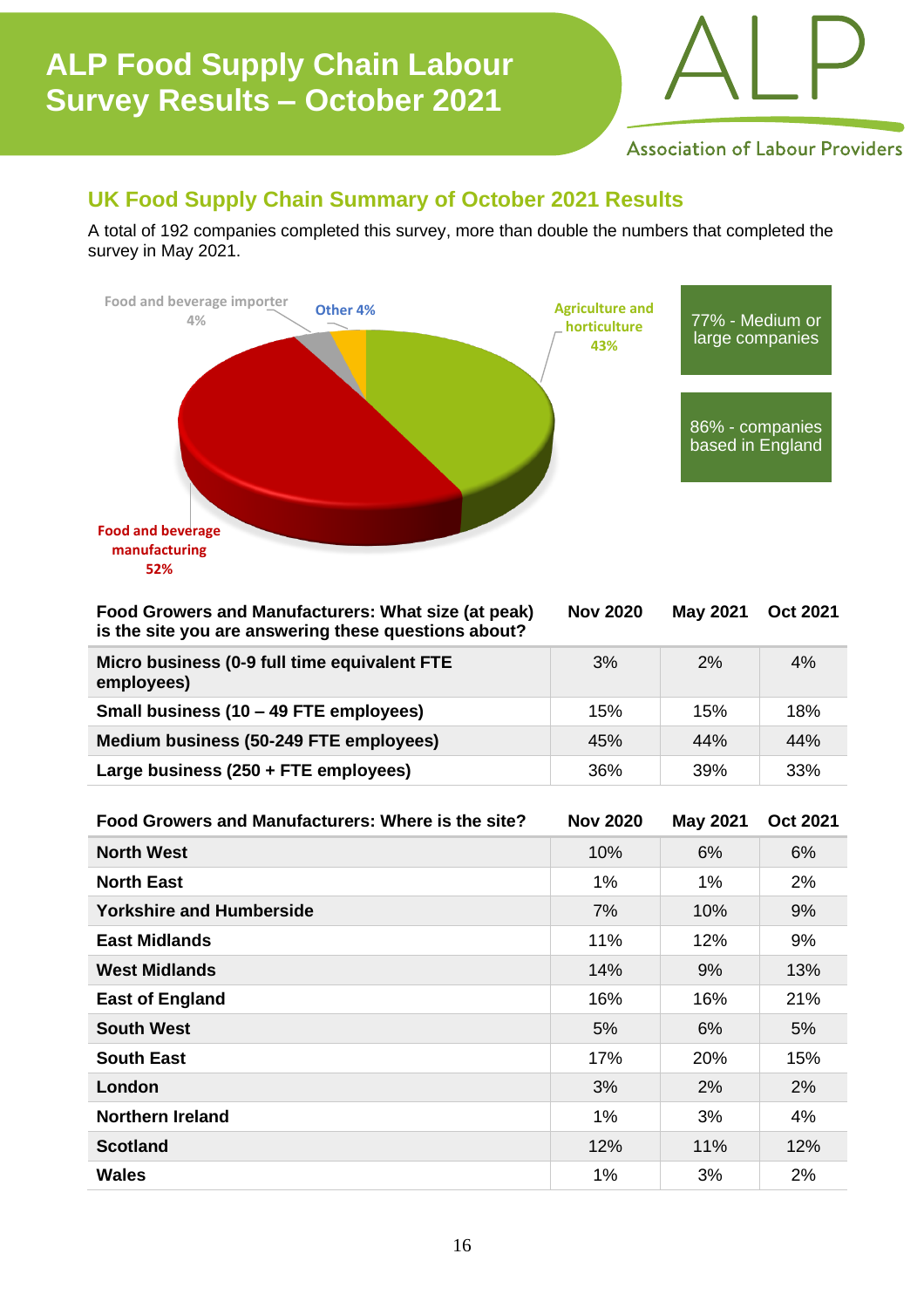

### **Association of Labour Providers**

| <b>Food Growers and Manufacturers: Which recruitment methods</b><br>do you use to source your temporary and/or seasonal workers<br>(tick all that apply)? | <b>Nov</b><br>2020 | May<br>2021 | Oct<br>2021 |
|-----------------------------------------------------------------------------------------------------------------------------------------------------------|--------------------|-------------|-------------|
| Labour provider - temporary agency worker supply model                                                                                                    | 62%                | 69%         | 68%         |
| Direct recruitment                                                                                                                                        | 64%                | 59%         | 77%         |
| Labour provider – recruitment only/direct employment model                                                                                                | 50%                | 51%         | 56%         |
| No need                                                                                                                                                   | 2%                 | 19%         | 24%         |

### **Food Growers and Manufacturers: Throughout the last 6 months, how was your site with regards to availability of labour of the following types of labour/skill level?**

|                                                                                                                                   | Did not<br>Recruit | Fine, No<br>problems | Just Ok                | Intermittent<br>Shortages | Chronic<br>Shortages |
|-----------------------------------------------------------------------------------------------------------------------------------|--------------------|----------------------|------------------------|---------------------------|----------------------|
| Highly-skilled: Degree level and<br>above e.g. Engineers, Directors<br>etc. (RQF 6 and above)                                     | 41%                | 14%                  | 16%                    | 13%                       | 15%                  |
| Skilled: Requiring a degree &<br>experience e.g. Production<br>/Operations/HR Managers, (RQF 6)                                   | 33%                | 16%                  | 20%                    | 20%                       | 11%                  |
| Semi-skilled: Requiring<br>experience & training e.g. Skilled<br>trades (RQF 3-4)                                                 | 24%                | 5%                   | 14%                    | 34%                       | 23%                  |
| <b>Lower-skilled Permanent:</b><br>Requiring some training/<br>experience e.g. Process operative,<br>skilled field worker (RQF 2) | 9%                 | 1%                   | 8%                     | 26%                       | 56%                  |
| Lower skilled temporary / agency /<br>seasonal                                                                                    | 6%                 | 0.5%                 | 6%                     | 20%                       | 67%                  |
| <b>Unskilled: Requiring minimal</b><br>training /experience, e.g.<br>Elementary roles, picking,<br>packing etc. (below RQF 2)     | 3%                 | 2%                   | 8%                     | 16%                       | 72%                  |
| <b>Unskilled</b><br>temporary/agency/seasonal                                                                                     | 8%                 | 1%                   | 6%                     | 15%                       | 70%                  |
| <b>Got Significantly Worse*</b>                                                                                                   | <b>Got Worse</b>   |                      | <b>Stayed the Same</b> |                           | <b>Got Better</b>    |

(\*Large increase)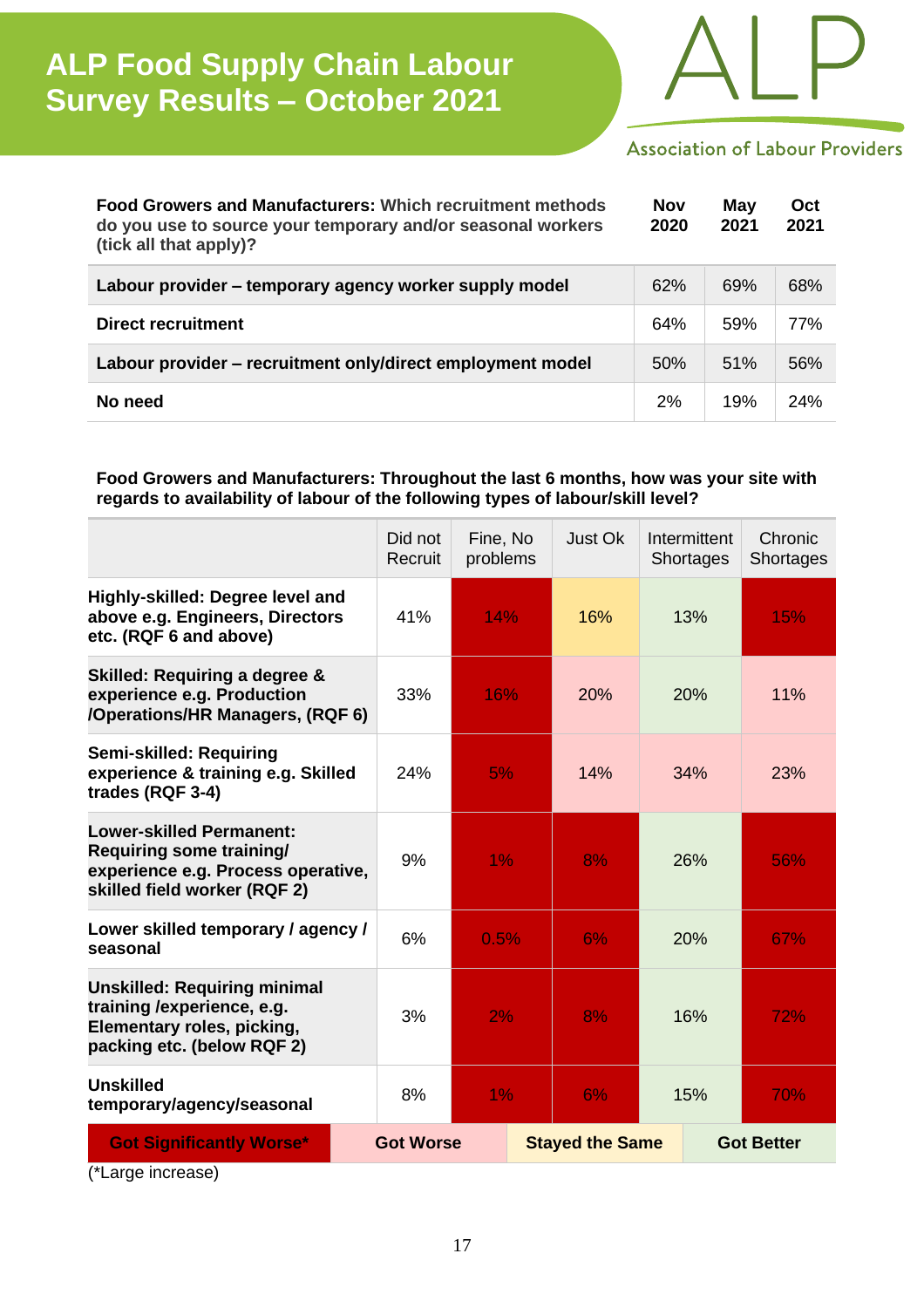

**Association of Labour Providers** 

### **Food Growers and Manufacturers: What actions do you think the government should take to address labour shortages?**

|                                                                                                                                                    | Strongly<br>Support | Support | Against | Strongly<br>Against |
|----------------------------------------------------------------------------------------------------------------------------------------------------|---------------------|---------|---------|---------------------|
| Introduce a temporary/seasonal/guest<br>workers' route                                                                                             | 70%                 | 24%     | 4%      | 2%                  |
| Allow asylum seekers the right to work<br>whilst their application is processed                                                                    | 41%                 | 41%     | 13%     | 5%                  |
| Allow undocumented workers (those<br>present in UK, but without the legal right<br>to work) to work with limited rights in<br>essential industries | 27%                 | 27%     | 25%     | 20%                 |
| Encourage UK residents to take up jobs<br>within the food sector                                                                                   | 57%                 | 35%     | 4%      | 4%                  |
| Allow apprenticeship levy funds to be<br>used for more flexible types of training<br>across the sector                                             | 49%                 | 43%     | 7%      | 1%                  |
| <b>Ensure that the benefits system</b><br>supports flexible working                                                                                | 46%                 | 41%     | 11%     | 3%                  |

**Food Growers and Manufacturers: Over the forthcoming autumn and Christmas peaks how do you foresee the position of your site with regards to recruiting the following types of lower skilled labour/skill level.**

|                                                                                                                               |                  | We will<br>be fine     | We should<br>be just Ok | We will<br>struggle | It will be<br>a crisis |
|-------------------------------------------------------------------------------------------------------------------------------|------------------|------------------------|-------------------------|---------------------|------------------------|
| <b>Lower-skilled Permanent: Requiring some</b><br>training/experience e.g. Process operative,<br>skilled field worker (RQF 2) |                  | 12%                    | 18%                     | 43%                 | <b>27%</b>             |
| Lower skilled temporary/agency/seasonal                                                                                       |                  | 9%                     | 16%                     | 41%                 | 35%                    |
| <b>Unskilled: Requiring minimal</b><br>training/experience, e.g. Elementary roles,<br>picking, packing etc. (below RQF 2)     |                  | 9%                     | 15%                     | 43%                 | 33%                    |
| Unskilled temporary/agency/seasonal                                                                                           |                  | 10%                    | 18%                     | 39%                 | 34%                    |
| <b>Got Significantly Worse*</b>                                                                                               | <b>Got Worse</b> | <b>Stayed the Same</b> |                         | <b>Got Better</b>   |                        |

(\*Large increase)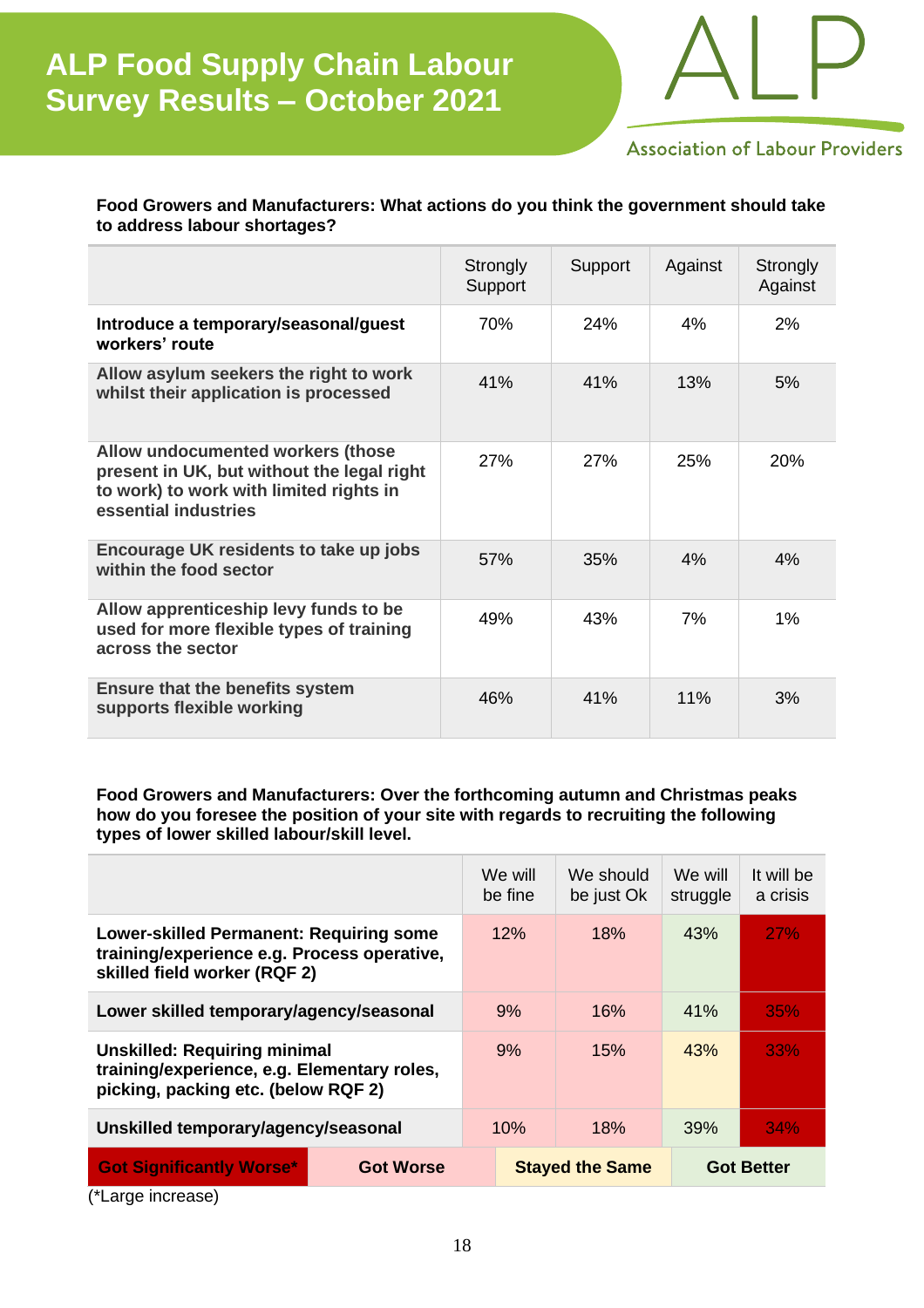

**Association of Labour Providers** 

**Food Growers and Manufacturers: Over the next 6 months, what changes do you expect to make to address any skills and labour shortages?**

**Nov 2020 May 2021 Oct 2021 Increased wage rates, bonuses and incentives** 34% 44% 66% **Improve worker retention activities** 66% 52% 66% **Working more closely with labour provider** 61% 66% 59% **Improve worker sourcing methods** 19% 49% 49% 54% **Focus on being a better place to work** 45% 45% 58% 52% 29% 36% 37%

| Improve labour planning                                     | 58% | 56% | 49% |
|-------------------------------------------------------------|-----|-----|-----|
| Increased hours and overtime of current workers             | 29% | 18% | 46% |
| <b>Focus on UK resident recruitment</b>                     |     |     | 41% |
| Access harder to reach groups in the local labour<br>market | 29% | 36% | 37% |
| Introduced guaranteed hours for agency workers              | 14% | 17% | 24% |
| Paid for/subsidised daily travel to work                    | 6%  | 11% | 16% |
| Improve standard of existing accommodation                  | 19% | 21% | 14% |
| Paid for/subsidised travel to UK                            |     |     | 12% |
| <b>Provide new accommodation</b>                            |     |     | 10% |
| No action – do not expect shortages                         | 7%  | 10% | 3%  |

**Food Growers/Manufacturers: Over the next 3 months, how is your business planning to respond to forecasted labour shortages (choose all that apply) Oct 2021** *Oct 2021* 

| Rationalise/reduce our output                                         | 52% |
|-----------------------------------------------------------------------|-----|
| Automate to reduce reliance on skills and labour                      | 45% |
| Increase proportion of permanent workforce and use less agency labour | 38% |
| Use more agency labour to meet the shortfall                          | 37% |
| Our business is likely to become unviable                             | 16% |
| Move part of our growing/production overseas                          | 13% |
| No impact expected                                                    | 10% |
| Move all of our growing/production overseas                           | 1%  |

**Food Growers and Manufacturers: What extra costs has your business experienced because of labour shortages? Oct <sup>2021</sup>**

■ Increased recruitment costs, new advertising channels, higher base rates, increased overtime costs, increased spend on retention activity e.g. improved staff facilities, opening of staff shop, free breakfasts, new staff canteen, free buses for travel to work retention bonuses, increased waste as unable to run at full capacity, plus inflation costs in produce, transport and accommodation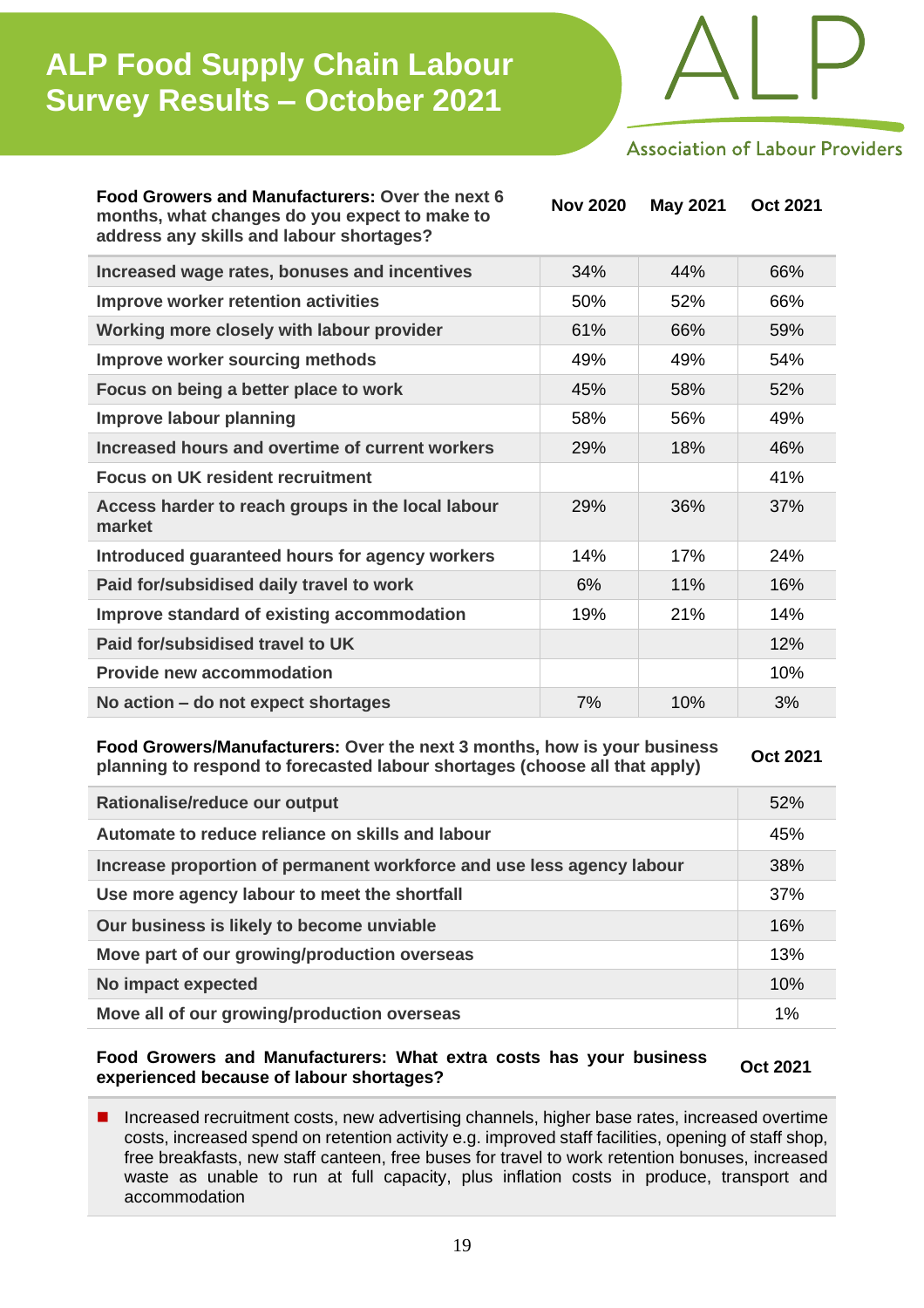

**Association of Labour Providers** 

#### **Food Growers and Manufacturers: Are there any other comments that you would like to add:**

Oct 2021

- The Seasonal Worker pilot scheme needs to be confirmed for 2022, without it our business will not be viable. We are already in crisis mode.
- As a business we have found the past 6 months to be very difficult, we have 3 seasonal periods where we would normally take in about 80 low skilled agency staff, the latest season we managed to get 12!! the agency we use just couldn't get the staff from the local area and due to the required people being low skilled the normal Eastern European staff didn't meet the required criteria for a seasonal visa. The government must expand the T5 seasonal visa to include more industries not just fruit pickers, we have tried to attract local people to come and work for us but unfortunately there are a proportion of them that don't want to work as they get given enough money and benefits from the government to stay at home!! until that system changes that situation won't change.
- EU seasonal workers have to be allowed to work in UK farming sector without any visa.
- Need visas very quickly
- ◼ Because we have a lack of staff others are willing to do more overtime we do not make it compulsory, but I am worried about burning staff out due to the shortages. Unfortunately you cannot stop fruit ripening to give everyone a day off or a break.
- As a company we are committed to investment in technology. We have very high levels of automation across our sites including robotic pickers, fully automated warehouses and ERP systems. Across our UK sites we have an ambitious 2-year, £70 million investment plan to further automate our production, improve efficiencies across our production lines and enhance staff facilities. However, this innovation pipeline works on a medium-term timeframe, and as such we do still have a need for staff on the factory floor. Right now we are in a crisis situation, running a vacancy rate of 15-20% across our sites. This is despite recent investments in wages, staff facilities & staff retention. It is limiting our ability to supply fresh, healthy British food to UK consumers. Without urgent intervention and access to a wider labour pool we will be unable to meet the requirements of UK consumers for fresh British food this Christmas.
- Labour shortage is not a new thing in the food industry. It is stigmatized and organizations have to work hard to help people develop pride in work in such important sector. Society put various sportsmen and women, wealthy individuals and celebrities on the pedestal and general public aspires to such positions, not to work in this important industry. This is not new and this will not easily change
- Something needs to be done to encourage those unemployed and on benefits to actually make the effort to work. European barriers of workforce need to be reviewed to allow more workers to come from abroad
- The cost and availability of labour is putting our business at serious risk
- We are at crisis levels for workers our order book is full, full, full and we can't produce the sales for lack of labour in the work place. Unfortunately in the food industry we have relied on minimum wage migrant labour for the last 20 years as the end user both retail and foodservice have not allowed the luxury of paying people higher wages thus keeping price inflation extremely low. Going forwards if higher wages are to be paid then this must flow through to the end consumer. My belief currently is that there are not the people in the system to work so even considering paying higher rates won't have an effect if you can't get people into the factories in the first instance.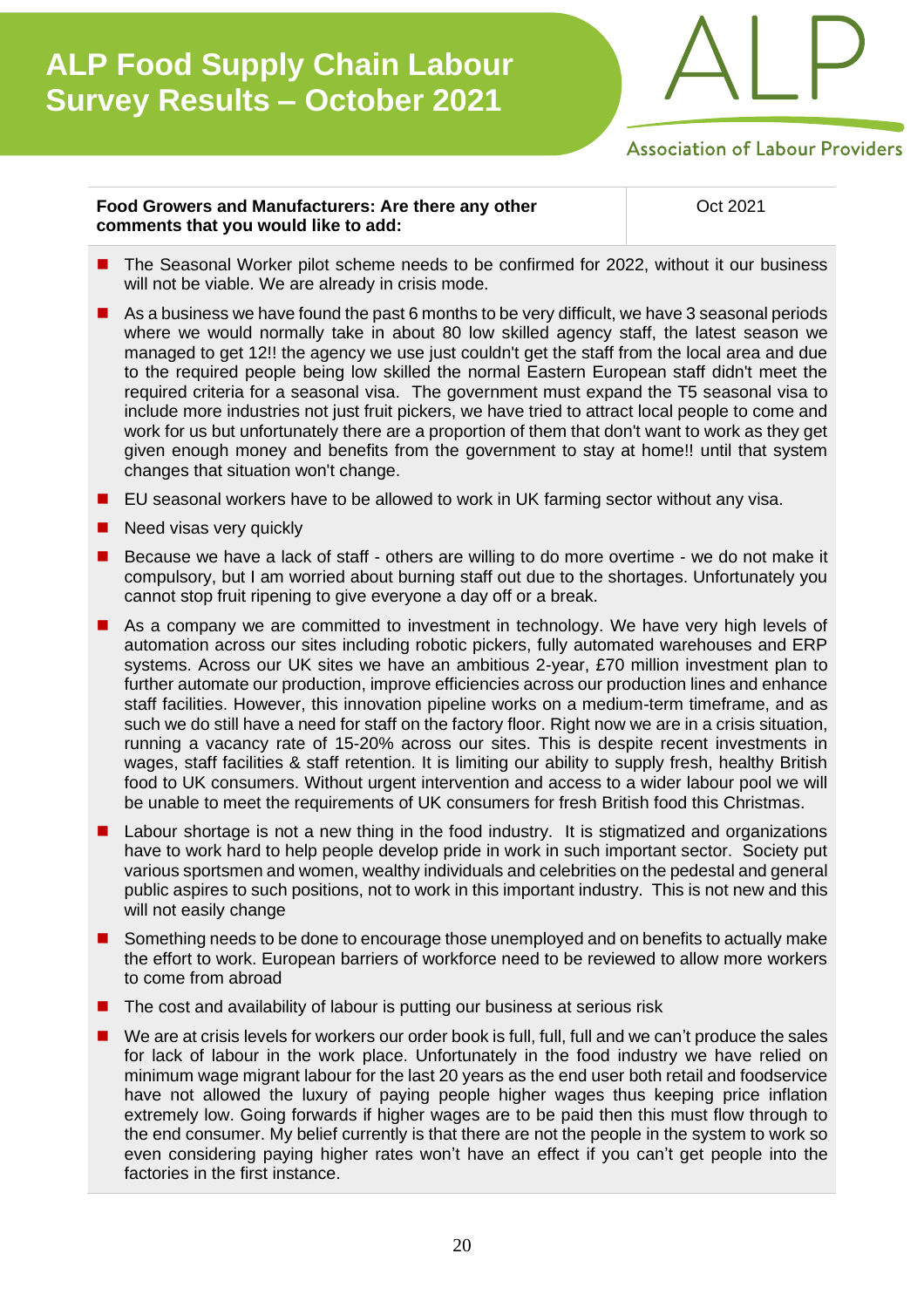

**Association of Labour Providers** 

- There is no answer we can give to Question 8 as we cannot afford anything that involves spending extra money - our margins are so low.
- The impact of labour shortages will lead to more illegal gangmasters being active within agriculture and food manufacturing. The government keeps saying that "we should pay more" so we attract more British workers in to the industry. That statement alone goes to show how out of touch this government is with its electorate at the moment. Do they not realise that we are already paying more, in less than 9 months the NMW/NLW has become redundant, market forces are driving up the wage rates, if you want to attract and/or retain workers you have to pay more. I have seen Broccoli harvest jobs advertised at £30 per hour, most factory jobs are now £9.50 - £12.50 and yet the British workers are still not applying for the work.
- Promptly require government support to ease labour challenges
- The mass exodus of EU workers has caused a chronic staffing issue
- It's very hard to understand why there are predictions about high unemployment after the end of furlough, given the availability of so many jobs. There needs to be a joined up strategy that recognises that we have turned off the supply of labour from Europe, therefore continuing to pay the same rates of unemployment benefit as before Brexit makes no sense. Employers in this sector don't work on high margins so simply increasing rates of pay again and again is not sustainable.
- We are fully utilising all possible recruitment sourcing channels to attract UK based labour, however we are finding there is a reluctance to work in the meat sector.
- SAWS workers were a huge important impact on our recruitment due to the lack of settled and pre-settled workers who returned along with the MASSIVE lack of British workers applying to work in agriculture. We have very few applicants from British citizens every year probably due to the seasonality of our work and difficult weather conditions. We do not know why British workers don't want to work on farms as they can earn good money, however, this has been the case for decades. The UK government expects us to employ the unemployed, however, the British unemployed are very reluctant to give up benefits for a short time do take on a seasonal job that is outdoors in all weather conditions. We have very little unemployment in our local area, therefore we would never fill a quarter of the seasonal jobs in our local area. We are constantly told to pay higher wages, however, many of our workers earn way above the minimum wage due to bonuses for over achieving targets. This is hard manual work often back bending in strawberry fields which the Brits do not see as attractive. We also have an issue with public transport for locals taking on work with us as we start picking at 4am in the morning, there is not a public transport service available to these potential British workers.
- We desperately require access to labour across borders. It is no good the government saying that industry needs to pay more - in the end we will have to relocate abroad and that will cost UK jobs and tax revenues.
- As an importer of a certain fresh product we tend to be quiet during the summer. Our business starts to ramp up from October through to June. We started to look for key permanent staff/ fixed term staff during August to replace people we lost during the summer (got other jobs) and to have them in place and trained for the next busy season. This is proving to be very challenging. We have also been in discussion with our temporary labour suppliers and they all tell us there is an acute shortage of staff for packing and warehouse jobs in our sector. Our industry is in competition with some major businesses that have a higher attraction. The knock on effect is to look at pay rates which is fine if this can be negotiated with selling prices, which will ultimately result in higher food costs and the cycle starts again. We find people are just not keen to work in this industry. We are looking at, and have been over the last couple of years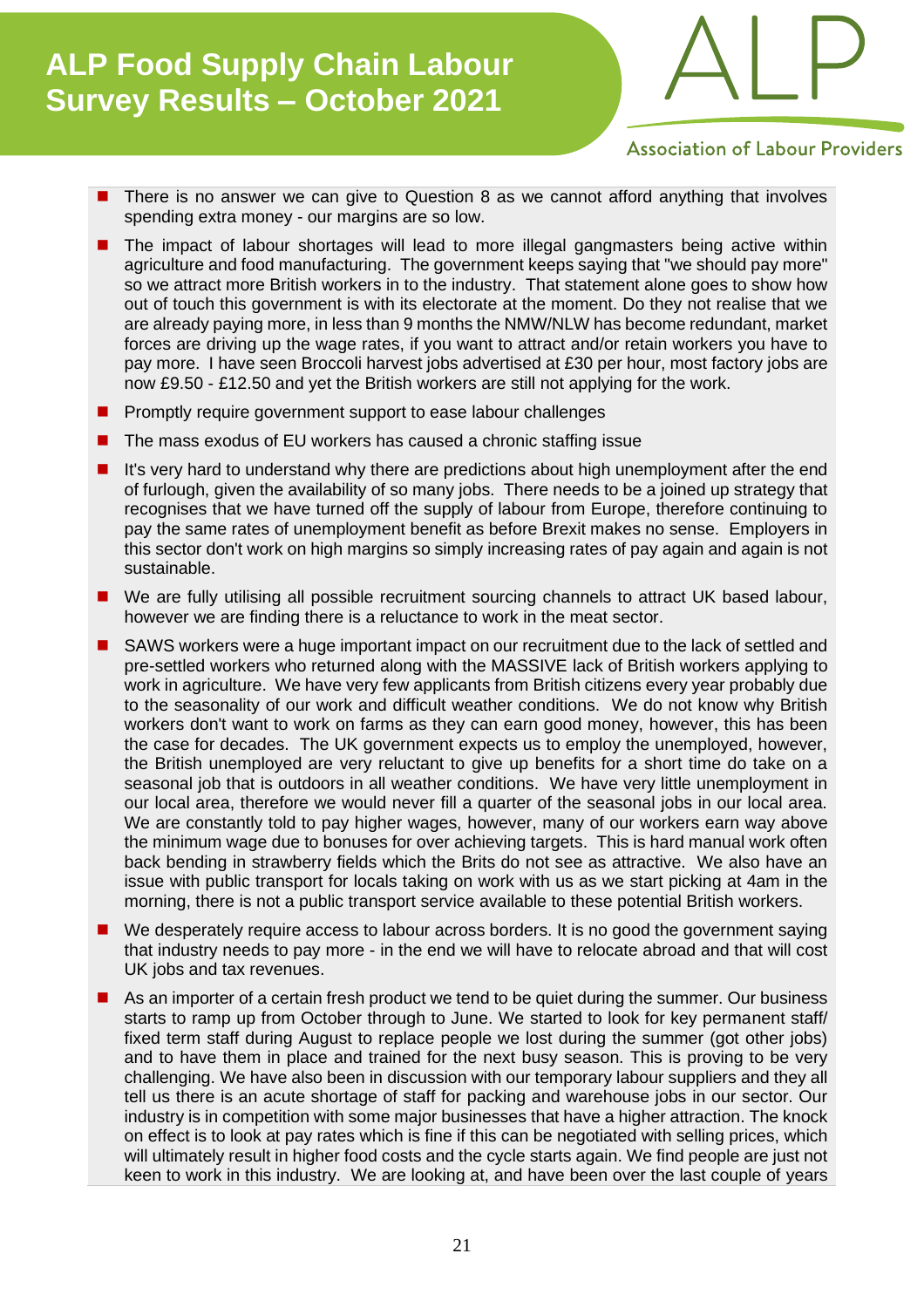

**Association of Labour Providers** 

certain automation options, which can be costly. However some of our tasks can only be done by hand.

- We aren't using agency to fill gap as they have no staff availability either. In total we are approx 35% down on required labour numbers and expect this to impact on our ability to supply customer demand for Christmas products (most financially important season of year). Labour shortages are exacerbated by chronic delays in packaging (especially cartonboard) and raw material supplies meaning due to late delivery we are unable to get ahead before the Christmas peak. Haulier issues mean that some customers have not had any deliveries for over 1 week as the haulier went into administration and no alternatives can be sourced
- Our recruitment team has gone from 0 to 5 people. This is not viable and something needs to be done to address the shortages in the industry. As a business we cannot continue to sustain this
- The government must act now to have even a small chance of making an impact by Christmas 2021
- The real issue at play here is that retailers have been allowed too much market share, effectively leaving a fragmented supply base. Part of the labour issue is low pay, but as farmers, we are restricted on how much we can pay before our business becomes unviable due to artificially low prices paid by retailers. If prices could increase, so too pay, and this would encourage more domestic workers. Whilst cheap food may be a vote winner for parliament, the current state of affairs is leaving agricultural businesses fighting for survival, and with importation of food slower and more costly this seems a very dangerous and irresponsible way to handle the nation's food supply.
- We have already chosen to not plant part of our growing area. I am expecting next summer to have business threatening levels of staffing unless we increase our wages above £10. The cost of which currently cannot be passed on to the customer
- Xmas is not a peak season for us apart from 1 week where we can move staff around our facilities to cover. We are already paying max overtime hours for all of our staff who want it. The government should also look at making people work when they receive unemployment benefit
- As an industry we are becoming less competitive vs the EU therefore losing market share. Agree as a nation the UK needs to move away from cheap food, but the increase should be focused on the improving the quality of what we consume. Prices are increasing but quality is not improving.
- Unless something is done quickly to rectify these shortages a lot of businesses will suffer & close down because it just won't be viable to continue. Labour providers are continually increase costs & bringing in unnecessary costs because they know businesses have no choice but to pay them but customers e.g. supermarkets are not willing to pay anything extra for the products being supplied.
- As an agent we aren't experiencing the same challenges around unskilled labour however the number of sites that we work with are experiencing huge issues with labour availability, retention and also providing the ethical requirements alongside the logistical and production demands needed at this time. This has been seen at our UK manufacturing partners and oversees, we are trying to provide as much information and support as we can to guide them but the UK retailers must also work with us to understand the impact within their supply chains and products. We are facing into factory closures and unviable businesses as a result of these factors.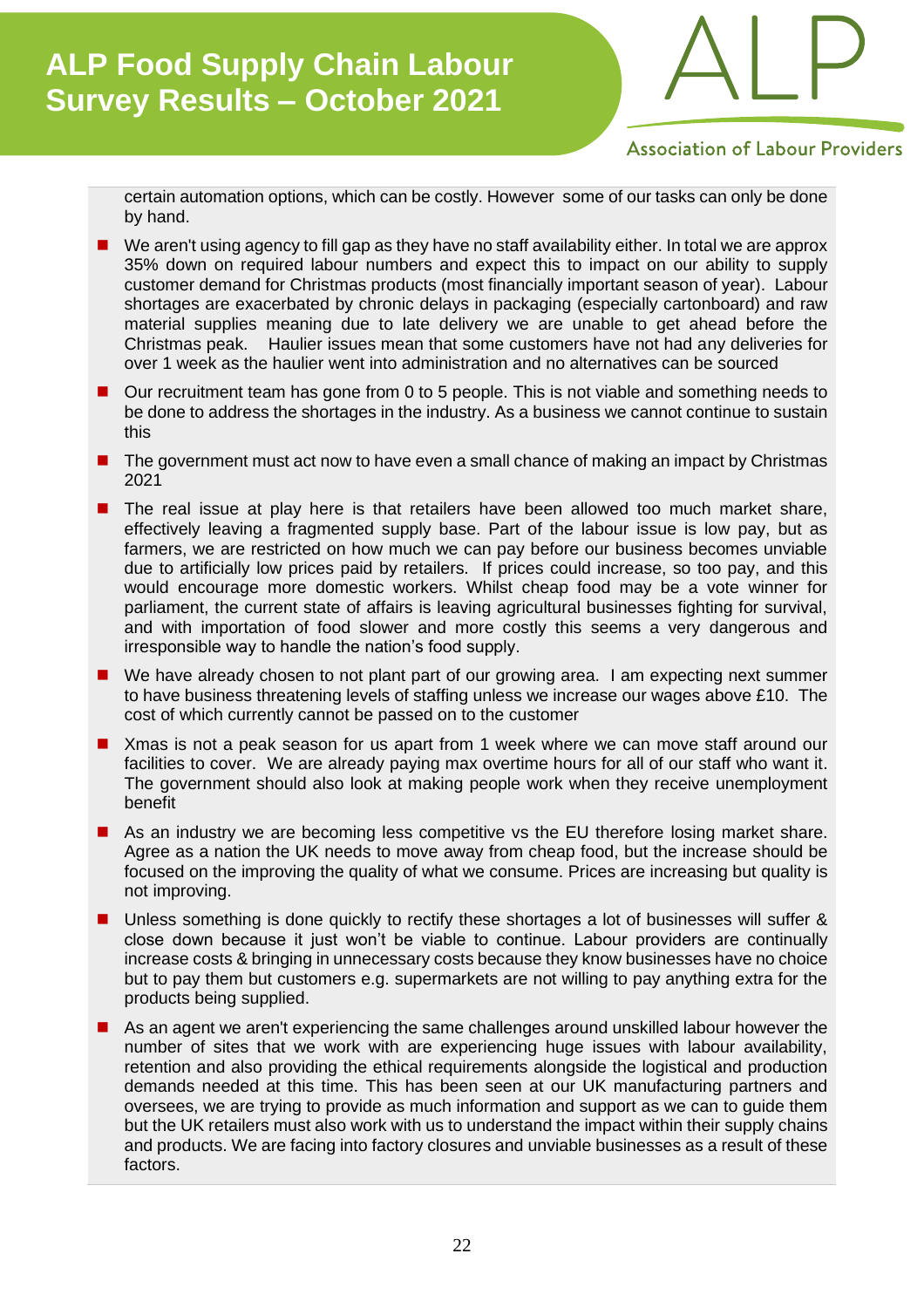

**Association of Labour Providers** 

- Availability of more workers is critical. Easier routes of entry required so friends and family of existing workers can come to UK to work for up to 8 months of the year. More direct means of recruitment so we don't have agency audit costs and weekly recruitment costs to pay.
- The SAWS Scheme needs to be extended to include non-edible horticulture
- I don't know where to start. Our desire to work in the agricultural industry is massively in crisis
- If the company does not start to reward the staff with better overtime as the agency are getting to many that can't speak English its getting hard with health and safety and getting the work done.
- The situation is only going to get worse, the government focus on the highly skilled sectors but the end of the day we all need to be fed and cannot all be brain surgeons, we still need foot soldiers. They are deluded if they think that anyone is going to swap the benefits system for manual labour.
- The Government needs to wake up to the problem I voted to stay in!
- It's becoming impossible to fill all jobs available massive stress on current workforce due to long hours to fulfil customer orders. Business affected more than we ever expected, spent in last 2 weeks almost £250K on staff wage increases just to retain the workforce we have. Massive shock to the system in business overall.
- There is a serious shortage of labour in the food Industry. Applying band aid solutions is not the answer. There is simply not enough available labour in the country and food companies need to be able to access labour pools from outside the UK on a long term basis and not on a short term visa scheme. Food companies need employees who will stay with the company for years so they can deliver a safe quality product to the market place. Turning over staff every 6 months means you lose all the experience required to deliver a safe quality product.
- An unexpected medical emergency occurred within our group of 4 Eastern European workers (UK residents ) who are partially family based unit. If we had lost this group as a result of this issue I am sure from my contacts and their recent experiences that we would be unlikely to be able to replace them, and certainly not with staff with the same work ethic and reliability.
- Shouldn't need to use an agency, should have freedom to choose employees and employees to choose employers.
- We have almost 100 vacancies, which is 20% of our workforce missing which we cannot fill.
- We are a highly automated food manufacturing business. We have very high levels of automation across our sites including robotic pickers, fully automated warehouses and ERP systems. We have a dedicated innovation team working with manufacturers and programmers to bring the latest technology into our factories, and plan to make significant further investments over the next 5 years. Despite this we are currently running a vacancy rate of 10- 15% which is impacting our ability to service our customers with healthy, fresh British food. There is a significant gap in the local labour market - we are simply not getting enough applications to fulfil vacancies. We are very worried about the shortfall in staff for the Christmas production period.
- As a food manufacturer we are really struggling to get agency workers from the EU this was never a problem before and we are finding that a lot of our staff are returning back home.
- It is clear that the food production industry has worked hard to automate and invested heavily in the equipment to do this. this will never solve all of the problem though. In areas of high employment where the opportunity to recruit UK workers in lower skilled roles does not exist then this labour must be allowed to come from Europe or other locations.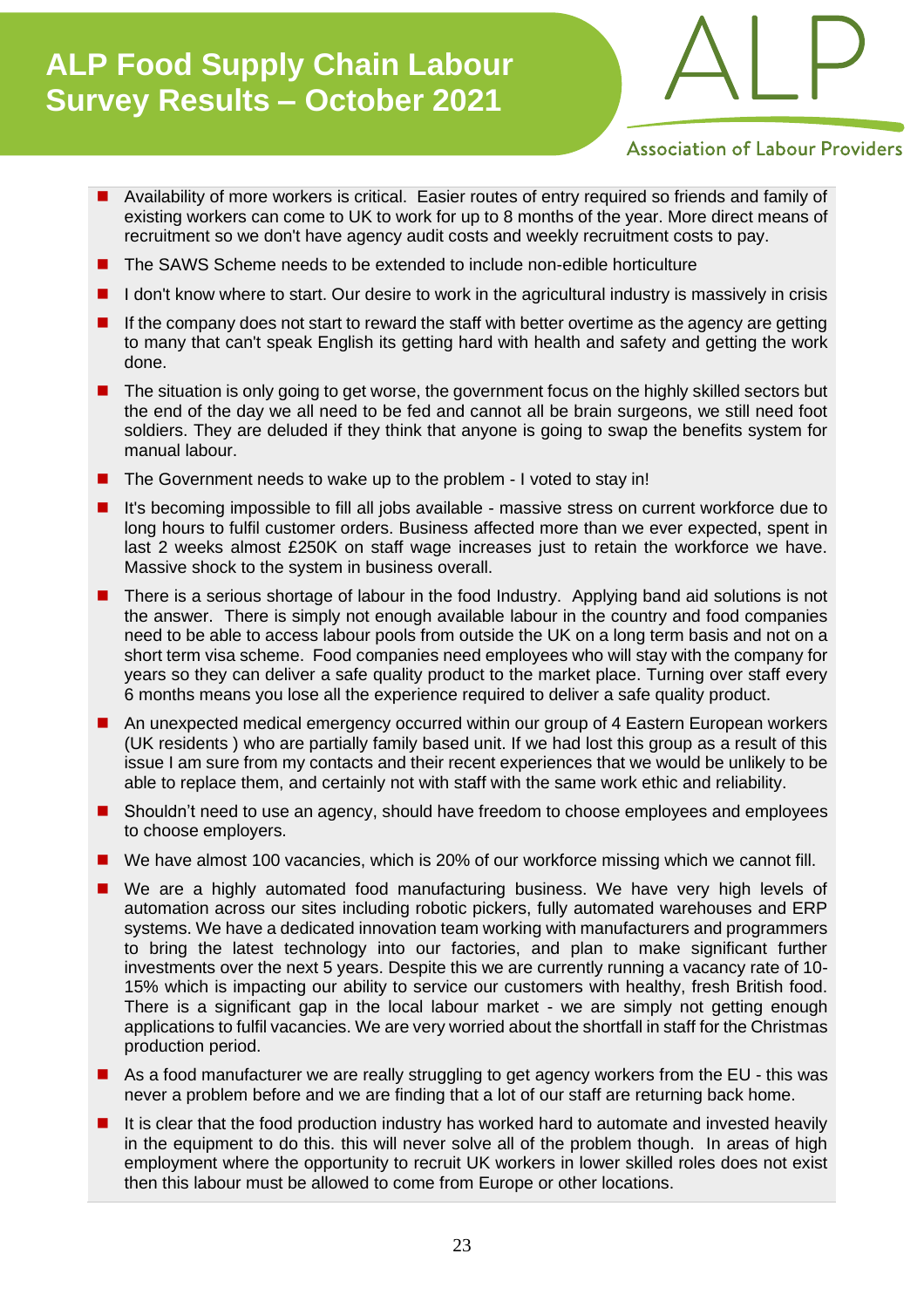

**Association of Labour Providers** 

- This is a crisis ! Brexit was a ridiculous idea. The current government is Brexit centric and will not admit that Brexit is the problem. I have worked for 45 years to build the business up, I feel we are now going to close the doors at some point.
- We are a seasonal business that will reduce staff to skeleton staff after November. We are expecting recruitment issues with staff for next season ( February onwards ) and are working closely with our main provider of seasonal migrant staff. Wage costs have increased dramatically this year and we are expecting the same issues for the 2022 season. In previous years the majority of our staff have been employed directly by us however this is becoming increasingly difficult even with higher wages being offered. We are currently using an agency who is on the seasonal worker pilot who have provided the majority of our staff and will be using them for recruitment next year too.
- We are experiencing a high demand in the need for our stock but having to reduce the production due to lack of staff. UK residents do not want to work outside
- The UK economy needs people from abroad to work here, and when they do they are model citizens and contribute hugely to society. It is unnecessary, discriminatory and immoral to exclude people from the UK because of their nationality.
- UK born labour are not attracted to seasonal labour work; if they do it they are very unproductive and not available all year around. UK educated labour with qualifications will not work in field operations or chilled primary food processes involving manual labour
- There is a considerable shortfall of available labour never seen before in our area. The development of large multi nationals has dominated the market with advertising and incentives that cause considerable issues for independent entrepreneurial companies such as our whereby we cannot compete . The larger companies dominate and stifle the smaller ones . In addition some families have no incentive to work as they get more money from the welfare state by not working .
- As a very large farm who have always recruited directly, we would like to see a number of seasonal worker visas coming directly to us to allow us to continue recruiting directly. We are held to ransom by the current operators as they have the monopoly in bringing people to this country. It is extremely expensive and we have no control over the people that come to our farm and many come with very different expectations of the job! Communication between the agency and the worker is practically nil and often a worker is being told what they want to hear. We have also had reports of workers having to pay agents in their own country large amounts of money to get a visa. They should not have to pay any more than the visa itself. Often they are getting into enormous debt to come and work in the UK to do a different job that they were 'sold' by the agent in their country. The seasonal workers operators seem to have no knowledge of this??? Surely their agents should at least be audited?
- The implementation of the 3 month visa falls far short of the measures the government has to make to attract people to the UK. It should never be more financially beneficial for someone to be on benefits than working - it's insulting to the people who work hard day in day out to support their families and support UK businesses. Costs are spiralling in every direction and the UK businesses are just expected to soak it up. Action needs to be taken to stabilise the UK economy.
- 2020 Feed the Nation Campaign. XXX received 7,500 applicants that we looked through each one and replied to each one. 150 people were then shortlisted, 85 offered jobs, 58 accepted the position (27 didn't answer), 48 turned up, 32 left after one week, 24 after two weeks, 5 after three weeks, 1 after four weeks who then left after that week. Seasonal Workers Pilot Scheme a. Needs to be changed from a Pilot scheme to a definite future proof scheme that meets the needs of the industry. b. 2021 Pilot scheme new agencies confirmed could supply the workers to the industry where only given their license at the end of April. Access to systems for visas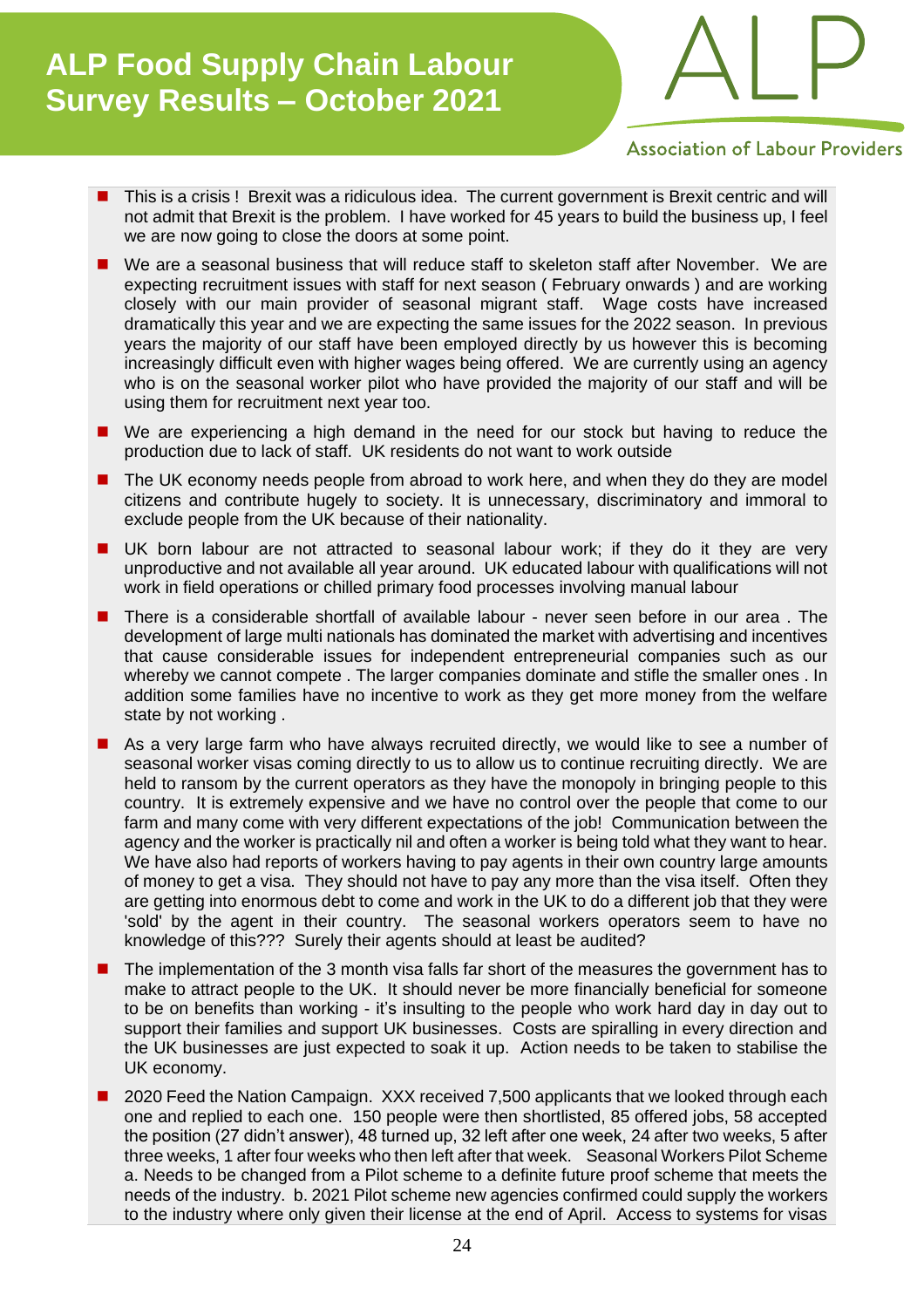

**Association of Labour Providers** 

only given mid-May. Workers all needed by mid-May. The turnaround is minimum of 6 weeks for such a worker so the earliest anybody got these workers was beginning of July by which time the peak of the season had passed and fruit was left in field to rot. c. 2022 scheme not yet confirmed, WHY? What will the numbers be for 2022? Recruitment Agencies need to know ASAP so they can recruit suitable good quality people. d. Workers on scheme should be exempt from auto enrol pension schemes as they have no ability to access it in the future and by the time, they do any payments will be swallowed up by annual pension operator fees. Impossible to opt-out as nothing translated so can't understand website or call to opt-out and we as their employers can't help them. Association of Labour Providers (ALP) are lobbying the government for the following and they are being considered??? a. Want growers to pay for workers Visas, Travel Costs, Pre-departure COVID Tests and airport transfers either side of their journey. This will be approximately £1,000 per worker. If you need 200 workers that's a lot of strawberries that need selling. b. Introducing a minimum working hour of 30 per week for workers on the Scheme. I can't imagine the UK domestic market will be happy with this. c. Support ethical requirements that workers only work a 48-hour week as the norm and 60 in an exceptional week. They do not accept that extreme weather fluctuations count as exceptional circumstances. The UK maximum working week is 72 hours. Therefore, the number of workers needed is extra to meet the needs of the seasonal business.

- In the current climate, we cannot see the long term strategy that the government are trying to implement. 12 week solutions are not enough, this is not just about Christmas 2021. The food industry needs to do more to promote the range of jobs that are available within it, it is as challenging as the automotive industry but far less glamorised. The retailers have to be prepared to pay more for product and to increase prices and focus on quality rather than price. margin differential between retailers and suppliers is too large. We don't believe this is sustainable in the long term.
- We as food producers need more SAWS visas and to know we will get these staff in 2022. Our returning staff from Bulgaria and Romania are less and less each year and we do not get local staff wanting seasonal work outside in all hours.
- This is an extremely exciting time for our business with great opportunity to growth which we are unable to leverage due to lack of available labour. We are trying to recruit local labour but there are not sufficient numbers of people that want to work in the food industry within our local area. As other businesses are facing the same challenges, wage rates continue to rise placing additional burden on our budgets to increase rates of pay. This situation is urgent.
- Production lines are at risk of being made non-operational due to a lack of workers which could lead to significant disruption and lack of orders being sent out. High staff turnover could lead to higher employment costs and lower productivity, due to the time to train and develop workers so that they can effectively contribute to the production, but then don't turn up as they have been offered higher wages elsewhere. The government needs to take much further steps to support the food supply chain as this is vital to the economy and wellbeing of farmers, producers, manufacturers, consumers etc. The government needs to have "worker schemes" in place so that persons from other countries can work in the Food sector for a period of time so as to learn new skills etc. Back to work schemes for the unemployed, the government need to promote the food sector with incentives etc. Temporary worker visas to enter into the UK to undertake seasonal work.
- Increase the number of SAWs permits. Increase by 30% with a review next year. Increase the duration of a permit to 9 months. As a control this should be done as an extension to a workers original 6 month permit, once they have established their credibility as a bona fide employee i.e. already complete 5 of their 6 month placement. Open up permits so the actual employers of the worker can directly recruit and issue working visas. Initially need to meet a threshold of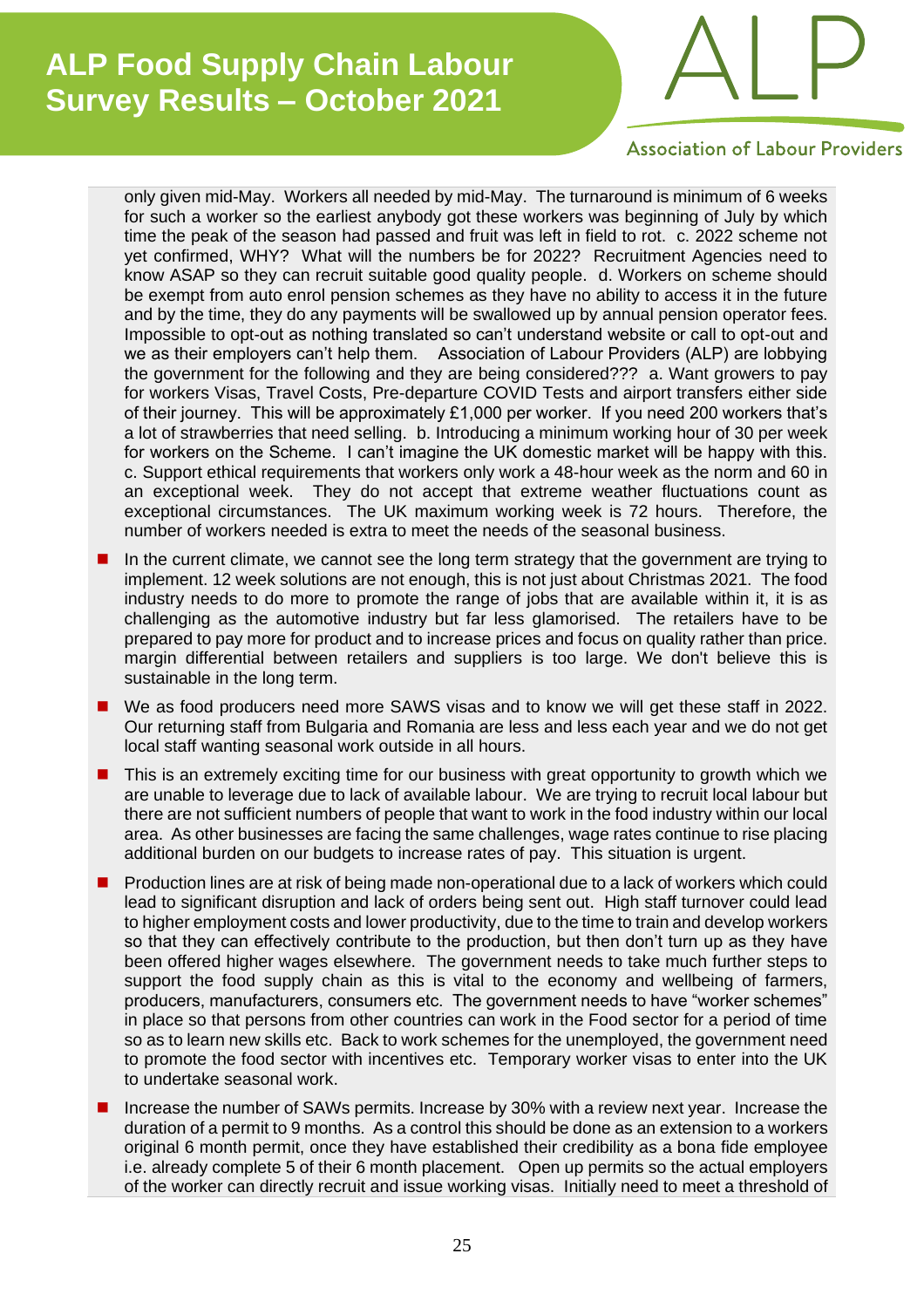

**Association of Labour Providers** 

above 500 employees. In what other industry do the actual employers have to answer to a third party organisation with a vested interest in sitting between the Gov.

- Our industry is in crisis
- The food industry in the UK is in crisis because of the severe shortage of staff to pick and pack food. Added to this is the crisis with the hauliers. Short term visas are not the answer because we need staff to stay long term. We need access to a labour force that want to come to the UK and make it their home.
- The food manufacturing sector has had some significant challenges throughout the pandemic and during lockdown we were seen as 'Heroes, feeding the nation'. This sector is massively ignored yet the demands on us are very real and increasing on a daily basis.
- What changes do we expect to make in the next 6 months we are already doing all of these, they are not changes we will make in next 6 months, they are changes we have already made.
- We have spent an unprecedented amount of time, resources and money to try and ensure we have enough labour to meet demand, and most other similar employers are doing the same so we are competing for the same people. It is not sustainable in the long term.
- Government delays in confirming the SWP licences caused extreme difficulties early in the season and this has continued to cause issues over supply. Recruiting from the UK has been extremely unsuccessful.
- Whilst this questionnaire is welcome the questions are rather simplistic. We already do all that we can to encourage and maintain workers be it via agency or local. We have a parents and carers line and have tried over numerous years to employ local people but there is virtually no uptake as the industry cannot afford to pay the rates that all outside of the horticulture and Agri sectors can. We are faced with continued increases in costs with little price increases for sale. The UK do not pay for the cost of food, food is cheap and often below cost of production and yet we are expected to invest and increase pay rates. AI /Tech is still too far away and cost prohibitive. The industry is not attractive to UK residents. There will be food shortages and a significant number of businesses will not have the resilience to survive. Brexit should have been a resurgence for UK food production but it has had completely the opposite effect. To call our labour requirements unskilled is offensive, the teams we require in the packing facility and on farm require significant skill. The workforce is less productive as the quality of the people that we now have to recruit is reduced and we know that they will move company for pennies....which we do not have. We are being abandoned for warehouses such as Amazon who are paying huge salaries and we cannot compete. We are in crisis.
- There needs to be permanent access to unskilled workers from overseas. There is very limited availability within the local rural population of people suited to production environments. We are also finding that alcohol, drug and mental health problems are a major problem in retaining local staff. Smaller companies are especially vulnerable as they do not have the resources that larger companies have for recruitment and staff retention incentives.
- The chronic shortage of labour at the entry levels and the unwillingness of local unemployed to actually work is creating significant shortages in our deliveries to customers. The situation is worsening over the last three weeks from an already dire position.
- The situation is dire. We currently have nearly 20% vacancies and cannot get enough agency workers to plug the gaps. We could be selling 550 tonnes a week but due to labour availability and skills shortages we can only sell 350 tonnes. As a result we are consistently running at a loss which is not sustainable for the long term. We are exploring more automation but the equipment is on a 6-9 month lead time and even then that will not completely reduce our need for labour.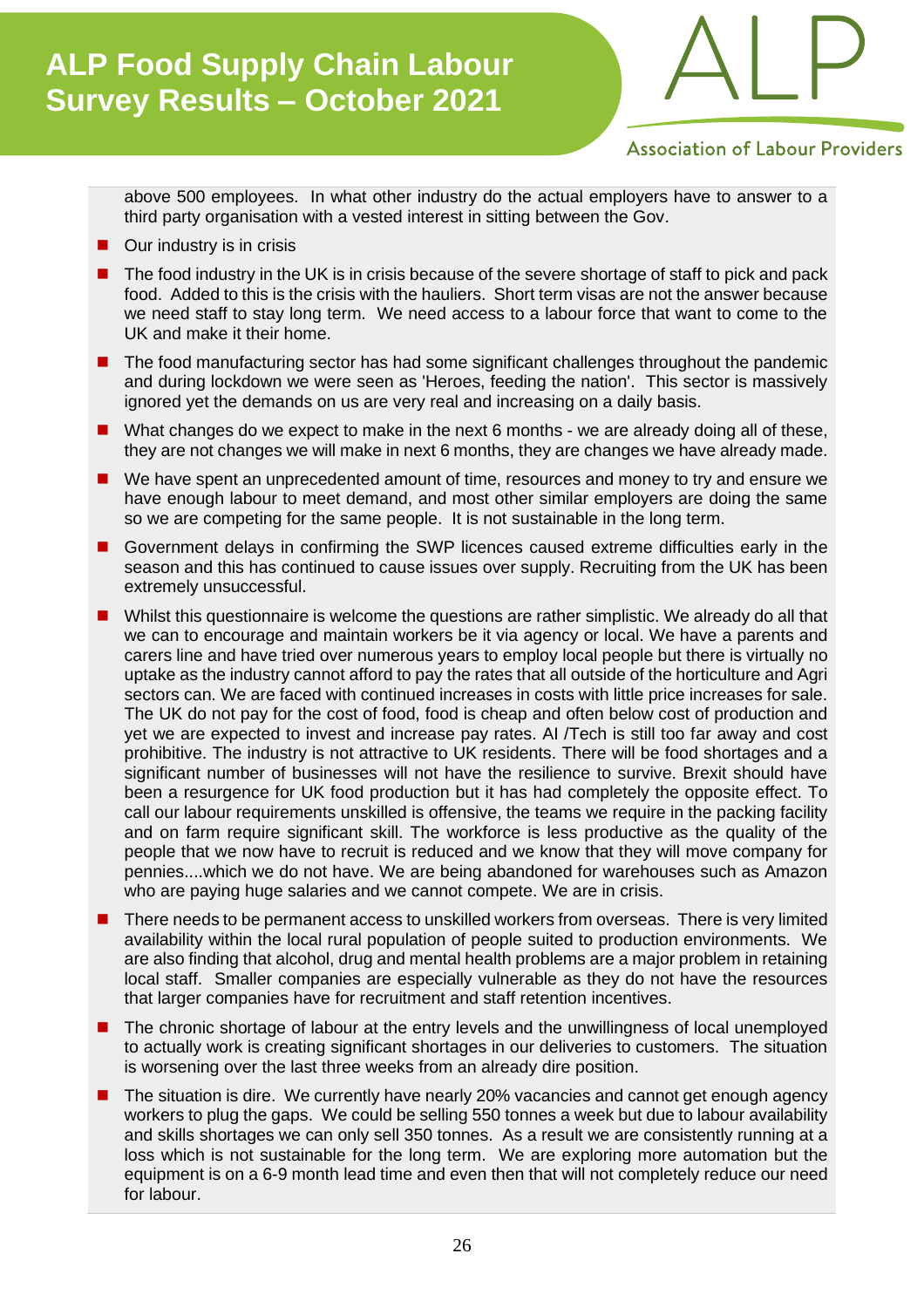

**Association of Labour Providers** 

- We have also experienced increased costs due to overtime rates. Coupled with constant changes to the plan due to raw material shortages as a result of the wider supply chain issues this has led to inefficiencies and therefore increased the cost of production further.
- The government needs to let eastern Europeans into the country more easily, when are you going to understand they were here in the first place because in the agriculture/horticulture sector our unemployed feel the jobs are beneath them. We employ six English people in our business, the rest are foreigners, this is not by choice. In the Spalding area there is no unemployment, just local unemployable people that have an easy life on benefits.
- We tried recruiting British labour last year. It doubled our labour costs and the average length of stay was 2 weeks - a complete waste of time, money and effort.
- There needs to be a link to people on benefits and actively engaging with them to return to work. We introduced an attendance bonus but some workers asked not to be paid it as affects benefits
- The government need to seriously look at how they can resolve this issue. Whilst the pandemic has played a small part there is more that the government could do to get people back into work: Driving licence fiasco for the HGV drivers - get those licences out and set up a priority list. Get their workers back in the offices processing what they are paid to be processing Extend the seasonal agricultural workers visa to food production Encourage EU citizens to come back to the UK
- I support the NFU's asks and consider the following as being critical to the future of our industry: - The introduction of a 12-month Covid-19 Recovery Visa which would enable all involved throughout the supply chain to recruit critical roles, such as HGV drivers, as a shortterm response to labour shortages. - Commitment to a permanent, revised and expanded Seasonal Worker Scheme for UK horticulture to ensure it is flexible and large enough to meet the industry's workforce needs. - An urgent review by the Migration Advisory Committee (MAC) on the impact of ending free movement on the food and farming sector, in the same way it is doing for adult social care. I would go further on point 3. It is critical that we have an ability to recruit non-management level (i.e. supervisory level) overseas staff on a Skilled Workers Visa. The current points based system is too narrow, too complicated and far too restrictive particularly around language. The SWP scheme is excellent but 6 months is too short for supervisory level staff, they need to be permanent employees in order to help us manage new nationalities entering and leaving our businesses on 6 month visas. The current COS system is not fit for purpose in that it is failing UK food and farming as well as many other industries. We need an ability to at least build a back bone to our businesses while we automate them.
- We are currently in the process of dramatically reducing production plans for 2022. We can't risk committing to grow crops and buy planting material if we can't guarantee we will have access to labour to harvest and process them. The lack of a reliable pool of seasonal labour is an existential threat to the UK industry. Local people just don't want to fill seasonal roles and in many cases see the roles as beneath them. Pay and conditions are not the issue, pay rates are already well above minimum wage and with overtime starters can earn £26k p.a. in basic picking/ packing roles.
- Current situation is untenable. Labour shortage is having negative impact on wellbeing of remaining employees. Irregular customer demand especially as a result of Covid 19 and short shelf life perishable products has resulted in significant increases in food waste. It's all well and good Government messaging on climate change but with simple attention and action on labour shortages we can make significant impact. Since 1950's UK have depended on migrant labour for their workforce, why do the Government now believe this to be any different? Our migrant labour are hardworking, committed, dependable and dedicated people who we